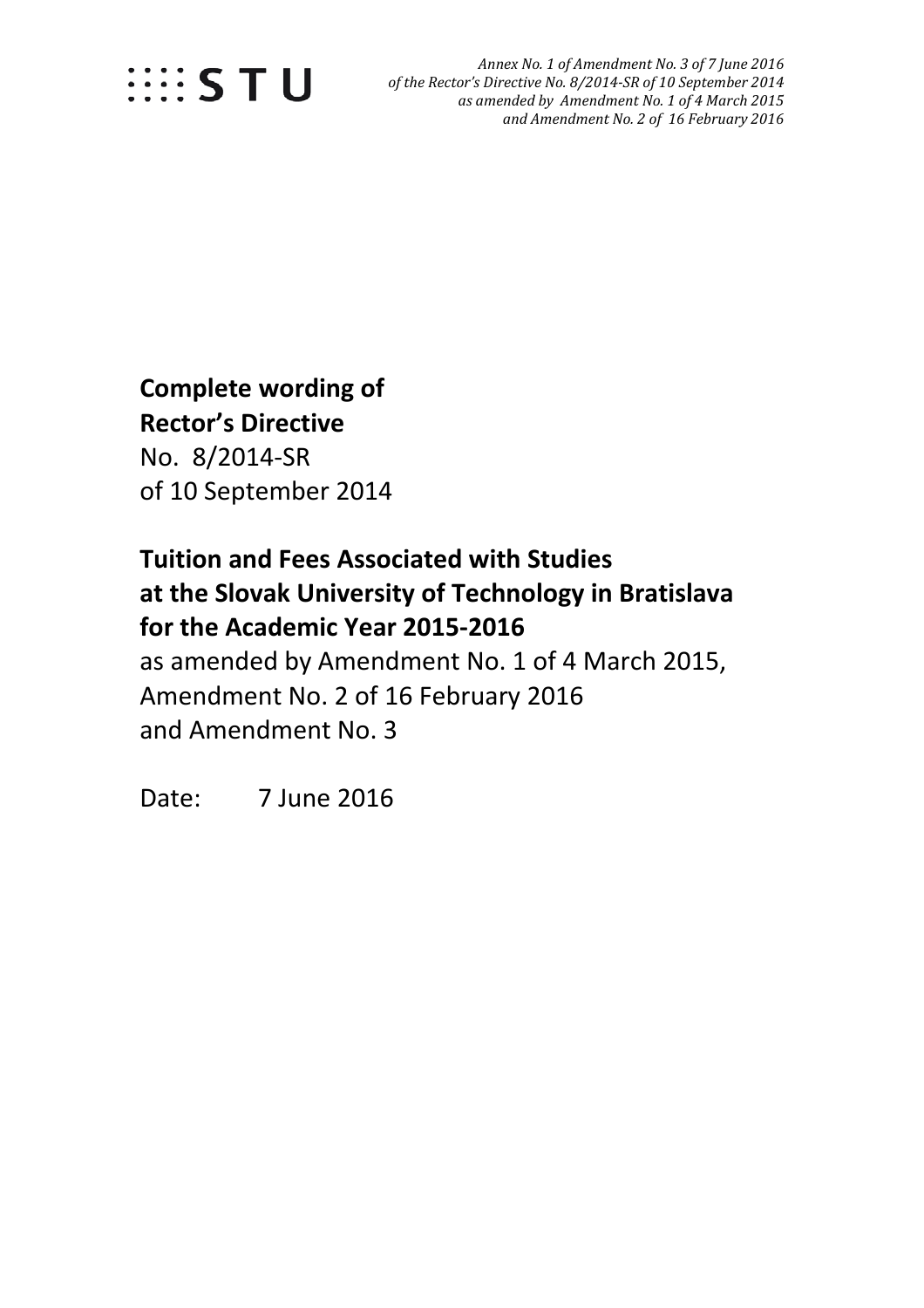

 *Annex No. 1 of Amendment No. 3 of 7 June 2016 of the Rector's Directive No. 8/2014-SR of 10 September 2014 as amended by Amendment No. 1 of 4 March 2015 and Amendment No. 2 of 16 February 2016*

#### **Slovak University of Technology, Vazovova 5, Bratislava**

In Bratislava on 10 September 2014 No. 8/2014-SR

The Rector of the Slovak University of Technology in Bratislava (hereinafter referred to as the "STU" or "University") in line with Section 92 par. 3 and par. 15 of the Act No. 131/2002 Coll. on Universities and on Amendments and Supplements to Certain Acts, as amended (hereinafter referred to as the "Act"), and in line with the Article 23 Clause 12 of the Statute of STU, as amended, herewith

#### **i s s u e s**

Directive of Rector, stipulating

#### **Tuition and fees associated with studies at the Slovak University of Technology in Bratislava for the academic year 2015-2016**

applicable to study programmes ensured by faculties of STU and the Institute of Management of STU (hereinafter referred to as the "Directive"). The tuition and fees associated with studies shall be, in the case of faculties of STU, determined based on a proposal of the relevant faculty Dean, and in the case of the Institute of Management of STU, based on a proposal of the Director of the Institute of Management of STU.

#### Article 1 **Basic Provisions**

(1) The studies in study programmes of the first, second and third level shall be realised at a faculty, if professionally and organisationally ensured by the faculty; in other cases, the study programme shall be realised at the University (Institute of Management of STU). Unless otherwise stipulated in a specific provision of this Directive, the term "faculty" shall also apply to the University (Institute of Management of STU) and the term "Dean" shall apply in connection with the University (Institute of Management of STU) to "Rector"; all terms shall be in relevant relationship to the meaning of the affected provision, unless they contradict with the nature of the given provision.

(2) The basis for determining the tuition and fees associated with studies at the university and its faculties shall be 10 % of the average amount connected to one student in full-time studies of the overall usual expenditures provided by the Ministry of Education, Science, Research and Sports of the Slovak Republic (hereinafter referred to as the "Ministry") to public universities from the state budget as part of the specification of the approved budget in the previous calendar year. The basis shall be rounded down to whole five euro<sup>[1](#page-1-0)</sup>.

(3) The basis, pursuant to Clause 2 of this Article set by the Ministry, for the academic year 2015-2016 shall represent the amount of **EUR 335.00.**

(4) The annual tuition shall apply to the academic year.

(5) The annual tuition in study programmes in the **full-time form of studies** must not exceed five times the basis, pursuant to Clause 2 of this Article. Limitation of the tuition amount shall not apply to tuition in the study programmes in the full-time form of studies in other than state language, pursuant to Article 2 Clauses 8 and 9 hereof.

(6) Annual tuition in study programmes in the **external form of studies** must not exceed the result of multiplication of the amount of the maximum annual tuition determined by the Ministry for

<span id="page-1-0"></span>1 Section 92 par. 1 of the Act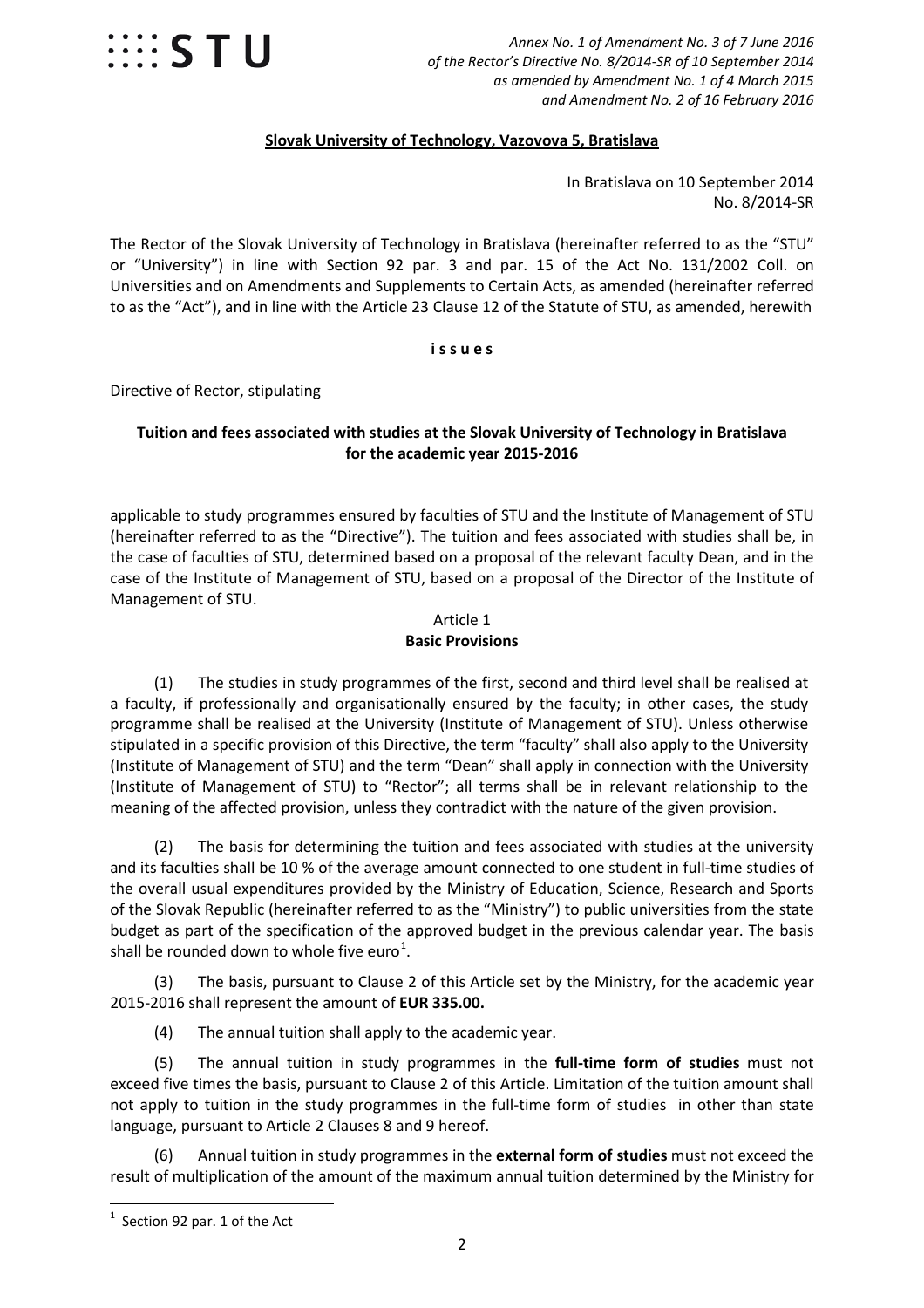

 *Annex No. 1 of Amendment No. 3 of 7 June 2016 of the Rector's Directive No. 8/2014-SR of 10 September 2014 as amended by Amendment No. 1 of 4 March 2015 and Amendment No. 2 of 16 February 2016*

the relevant academic year by a measure (Article 3 Clause 1 hereof) and the quotient expressed as a result of division of the number of credits, the achievement of which serves as a pre-requisite for proper completion of studies in the relevant study programme, and the result of multiplication of standard length of studies of the relevant study programme and the number 60  $^{2}$  $^{2}$  $^{2}$ . The maximum annual tuition in study programmes in the full-time form of studies shall be derived from the subsidy for the realisation of accredited study programmes.

- (7) For the purposes of this Directive:
	- a) The first three years of study in the study programmes pursuant to Section 53 (3) of the Act (combined first and second level of studies) shall be considered as study programmes of the first level, and fourth and further years of studies in the study programme, pursuant to Section 53 (3) of the Act, as studies in the study programme of second level, so that the fourth year of studies in the study programme, pursuant to Section 53 (3) of the Act, shall be considered as the first year of studies in the study programme of the second level and further years, respectively<sup>[3](#page-2-1)</sup>;
	- b) The Bachelors type of studies, according to previous regulations shall be considered as studies of the study programme on the first level, the Masters type of studies, Engineering type of studies and Doctoral type of studies, according to previous regulations as studies of the study programme according to Section 53 (3) of the Act. If a student continued in the Engineering type of studies or in the Masters type of studies, after previous graduation from Bachelors studies, according to previous regulations the follow-up studies shall be considered as studies of the study programme on the second level. The length of studies, determined according to previous regulations, shall be considered as the standard length of studies according to the valid wording of the act<sup>[4](#page-2-2)</sup>;
	- c) A student who was issued a Certificate of Slovak Living Abroad, pursuant to a special regulation, [5](#page-2-3) shall be considered as a citizen of the Slovak Republic.

(8) A Member State shall be perceived as an EU Member State or a state that is a state party to the Convention on the European Economic Area and the Swiss Confederation.

(9) In case of students studying as part of interstate agreements, tuition and fees associated with studies shall be governed by the provisions of these interstate agreements<sup>[6](#page-2-4)</sup>.

#### Article 2 **Tuition in the Full-time Form of Studies**

(1) The annual tuition in the full-time form of studies for the academic year 2015-2016, pursuant to Article 1 Clause 5 hereof, must not exceed the amount of **EUR 1.675.**

(2) A student in the full-time form of studies shall be obliged to pay annual tuition to the faculty, if such obligation applies to him or her, pursuant to Clause 3, 5, 8 or 9 of this Article.

(3) A student who studies parallely, during one academic year, in two or more study programmes provided by a public university or state university with a seat in the territory of the

<span id="page-2-0"></span> $\overline{2}$  $\frac{2}{3}$  Section 92 par. 3 of the Act  $\frac{3}{3}$  Section 92, par. 10 of the Act

<span id="page-2-1"></span> $3$  Section 92 par. 10 of the Act<br> $4$  Section 113a par. 8 of the Act

<span id="page-2-3"></span><span id="page-2-2"></span> $5$  Section 7 par. 1 of the Act No. 474/2005 Coll. on Slovaks living abroad and on Amendments and Supplements to Certain Acts

<span id="page-2-4"></span> $<sup>6</sup>$  Section 92 par. 11 of the Act</sup>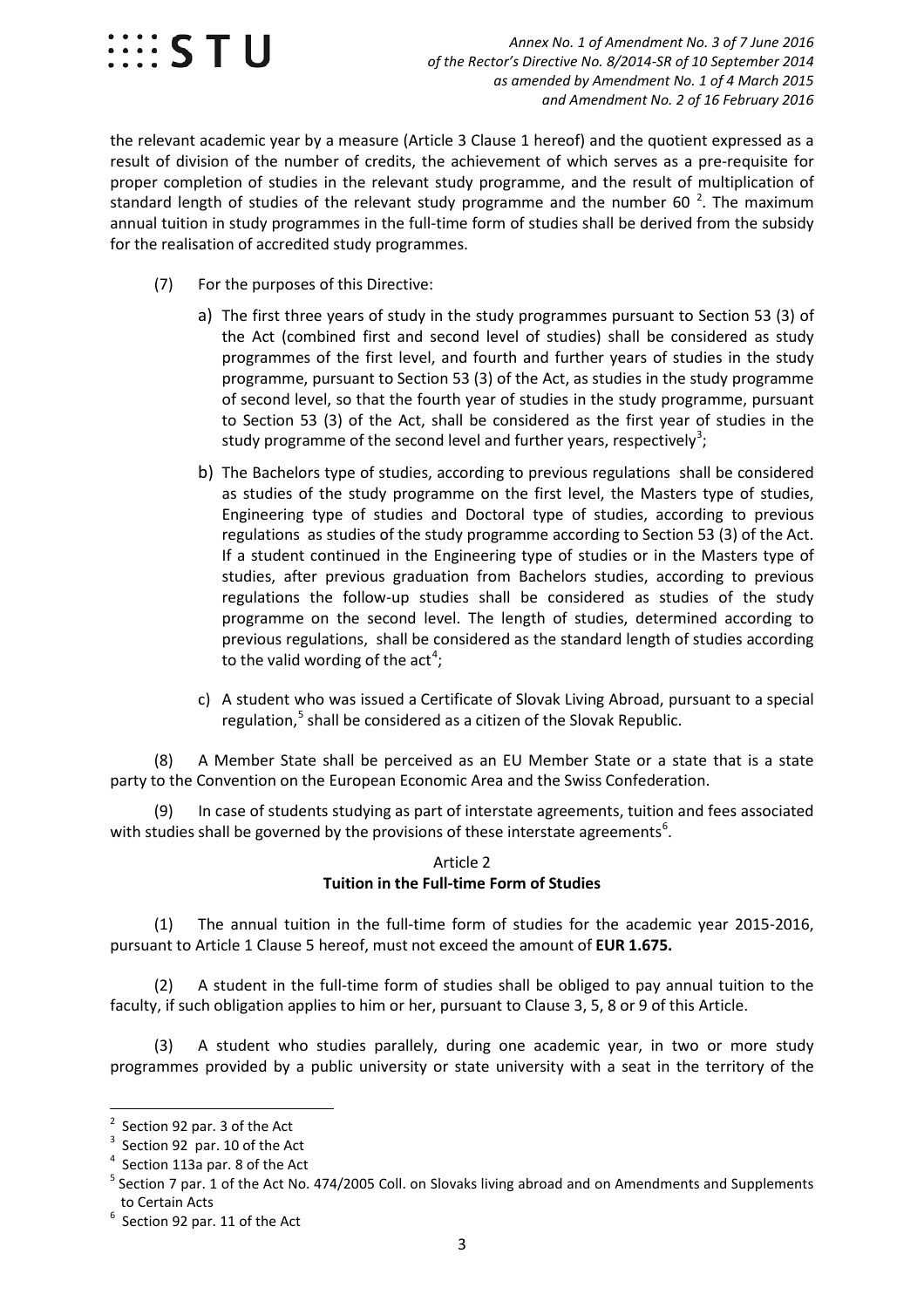

Slovak Republic (hereinafter referred to as the "university") on the same level, shall be obliged to pay annual tuition in the second and further study programme for studies in the academic year 2015- 2016. A student, who re-registered for studies in another study programme on the relevant level, after an interruption of studies, shall be obliged to pay to the university a proportion of the annual tuition, depending on the number of calendar months remaining until the end of the academic year 2015-2016, following his or her re-registration<sup>[7](#page-3-0)</sup>.

(4) A student, pursuant to Clause 3 of this Article, shall have the right to decide in which study programme he or she will study in the academic year 2015-2016 free of charge, if he or she is entitled to free university studies<sup>[8](#page-3-1)</sup>. The student shall be obliged to notify about this decision the study department of the faculty at which he or she is registered, namely no later than **by 30 September 2015**[9](#page-3-2) .

(5) A student who studies in a study programme, provided by the faculty longer than its standard length of studies, shall be obliged to pay to the faculty annual tuition for each further year of studies. The total length of studies reflects the period for which the student was registered at a university in one of the study programmes of relevant level of university education; if the student is registered, during one academic year, parallely for studies in several study programmes, only one year shall be calculated in the overall length of study. The period during which the student was registered for studies in a study programme, in the relevant academic year, shall be rounded up for the purposes of this clause to the whole academic year<sup>[10](#page-3-3)</sup>.

(6) The overall period of studies, pursuant to Clause 5 of this Article, shall not reflect the period during which the student was registered for studies at a university in a study programme in which he or she paid tuition.

(7) If a citizen studied on the same level of university studies, parallely in several study programmes in one academic year or in its part, studies in each study programme prior to 1 September 2008 shall be reflected individually in the overall length of studies for the purposes of Clause 5 of this Article, if he or she studies in some of the study programmes only for a part of the academic year, this period shall be rounded up to the whole academic year for the purposes of Clause 5 of this Article $^{11}$ .

(8) A student, who is a citizen of a Member State or who has permanent residency in a Member State and studies in a study programme in the full-time form of studies, shall be obliged to pay annual tuition in each academic year, if the study programme (as a whole) is realised exclusively in other than the state language (hereinafter referred to as the "foreign language"). The obligation to pay tuition originates if a university, in the academic year, when he or she started to study in this study programme, accepted him or her for studies in the same study specialisation and level in a study programme realised also in the state language $^{12}$  $^{12}$  $^{12}$ .

(9) A student, who is neither a citizen of a Member State nor has permanent residency in a Member State and studies in a study programme in the full-time form of studies, shall be obliged to pay annual tuition in each academic year, if the study programme (as a whole) is realised exclusively in a foreign language $^{12}$ .

(10) The annual tuition for the academic year 2015-2016, in the full-time form of studies in

<span id="page-3-0"></span>Section 92 par. 5 of the Act

<span id="page-3-1"></span> $\frac{8}{9}$  Section 70 par.1 letter k) of the Act<br> $\frac{9}{9}$  Section 71 par. 3 letter e) of the Act

<span id="page-3-2"></span>

<span id="page-3-4"></span><span id="page-3-3"></span><sup>&</sup>lt;sup>10</sup> Section 92 par. 6 of the Act  $11$  Section 113a par. 7 of the Act  $12$  Section 92 par. 8 of the Act

<span id="page-3-5"></span>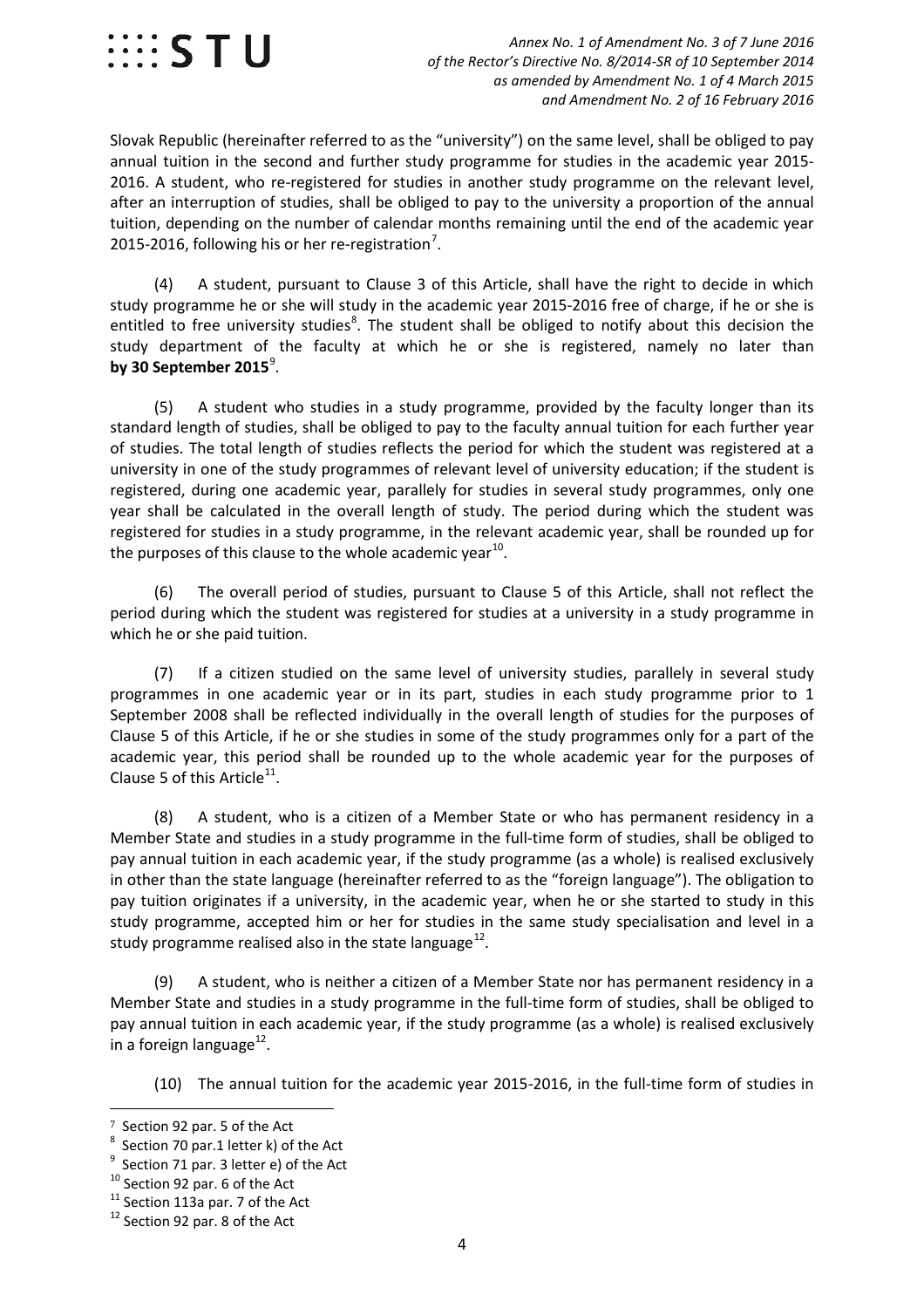

the study programmes realised at individual faculties and at the University (Institute of Management of STU), shall be stated in Annex No. 1 hereof.

#### Article 3 **Tuition in the External Form of Studies**

(1) For the academic year 2015-2016, the Ministry set the amount of maximum annual tuition for study programmes in the external form of studies by its Decree No. 2014-8525/40422:13- 15A0 dated 25 August 2014.

(2) A student, in the external form of studies, shall be obliged to pay the annual tuition in each year of studies $^{13}$ .

(3) A student, in the external form of studies, shall pay each year **during the standard length** of studies in the study programme, the amount of tuition determined by the directive for the academic year in which his or her studies started<sup>14</sup>. The faculty can reduce the published tuition in the course of studies.

(4) A student in the external form of studies, **after exceeding the standard length of studies,** shall be obliged to pay tuition in the amount determined for the given study programme for the relevant academic year $14$ .

(5) The annual tuition in the external form of studies in the study programmes realised at individual faculties and at the University (Institute of Management of STU) shall be stated in Annex No. 1 hereof.

#### Article 4 **Form of Payment and Due Date of Tuition**

(1) The Act No. 71/1967 Coll. on Administrative Proceedings (Administrative Procedure Code), as amended, shall not apply to the proceedings and decision concerning the obligation to pay tuition.

(2) A student shall be obliged, pursuant to the valid Study Regulations of STU, to correctly state facts decisive for the determination of tuition, in form of a declaration that is to be submitted by the student at the time of the first registration for studies and at each subsequent registration for further parts of the study programme, namely to the relevant study department.

(3) After the registration, the faculty shall be obliged to issue to the student a written decision concerning the obligation to pay tuition. The decision about the obligation to pay tuition must contain a statement indicating the amount of tuition and the due date of the tuition, justification of the obligation to pay the tuition and instruction concerning the possibility to submit an application for a reduction, remission or postponement of the due date (hereinafter referred to as the "Application"). The decision about the obligation to pay tuition must be delivered to the student's own hands.

(4) The student shall be obliged to pay tuition no later than within 10 business days from the day of the delivery of the decision concerning the obligation to pay tuition.

(5) Unless stipulated otherwise below, in justified cases, the student can submit a written Application, pursuant to Clause 3 of this Article, to the Rector. The student shall fill in the Application

<span id="page-4-1"></span><span id="page-4-0"></span><sup>&</sup>lt;sup>13</sup> Section 92 par. 4 of the Act<br> $14$  Section 92 par. 16 of the Act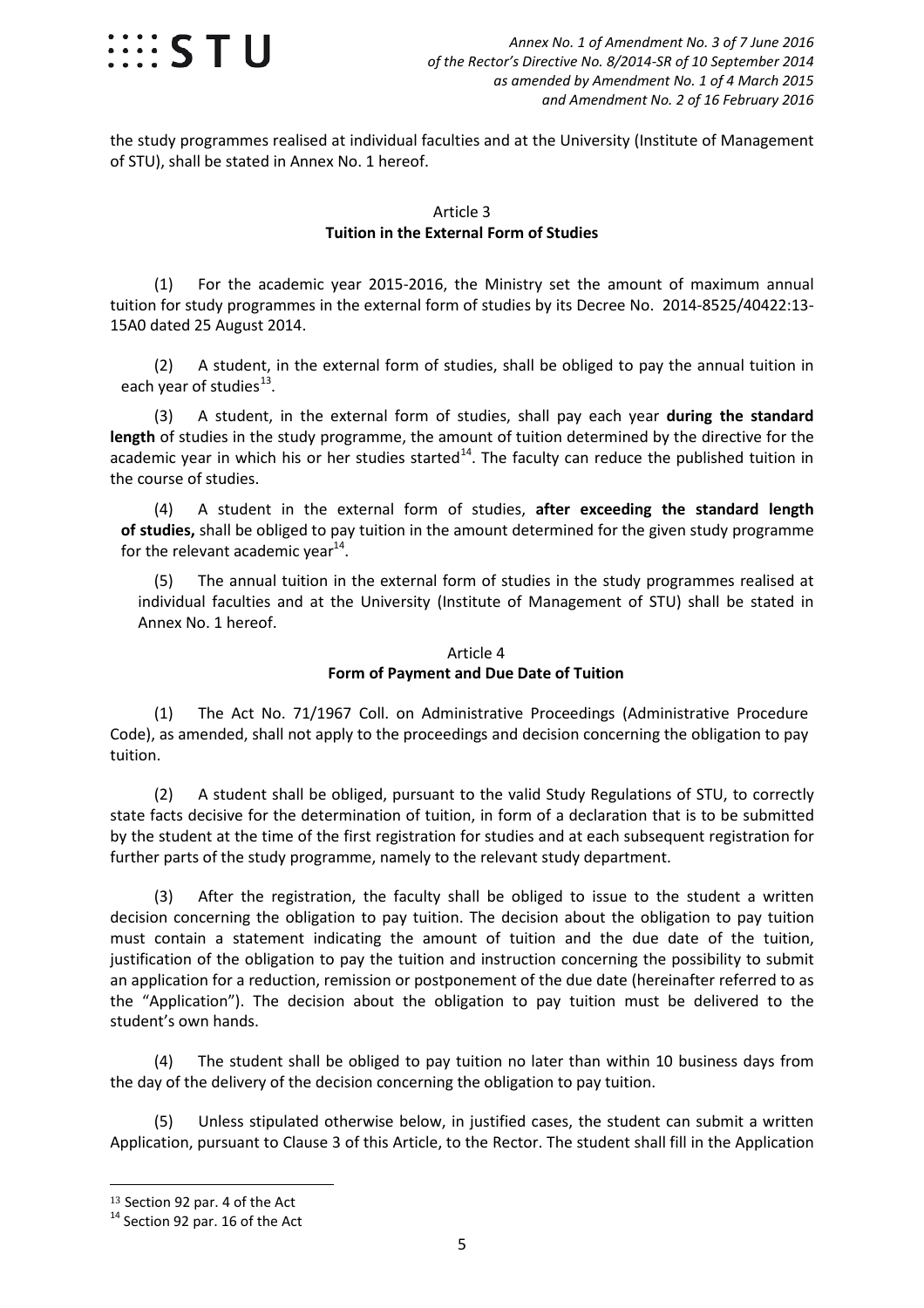

 *Annex No. 1 of Amendment No. 3 of 7 June 2016 of the Rector's Directive No. 8/2014-SR of 10 September 2014 as amended by Amendment No. 1 of 4 March 2015 and Amendment No. 2 of 16 February 2016*

through the Academic Information System (hereinafter referred to as the "AIS"), print and personally sign and deliver it to the relevant student department or send it via regular post to the address of the relevant student department, namely no later than within a period of 10 business days, from the day of delivery of the decision concerning the obligation to pay tuition. In case of Applications sent via regular mail, the date of their submission, marked by the postal office on the envelope, shall be decisive. This means this date must not be later than the tenth business day after the delivery of the decision to pay tuition. The student department shall forward mass Applications of students to the Rector, together with opinions of the faculty Dean/Director of the Institute of Management of STU concerning individual Applications.

(6) Pursuant to Section 92 (18) of the Act, the Rector can reduce or remit tuition and fees associated with studies or postpone their due dates depending on the study results, social and health situation of the student or other circumstances being worthy of special consideration, pursuant to principles stated in the Article 23 of the Statute of STU and in cases stated in the Article 5 hereof.

(7) The decision concerning this item, according to Clause 6 of this Article, shall be issued by the Rector within a period of 30 days from the delivery of Applications to the Rector, through relevant student departments of STU.

(8) Applications submitted pursuant to this Clause of this Article, but delivered after the lapse of the deadline for its submission, pursuant to Clause 5 of this Article, shall not be considered.

(9) Actions of a student, who refused to provide information and facts decisive for the determination of the payment of tuition and fees associated with studies or who stated incorrect or incomplete information or failed to pay tuition and fees associated with studies in a proper and timely manner, shall be considered as a disciplinary offence in line with the valid Disciplinary Rules of STU for Students.

#### Article 5 **Reduction, Remission or Postponement of the Tuition's Due Date by Rector**

(1) The Rector shall not approve a postponement of the tuition's due date.

(2) If it is not stated otherwise the Rector shall not approve a reduction or remission of tuition in case of an obligation to pay tuition due to parallel studies (Article 2 Clause 3 hereof), studies in the full-time form in a foreign language (Article 2 Clauses 8 and 9 hereof) and external studies (Article 3 hereof).

- (3) The Rector can **reduce** tuition in the following cases and in the following scope:
	- a) Social and health situation of the student:
		- 1. If the student is a half-orphan, under the condition that he or she continues to be entitled to the payment of orphans benefits; in such a case, **tuition can be reduced by 50%**.
		- 2. If the student, in the academic year preceding the academic year in which the obligation to pay tuition originated, suffered an unexpected life event preventing him or her to pay tuition in the full amount (e.g., natural disaster); in such a case, **tuition can be reduced by 50%.**
		- 3. If the student was, in the academic year preceding the academic year in which the obligation to pay tuition originated, on maternity leave; in such a case, **tuition can be reduced by 50%.**
		- 4. If the student suffered serious deterioration in health condition (work disability longer than 1 month) in the academic year preceding the academic year in which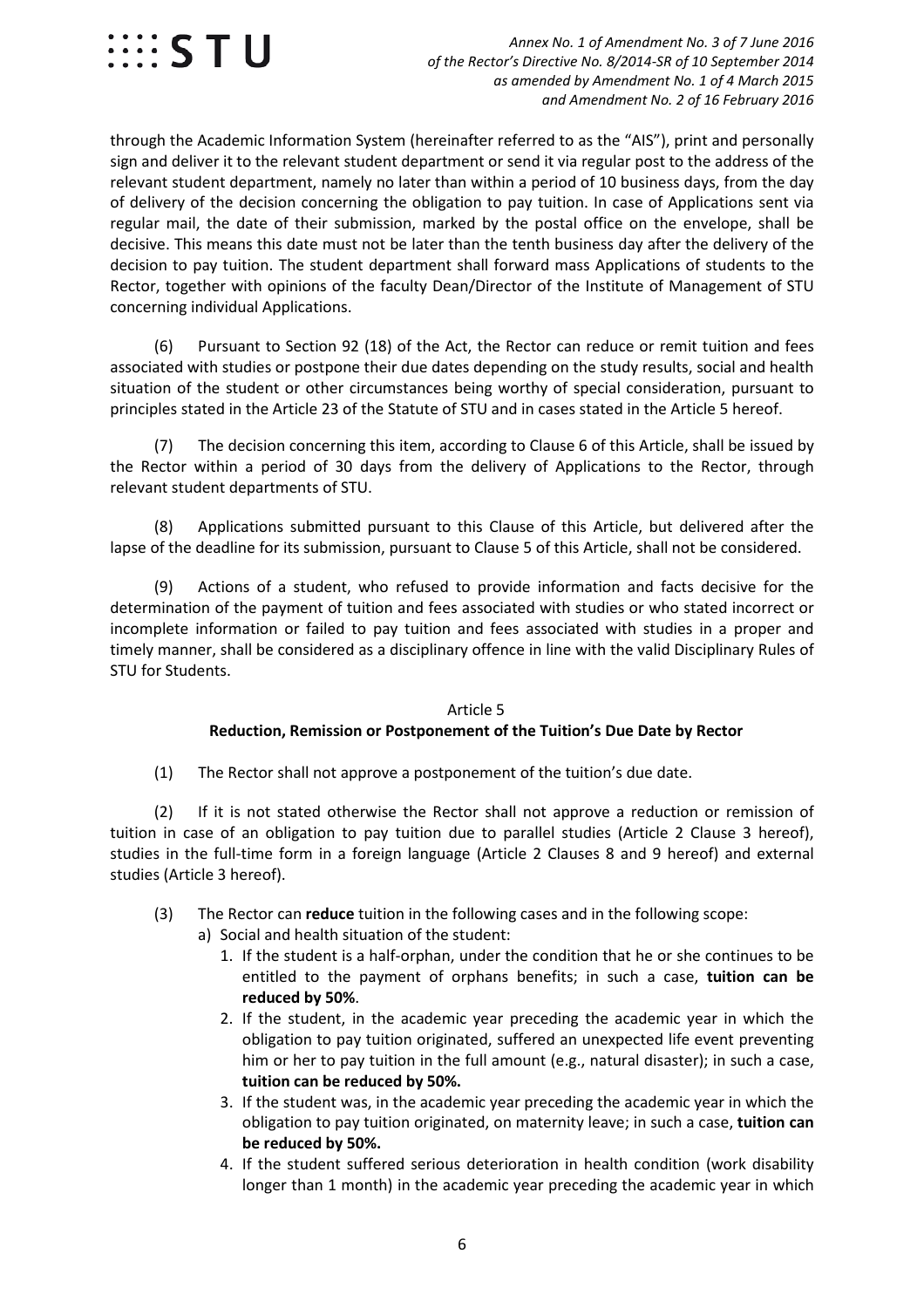

the obligation to pay tuition originated; in such a case, **tuition can be reduced by 50%.**

- b) Other circumstances:
	- 1. If the student passes only the state exam in the academic year; in such a case **tuition can be reduced by 25%.**
	- 2. If the student passes only the state exam and 2 additional subjects in the academic year; in such a case **tuition can be reduced to 75%.**
	- 3. If the student achieved weighted study average (hereinafter referred to as the "WSA") up to 1.5, and at the same time was an important sportsman or sportswoman (representing the Slovak Republic at world or European championships, Olympic games, world Universiade) in the academic year preceding the academic year in which the obligation to pay tuition originated; in such a case, **tuition can be reduced by 50%.**
	- 4. If the student re-registers for studies, after their interruption, and if the obligation to pay tuition originates, **tuition can be reduced to the proportion of the annual tuition, depending on the number of calendar month remaining until the end of the relevant academic year, after his or her re-registration.**

(4) Reasons for reducing tuition, stated in Clause 3 hereof, cannot be mutually cumulated. The Rector shall always consider only the most serious reason stated in the Application of a student.

- (5) The Rector can **remit** tuition in the following cases:
	- a) Social and health situation of the student:
		- 1. If the student is an orphan, provided he or she continues to be entitled to the payment of orphans benefits;
		- 2. In case of a student with specific needs, pursuant to Section 100 (2) of the Act, who exceeded the standard length of studies, due to his or her disability.
	- b) Other circumstances:
		- 1. If the student exceeded the standard length of studies, due to attending an approved international study trip (approved academic mobility) during which he or she earned at least 20 credits per semester;
		- 2. If the student exceeded the standard length of studies, due to changes in the study programme as a result of terminated accreditation of the original study programme at the STU;
		- 3. If the student achieved WSA of up to 1.2, and at the same time was an important sportsman or sportswoman (representing the Slovak Republic at world or European championships, the Olympic games, world Universiade) in the academic year preceding the academic year in which the obligation to pay tuition originated;
		- 4. If the student of the study programme of the third level has fulfilled all conditions for graduating from the studies, except from the defence of the dissertation paper which he or she has turned in during the standard length of studies of the study programme;
		- 5. If the student of the study programme of the third level, whose obligation to pay tuition originated for exceeding the standard length of studies, is also paid a scholarship, pursuant to Section 54 (18) of the Act, at the same time; in such a case, the tuition of this student can be remitted in proportion of the annual tuition, depending on the period of receiving of the scholarship, pursuant to Section 54 (18) of the Act;
		- 6. If the student, whose obligation to pay tuition originated, abandons studies within one month from the start of the academic year.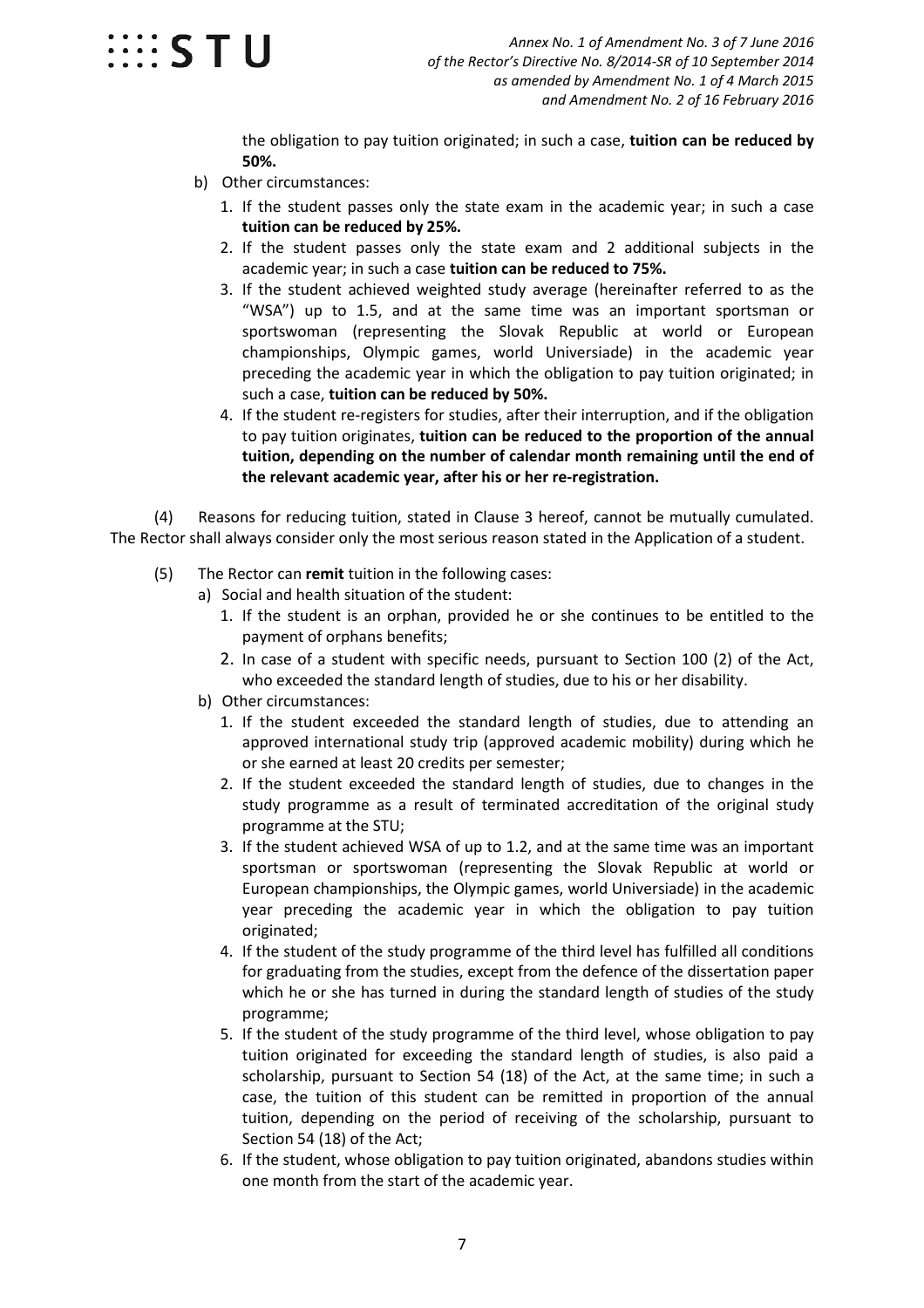

7. If the student is obliged to pay tuition for study in a foreign language pursuant to Art. 2 Clauses 8 or 9 of this Directive and at the same time he was awarded a special scholarship to support foreign students pursuant to the valid Scholarship Regulations of STU.

(6) The Rector can remit or reduce tuition, if it is result of an agreement on the exchange of students between STU and other university or other organization; in this case it is possible to remit or reduce tuition to the amount specified in the relevant agreement.

(7) The Rector can remit or reduce tuition based on other factors of special consideration.

(8) A student can state in the Application only one reason (i.e., Application for Reduction, Remission of Tuition or Application for Postponement of the Tuition's Due Date). The Rector shall decide only on the reason stated in the Application. This shall not affect the provision of Clause 4 of this Article.

(9) The Application for Reduction or Remission of Tuition needs to be accompanied by documents credibly proving the student's reason for its submission, namely:

- a) Confirmation of mobility approval;
- b) Confirmation of representation at world or European championships or Olympic games or the world Universiade;
- c) A document proving that the student has specific needs pursuant to Section 100 (3) of the Act, together with the opinion of the relevant coordinator for students with specific needs;
- d) Medical confirmation from a specialised doctor proving serious and long-term medical issues;
- e) A copy of the birth registration certificate of a child in case of maternity leave;
- f) A document confirming the lasting title to the payment of orphans' benefits;
- g) A relevant document that the situation, stated in Clause 3 (a) Sub-clause 2 of this Article, occurred;
- h) Or any other relevant documents associated with the reason stated in the Application;

#### Article 5a **Tuition fees relating to the comprehensive accreditation of STU activities**

(1) With respect to the comprehensive accreditation of STU activities, the tuition fees of students who have changed their study programme within STU - as a result of the fact that the rights of the original study programme to which the students were enrolled have been withdrawn, or as a result of the establishment of a new study programme (hereinafter referred to as the "changed study programme") - and who were obliged to pay tuition fees for their original study programme in the academic year 2015/2016 (hereinafter referred to as the "original obligation to pay tuition fees") shall be remitted. Tuition fees in view of this Article shall be remitted only for those students who have performed the original obligation to pay tuition fees (including a decision on a decrease in tuition fees pursuant to Article 5 hereof) and for those students who have been released from their original obligation to pay tuition fees by the Rector using the procedure pursuant to Article 5 hereof.

(2) The provisions of Articles 4 and 5 hereof shall not be applied to procedures pursuant to this Article.

(3) After enrolling a student into a changed study programme, the Study Department of the relevant Faculty/Institute of Management of STU shall create a decision in AIS regarding the student´s obligation to pay tuition fees pursuant to Paragraph 1 of this Article. Then, it shall send a list of students to whom tuition fees remittance pursuant to this Article applies to the Department of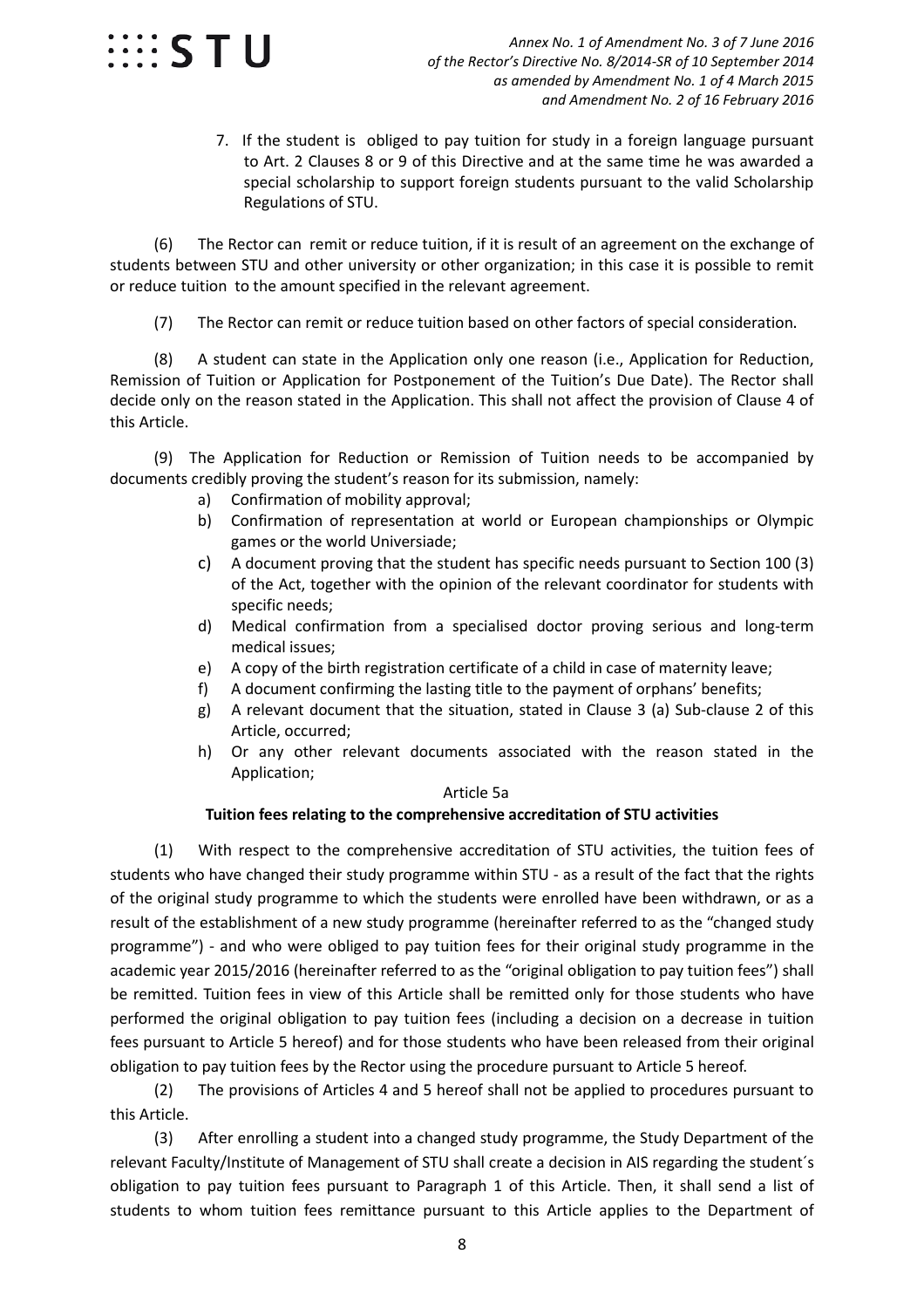

Education and Students Care of Rector´s Office of STU. Decisions pursuant to this paragraph shall not be issued or delivered in writing.

(4) The list of students pursuant to Paragraph 3 of this Article shall be signed by the Dean of the particular Faculty/Director of the Institute of Management of STU, and it shall contain the following data about the students:

- a) name, surname, titles;
- b) AIS ID;
- c) original study programme prior to the change;
- d) original obligation to pay tuition fees;
- e) changed study programme.

(5) Based on the list of students pursuant to Paragraphs 3 and 4 of this Article, the Department of Education and Students Care of the Rector´s Office of STU shall create decisions in AIS regarding tuition fees remittance for the students pursuant to Paragraph 1 of this Article, not later than 30 days after the list has been delivered.

The date when a decision on tuition fees remittance is created pursuant to Paragraph 5 of this Article shall be considered as the date of issuing the decision on tuition fees remittance, while it need not be issued and delivered to the particular student in writing.

### Article 6

#### **Fees for Material Arrangement of the Admission Procedure**

(1) The faculty shall ask the applicants for studies to pay a fee for material arrangement of the admission procedure, which is another condition of being accepted for studies, pursuant to Section 57 (1) of the Act.

(2) The fee has been derived from the actual costs of faculty associated with actions connected to the admission procedure. Its amount must not exceed 25% of the basis, pursuant to Article 1 (Clause 2) hereof<sup>15</sup>. For the academic year 2015-2016, the fee for material arrangement of the admission procedure must not exceed **EUR 83,75.**

(3) The fee for material arrangement of the admission procedure shall be paid in advance, and its payment shall be proven by attaching the document, confirming the payment, to the application for studies.

(4) The applicants for studies, applying as part of scholarship places of the Government of the Slovak Republic, are asked by the faculty to pay a fee for material arrangement of the admission procedure equal to the amount determined for studies, realised in the state language,.

(5) The amount of fees for material arrangement of the admission procedure at individual faculties and at the University (Institute of Management of STU) for students admitted to studies in the academic year 2015-2016 is stated in Annex No. 2 hereof.

#### Article 7 **Fees Connected to Studies**

(1) The University or the faculty can request, pursuant to Section 92 (15) of the Act, fees for issuing documents about studies and their copies<sup>[16](#page-8-1)</sup>, for issuing copies of documents about

<span id="page-8-0"></span> $15$  Section 92 par. 12 of the Act<br> $16$  Section 67 of the Act

<span id="page-8-1"></span>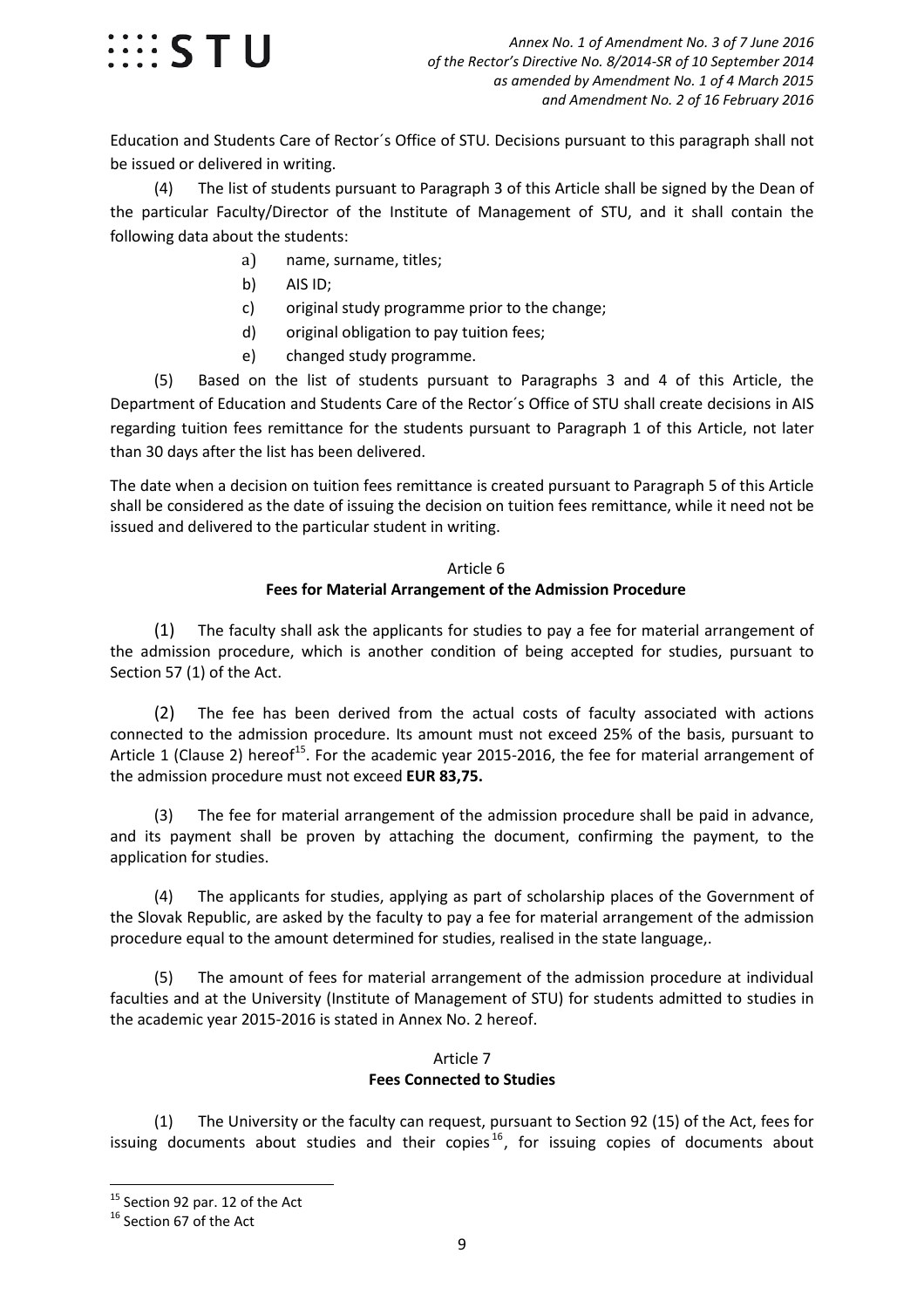

graduation from studies<sup>[17](#page-9-0)</sup> and for acknowledging the equivalence of documents about studies under  $\frac{3}{4}$  special Regulation<sup>[18](#page-9-1)</sup>. The amount of the fee shall been derived from the actual costs of the University or faculty connected with these activities.

#### (2) **Fees for issuing documents about studies**

|     | a) | <b>STU Student Card</b><br>1. A new STU Student Card for a student in the first year of studies in<br>the external form                                                                               |                   | € 14 |
|-----|----|-------------------------------------------------------------------------------------------------------------------------------------------------------------------------------------------------------|-------------------|------|
|     |    | 2. A new STU Student Card for holders of a valid ISIC card from other<br>universities                                                                                                                 |                   | €14  |
|     |    | 3. Prolongation of the STU Student Card                                                                                                                                                               |                   | € 5  |
|     | b) | <b>ISIC Card of STU student</b><br>1. A new ISIC Card of STU student in the first year of studies in the full-time form $\epsilon$ 24                                                                 |                   |      |
|     |    | 2. A new ISIC Card of STU student in further years of studies (transition<br>from STU to ISIC)                                                                                                        |                   | € 24 |
|     |    | 3. Prolongation of the ISIC Card for another academic year (with the ISIC license) € 14                                                                                                               |                   |      |
|     |    | 4. Prolongation of the ISIC Card for another academic year (without the ISIC license) $\xi$ 5                                                                                                         |                   |      |
|     | c) | <b>Statement of Studies (Index)</b><br>for all STU students (if issued by the faculty)                                                                                                                | € 4 per piece     |      |
|     | d) | Extract of the results of studies<br>1. Issued to student during studies based on an application in the<br>Slovak or English language made of AIS                                                     | $£$ 4 per extract |      |
|     |    | 2. Issued to student during studies for the purposes of<br>academic mobility pursuant to Section 58a of the Act<br>made of AIS                                                                        | free of charge    |      |
|     |    | 3. Issued to graduate after the end of studies based on an<br>application in the Slovak or English language made of AIS                                                                               | $£$ 4 per extract |      |
|     |    | 4. Issued to graduate after the end of studies based on an<br>application in the Slovak or English language made out of AIS                                                                           | € 4 per page      |      |
|     |    | 5. Issued to the person who graduated from studies, pursuant to<br>Section 66 par. 1 of the Act, at the time of graduation made of<br>AIS                                                             | free of charge    |      |
|     |    | 6. Issued to the person who graduated from studies, pursuant to<br>Section 66 par. 1 of the Act, after the end of studies based on an<br>application in the Slovak or English language made of AIS    | $€ 4$ per extract |      |
|     |    | 7. Issued to the person who graduated from studies, pursuant to<br>Section 66 par.1 of the Act, after the end of studies based on an<br>application in the Slovak or English language made out of AIS | € 4 per page      |      |
| (3) | a) | Fees for issuing documents about graduation<br>University diploma bilingual (Slovak-English)                                                                                                          | free of charge    |      |

<span id="page-9-1"></span>

<span id="page-9-0"></span><sup>&</sup>lt;sup>17</sup> Section 68 of the Act<br><sup>18</sup> Section 33 to 35 of the Act No. 422/2015 Coll. Recognition of Diplomas and Professional Qualifications and on amendments to certain laws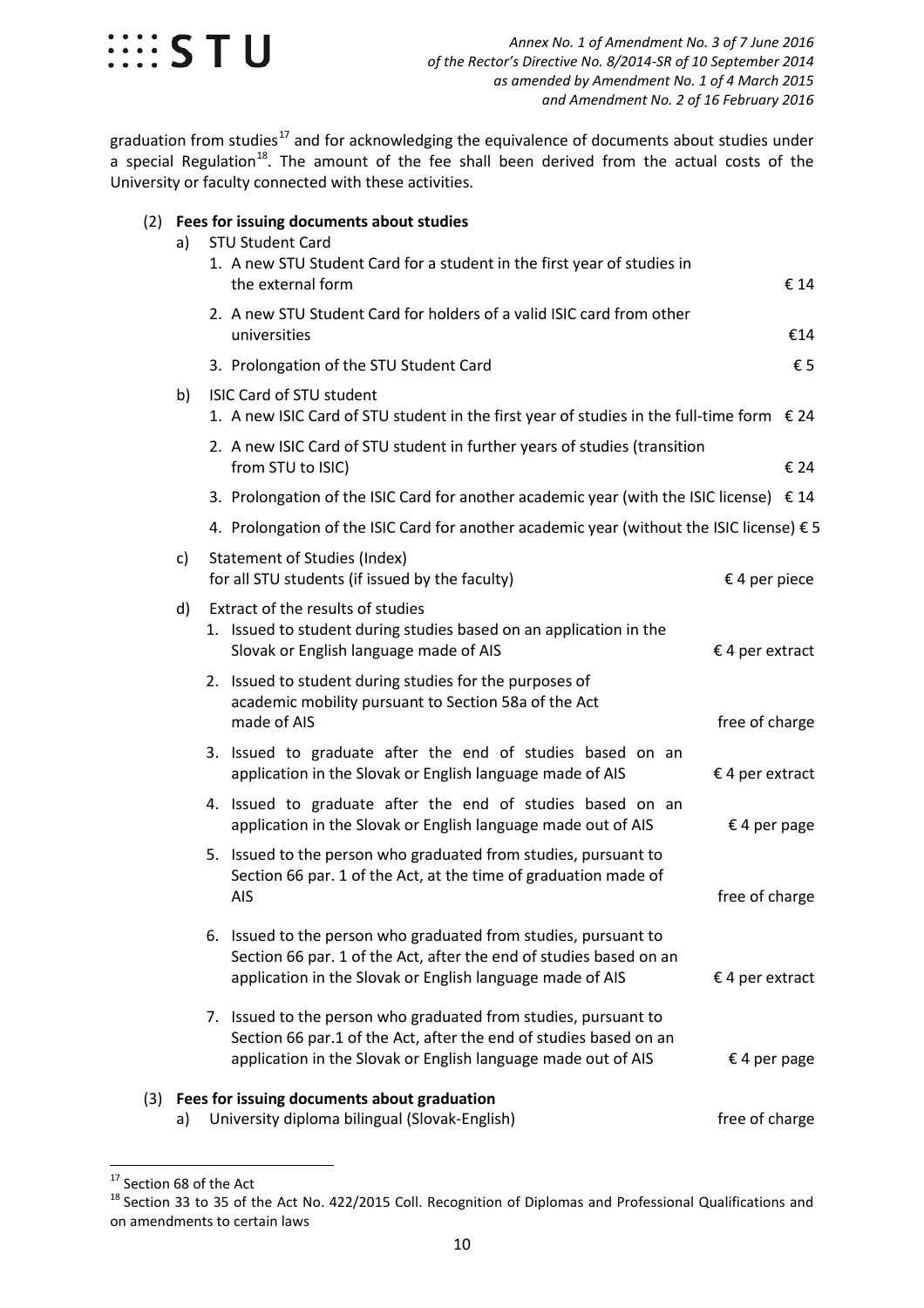

|     | b) | Certificate of State Exam bilingual (Slovak-English)                                                            | free of charge         |
|-----|----|-----------------------------------------------------------------------------------------------------------------|------------------------|
|     | c) | Annex to the University diploma bilingual (Slovak-English)                                                      | free of charge         |
|     | d) | The administrative fee for recognition of diplomas <sup>18</sup>                                                | € 6,50                 |
|     | e) | Payment of costs connected with proceedings for                                                                 |                        |
|     |    | recognition of diplomas <sup>18</sup>                                                                           | €40                    |
|     | f) | Payment of costs connected with proceedings for                                                                 |                        |
|     |    | automatic recognition of diplomas <sup>18a</sup>                                                                | € 20                   |
| (4) |    | Fees for issuing duplicates                                                                                     |                        |
|     | a) | <b>STU Student Card</b>                                                                                         | € 12                   |
|     | b) | ISIC Card of STU student during license validity                                                                | € 12                   |
|     | c) | ISIC Card of STU students with a new license                                                                    | € 23                   |
|     | d) | <b>Statement of Studies (Index)</b>                                                                             | € 4 per two-sided page |
|     | e) | University diploma, extract from the book of diplomas in the Slovak<br>or in the English language, or bilingual | € 20                   |
|     | f) | Certificate of State Examination, extract from the Certificate of State                                         |                        |
|     |    | Examination in the Slovak or in the English language, or bilingual                                              | € 20                   |
|     | g) | Annex to the diploma in the Slovak or in the English language, or bilingual                                     | € 20                   |
|     | h) | Decision about acknowledging or rejecting to acknowledge an                                                     |                        |
|     |    | education document issued by a foreign university                                                               | € 20                   |

(5) Costs related with sending of certificates and other documents stated in this Article via the postal service shall be charged according to the current pricelist for postal services.

### Article 8

#### **Transitory Provisions**

(1) A student in the full-time form of studies of doctoral study programmes, who was admitted to studies before 1 September 2007, shall not be obliged to pay tuition even if he or she exceeds the standard length of studies $^{19}$ .

(2) A student admitted to a free-of-charge study programme in the external form of studies, pursuant to regulations effective until 30 April 2011, shall complete these studies free of charge; this shall not apply if his or her obligation to pay tuition originates during studies, due to parallel studies or due to exceeding the standard length of studies<sup>20</sup>. A student, whose studies started before the academic year 2014-2015 and who is registered for studies in a study programme realised exclusively in a foreign language, shall be considered for the purposes of Article 2 Clauses 8 and 9 hereof, as registered for studies in a study programme realised also in the state language  $21$ .

<span id="page-10-0"></span><sup>18</sup>a Section 39 of the Act No. 422/2015 Coll. Recognition of Diplomas and Professional Qualifications and on amendments to certain laws<br> $19$  Section113a par. 12 of the Act

<span id="page-10-2"></span><span id="page-10-1"></span><sup>&</sup>lt;sup>20</sup> Section 113 aca of the Act  $^{21}$  Section 113af par. 6 of the Act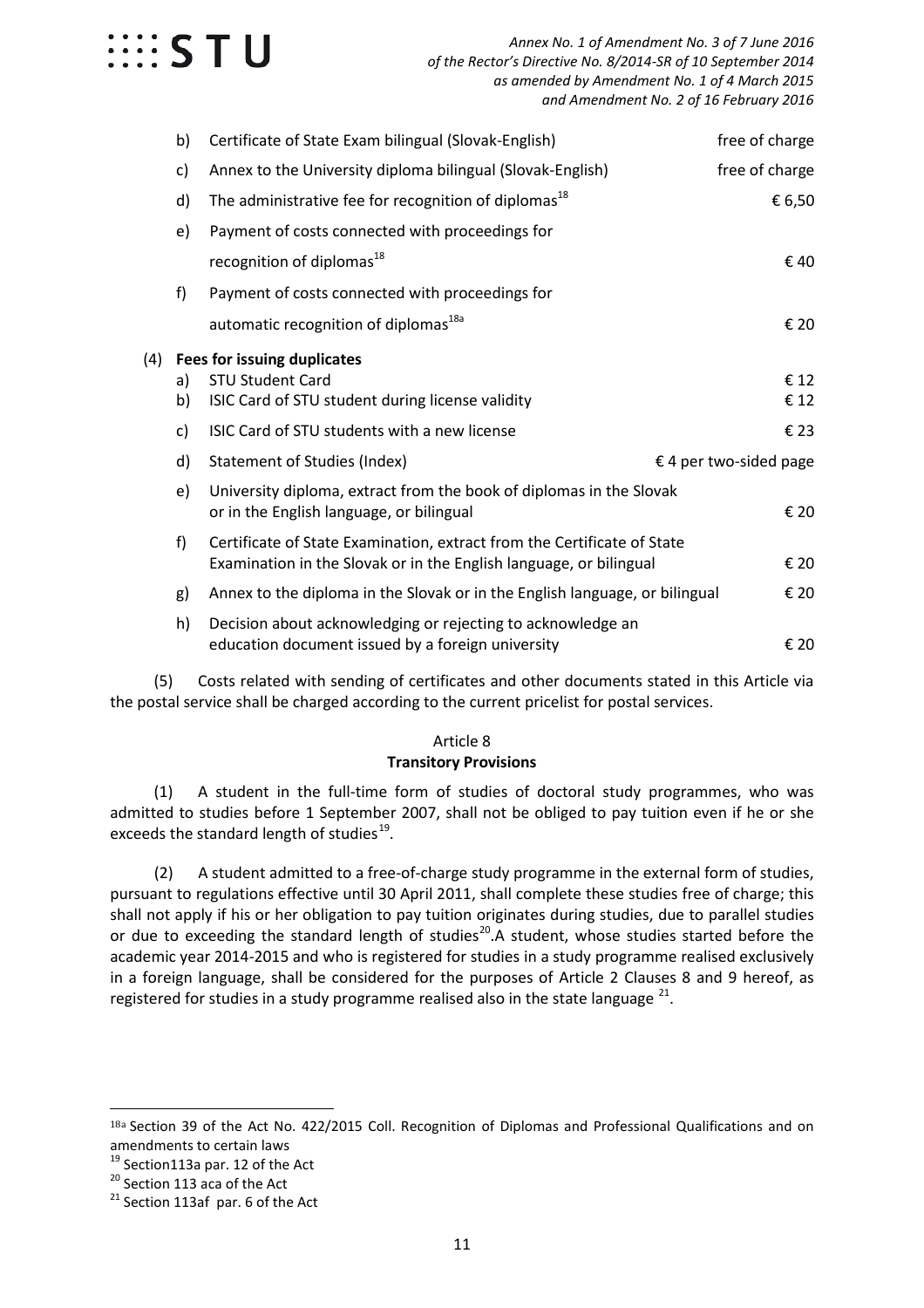

 *Annex No. 1 of Amendment No. 3 of 7 June 2016 of the Rector's Directive No. 8/2014-SR of 10 September 2014 as amended by Amendment No. 1 of 4 March 2015 and Amendment No. 2 of 16 February 2016*

#### Article 8a **Transitory provisions effective as of 7 June 2016**

Administrative fees for recognition of diplomas paid during the period from 1 January 2016 $^{21a}$  until the entry into force of Amendment No. 3 to this Directive are considered administrative fees for recognition of diplomas under this Directive.

#### Article 9 **Final Provisions**

(1) This Directive shall be issued pursuant to the Article 23 Clause 14 of the Statute of STU as an internal organisational and managing standard of the STU issued by the Rector.

(2) Any amendments and supplements hereto can be made only based on numbered amendments hereto, issued by the Rector; in case of tuition fees for study programmes provided by the faculty at the proposal of the relevant Dean and in case of tuition fees for study programmes provided by the University (Institute of Management of STU) at the proposal of the Director of the Institute of Management of STU.

- (3) The following annexes shall be an inseparable part hereof:
	- a) **Annex No. 1,** stipulating for the individual faculties and for the Institute of Management of STU:
		- 1. Annual tuition for study programmes in the full-time form of studies, realised in the state language, for exceeding of the standard length of studies and for parallel studies, pursuant to Article 2 Clauses 3 and 5 hereof.
		- 2. Annual tuition for study programmes in the full-time form of studies, realised in a foreign language, pursuant to Article 2 Clauses 8 and 9 hereof.
		- 3. Annual tuition for study programmes in the external form of studies valid for all years of studies during the standard length of studies for students admitted to studies in the academic year 2015-2016, pursuant to Article 3 (Clause 3) hereof.
		- 4. Annual tuition for study programmes in the external form of studies, after exceeding the standard length of studies, pursuant to Article 3 (Clause 4) hereof.

b) **Annex No. 2,** which for the individual faculties and for the Institute of Management of STU stipulates fees for material arrangement of the admission procedure for students admitted to studies in the academic year 2015-2016.

(4) This Directive shall become valid on the date of its signing and shall become effective on 1 September 2015. The Amendment No.1 to the Directive shall take effect on 1 September 2015. The Amendment No. 2 to the Directive shall take effect on 16 February 2016.

(5) Amendment No. 3 to this Directive shall take effect on 7 June 2016.

prof. Ing. Robert Redhammer, PhD.<sup>[22](#page-11-0)</sup> Rector

<span id="page-11-0"></span><sup>&</sup>lt;sup>21a</sup> The effectivness of Act No. 422/2015 Coll. Recognition of Diplomas and Professional Qualifications and on amendments to certain laws

<sup>&</sup>lt;sup>22</sup> The original of the signed Complete wording of Directive "Tuition and Fees Associated with Studies at the Slovak University of Technology in Bratislava for the Academic Year 2015-2016" 8/2014-SR dated 10 September 2014 as amended by Amendments No. 1 of 4 March 2015, No. 2 of 16 February 2016 and No. 3 of 7 June 2016 in the Slovak language shall be placed and made available for viewing at the Legal and Administration Department of the Rector's Office of STU.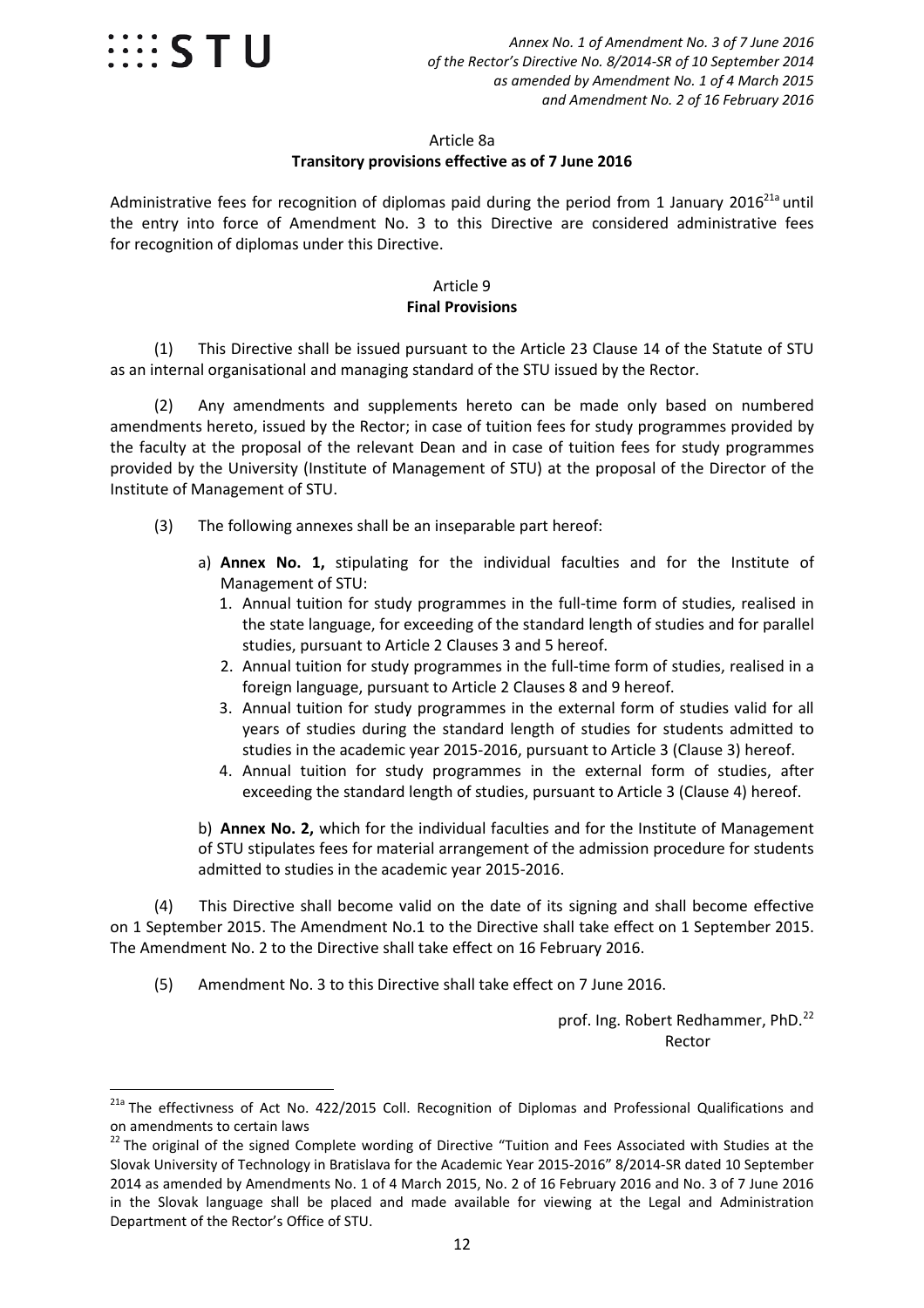

#### **1. Faculty of Civil Engineering of STU**

1.1. The annual tuition for study programmes **in the full-time form of studies, realised in the state language,** by the Faculty of Civil Engineering of STU **for exceeding of the standard length of studies and for parallel studies, pursuant** to Article 2 Clauses 3 and 5 hereof

| <b>Faculty of Civil Engineering</b>              |                      |                             |                      |          |                      |          |  |
|--------------------------------------------------|----------------------|-----------------------------|----------------------|----------|----------------------|----------|--|
|                                                  | 1st level of studies |                             | 2nd level of studies |          | 3rd level of studies |          |  |
|                                                  | Exceeding            |                             | Exceeding            |          | Exceeding            |          |  |
| Study programme                                  | the standard         | Parallel                    | the standard         | Parallel | the standard         | Parallel |  |
|                                                  | length of            | studies                     | length of            | studies  | length of            | studies  |  |
|                                                  | studies              |                             | studies              |          | studies              |          |  |
| Geodesy and Cartography                          | € 800                | € 800                       | €800                 | € 800    | €800                 | € 800    |  |
| <b>Structural and Transportation Engineering</b> | € 800                | € 800                       | € 800                | €800     | $\ast$               | $\ast$   |  |
| Structures for Creation and Protection of        | € 800                | € 800                       | $\ast$               | $\ast$   | $\ast$               | $\ast$   |  |
| the Environment                                  |                      |                             |                      |          |                      |          |  |
| Mathematical and Computational                   | € 800                | €800                        | € 800                | € 800    | $\ast$               | $\ast$   |  |
| Modelling                                        |                      |                             |                      |          |                      |          |  |
| <b>Building Structures and Architecture</b>      | € 800                | $\boldsymbol{\epsilon}$ 800 | €800                 | € 800    | $\ast$               | $\ast$   |  |
| <b>Building Technologies and Management</b>      | €800                 | € 800                       | $\ast$               | $\ast$   | $\ast$               | $\ast$   |  |
| <b>Hydraulic Engineering and Water</b>           | € 800                | € 800                       | €800                 | € 800    | $\ast$               | $\ast$   |  |
| <b>Resources Management</b>                      |                      |                             |                      |          |                      |          |  |
| Architectural Constructions and Design           | $\ast$               | $\ast$                      | € 800                | € 800    | $\ast$               | $\ast$   |  |
| <b>Structures for Land Protection</b>            | $\ast$               | $\ast$                      | € 800                | € 800    | $\ast$               | $\ast$   |  |
| Landscaping and Landscape Planning               | $\ast$               | $\ast$                      | €800                 | € 800    | $\ast$               | $\ast$   |  |
| <b>Structures of Buildings</b>                   | $\ast$               | $\ast$                      | €800                 | €800     | $\ast$               | $\ast$   |  |
| <b>Building Services</b>                         | $\ast$               | $\ast$                      | € 800                | € 800    | $\ast$               | $\ast$   |  |
| <b>Environmental Technology of Buildings</b>     | $\ast$               | $\ast$                      | € 800                | € 800    | $\ast$               | $\ast$   |  |
| <b>Building Technology</b>                       | $\ast$               | $\ast$                      | € 800                | € 800    | €800                 | € 800    |  |
| Theory and Structures of Civil Engineering       | $\ast$               | $\ast$                      | $\ast$               | $\ast$   | € 800                | € 800    |  |
| Works                                            |                      |                             |                      |          |                      |          |  |
| <b>Applied Mechanics</b>                         | $\ast$               | $\ast$                      | $\ast$               | $\ast$   | € 800                | € 800    |  |
| <b>Water Resources Engineering</b>               | $\ast$               | $\ast$                      | $\ast$               | $\ast$   | € 800                | € 800    |  |
| Landscaping                                      | $\ast$               | $\ast$                      | $\ast$               | $\ast$   | € 800                | € 800    |  |
| Theory and Structures of Buildings               | $\ast$               | $\ast$                      | $\ast$               | $\ast$   | € 800                | € 800    |  |
| Theory and Environmental Technology of           | $\ast$               | $\ast$                      | $\ast$               | $\ast$   | €800                 | € 800    |  |
| <b>Buildings</b>                                 |                      |                             |                      |          |                      |          |  |
| <b>Applied Mathematics</b>                       | $\ast$               | $\ast$                      | $\ast$               | $\ast$   | € 800                | € 800    |  |
| <b>Number of Study Programmes</b>                | $\overline{7}$       | $\overline{\mathbf{z}}$     | 12                   | 12       | 9                    | 9        |  |

#### 1.2. The annual tuition for study programmes **in the full-time form of studies, realised in a foreign language,** by the Faculty of Civil Engineering of STU, pursuant to Article 2 Clauses 8 and 9 hereof

| <b>Faculty of Civil Engineering</b>                 |                      |                      |                      |  |  |  |  |  |  |
|-----------------------------------------------------|----------------------|----------------------|----------------------|--|--|--|--|--|--|
| Study programme                                     | 1st level of studies | 2nd level of studies | 3rd level of studies |  |  |  |  |  |  |
| Geodesy and Cartography                             | N                    | N                    | € 5,000              |  |  |  |  |  |  |
| Civil Engineering                                   | € 3,000              | € 4,000              | $\ast$               |  |  |  |  |  |  |
| <b>Building Technology</b>                          | $\ast$               | N                    | € 5,000              |  |  |  |  |  |  |
| Theory and Structures of Civil Engineering<br>Works | $\ast$               | $\ast$               | € 5,000              |  |  |  |  |  |  |
| <b>Applied Mechanics</b>                            | $\ast$               | $\ast$               | € 5,000              |  |  |  |  |  |  |

- N **The study programme is not open**
- ∗ **The study programme is not being realised by the faculty on the relevant level** 13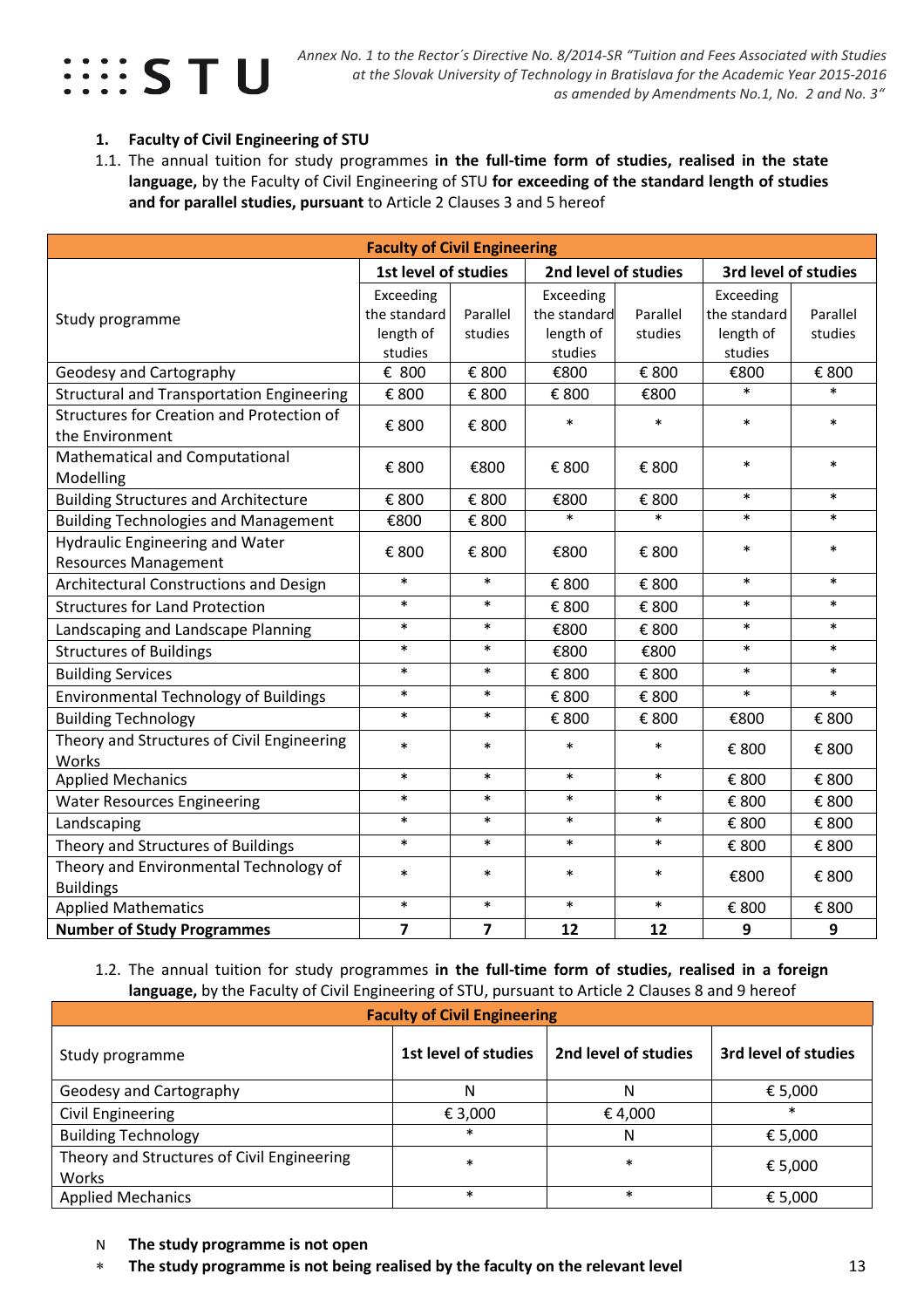

| Study programme                        | 1st level of studies | 2nd level of studies | 3rd level of studies |
|----------------------------------------|----------------------|----------------------|----------------------|
| <b>Water Resources Engineering</b>     | *                    | $\ast$               | € 5,000              |
| Landscaping                            | $\ast$               | $\ast$               | € 5,000              |
| Theory and Structures of Buildings     | $\ast$               | $\ast$               | € 5,000              |
| Theory and Environmental Technology of | $\ast$               | $\ast$               | € 5,000              |
| <b>Applied Mathematics</b>             | $\ast$               | $\ast$               | € 5,000              |
| <b>Number of Study Programmes</b>      |                      |                      |                      |

1.3. The annual tuition for study programmes **in the external form of studies,** realised by the Faculty of Civil Engineering of STU, valid **for all years of studies during the standard length of studies** for students admitted to studies in the academic year 2015-2016, pursuant to Article 3 (Clause 3) hereof.

| <b>Faculty of Civil Engineering</b> |          |                                              |          |             |                      |          |  |  |
|-------------------------------------|----------|----------------------------------------------|----------|-------------|----------------------|----------|--|--|
|                                     |          | 1st level of studies<br>2nd level of studies |          |             | 3rd level of studies |          |  |  |
|                                     | In the   | In a                                         | In the   | In a        | In the               | In a     |  |  |
| Study programme                     | state    | foreign                                      | state    | foreign     | state                | foreign  |  |  |
|                                     | language | language                                     | language | language    | language             | language |  |  |
| Geodesy and Cartography             | $\ast$   | $\ast$                                       | $\ast$   | $\ast$      | € 1,000              | € 3,000  |  |  |
| <b>Building Technology</b>          | $\ast$   | $\ast$                                       | N        | N           | € 1,000              | € 3,000  |  |  |
| Theory and Structures of Civil      | $\ast$   | $\ast$                                       | $\ast$   | $\ast$      | € 1,000              | € 3,000  |  |  |
| <b>Engineering Works</b>            |          |                                              |          |             |                      |          |  |  |
| <b>Applied Mechanics</b>            | $\ast$   | $\ast$                                       | $\ast$   | $\ast$      | € 1,000              | € 3,000  |  |  |
| <b>Water Resources Engineering</b>  | $\ast$   | $\ast$                                       | $\ast$   | $\ast$      | € 1,000              | € 3,000  |  |  |
| Landscaping                         | $\ast$   | $\ast$                                       | $\ast$   | $\ast$      | € 1,000              | € 3,000  |  |  |
| Theory and Structures of Buildings  | $\ast$   | $\ast$                                       | $\ast$   | $\ast$      | € 1,000              | € 3,000  |  |  |
| Theory and Environmental            | $\ast$   | $\ast$                                       | $\ast$   | $\ast$      |                      | € 3,000  |  |  |
| <b>Technology of Buildings</b>      |          |                                              |          |             | € 1,000              |          |  |  |
| <b>Applied Mathematics</b>          | $\ast$   | $\ast$                                       | $\ast$   | $\ast$      | € 1,000              | € 3,000  |  |  |
| <b>Number of Study Programmes</b>   | 0        | 0                                            | 0        | $\mathbf 0$ | 9                    | 9        |  |  |

1.4. The annual tuition for study programmes **in the external form of studies,** realised by the Faculty of Civil Engineering of STU, **after exceeding the standard length of studies, pursuant** to Article 3 (Clause 4) hereof.

| <b>Faculty of Civil Engineering</b>                        |                          |                             |                          |                             |                          |                             |  |  |  |
|------------------------------------------------------------|--------------------------|-----------------------------|--------------------------|-----------------------------|--------------------------|-----------------------------|--|--|--|
|                                                            | 1st level of studies     |                             | 2nd level of studies     |                             | 3rd level of studies     |                             |  |  |  |
| Study programme                                            | In the state<br>language | ln a<br>foreign<br>language | In the state<br>language | ln a<br>foreign<br>language | In the state<br>language | In a<br>foreign<br>language |  |  |  |
| Geodesy and Cartography                                    | $\ast$                   | $\ast$                      | $\ast$                   | $\ast$                      | € 1,000                  | € 3,000                     |  |  |  |
| <b>Building Technology</b>                                 | $\ast$                   | $\ast$                      | N                        | N                           | € 1,000                  | € 3,000                     |  |  |  |
| Theory and Structures of Civil<br><b>Engineering Works</b> | $\ast$                   | $\ast$                      | $\ast$                   | $\ast$                      | € 1,000                  | € 3,000                     |  |  |  |
| <b>Applied Mechanics</b>                                   | $\ast$                   | $\ast$                      | $\ast$                   | $\ast$                      | € 1,000                  | € 3,000                     |  |  |  |
| <b>Water Resources Engineering</b>                         | $\ast$                   | $\ast$                      | $\ast$                   | $\ast$                      | € 1,000                  | € 3,000                     |  |  |  |
| Landscaping                                                | $\ast$                   | $\ast$                      | $\ast$                   | $\ast$                      | € 1,000                  | € 3,000                     |  |  |  |

- N **The study programme is not open**
- ∗ **The study programme is not being realised by the faculty on the relevant level** 14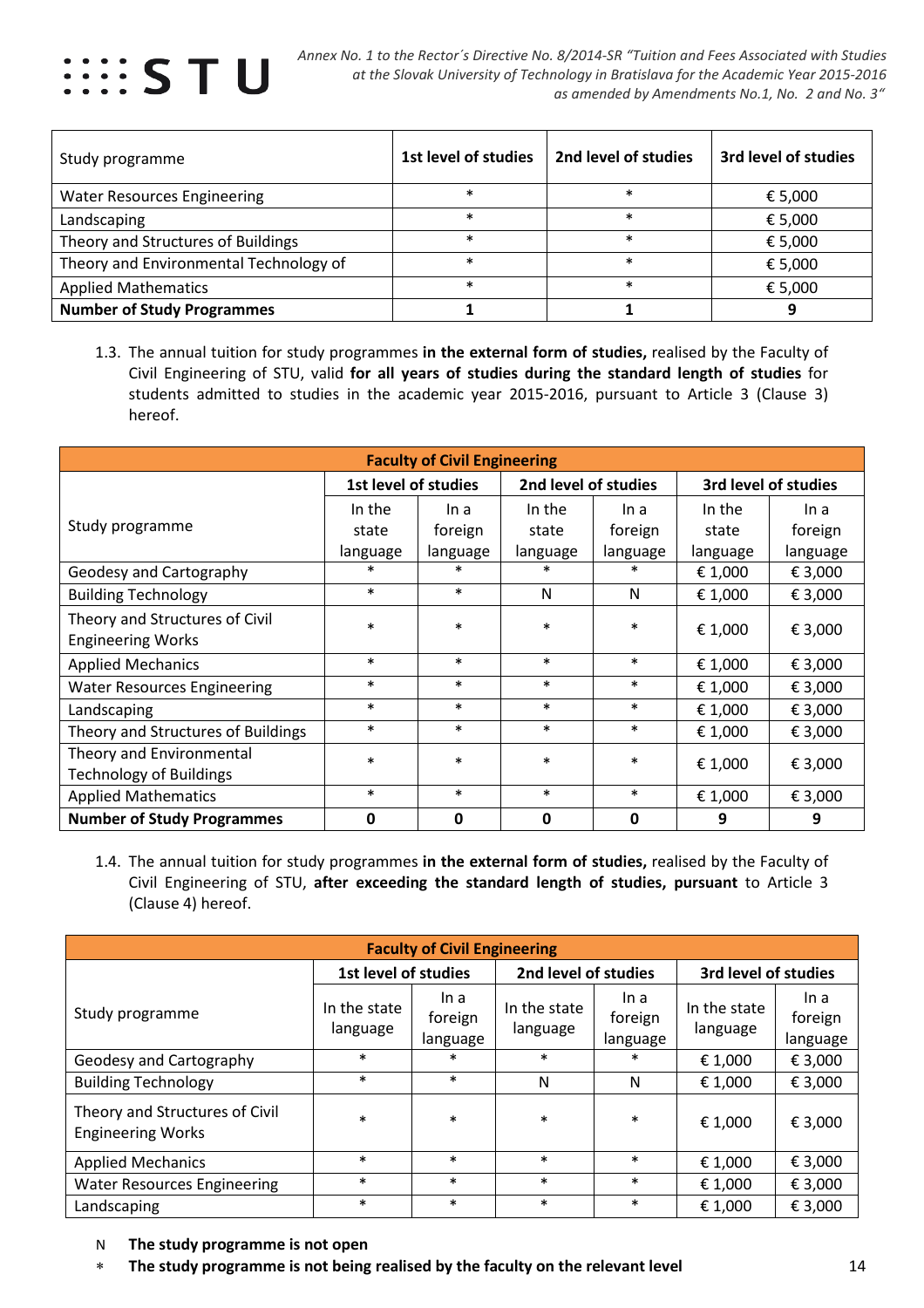

|                                                            | 1st level of studies     |                             | 2nd level of studies     |                             | 3rd level of studies                |                             |
|------------------------------------------------------------|--------------------------|-----------------------------|--------------------------|-----------------------------|-------------------------------------|-----------------------------|
| Study programme                                            | In the state<br>language | In a<br>foreign<br>language | In the state<br>language | ln a<br>foreign<br>language | In the state<br>language<br>€ 1,000 | ln a<br>foreign<br>language |
| Theory and Structures of<br><b>Buildings</b>               | $\ast$                   | $\ast$                      | $\ast$                   | $\ast$                      |                                     | € 3,000                     |
| Theory and Environmental<br><b>Technology of Buildings</b> | $\ast$                   | $\ast$                      | $\ast$                   | $\ast$                      | € 1,000                             | € 3,000                     |
| <b>Applied Mathematics</b>                                 | $\ast$                   | $\ast$                      | $\ast$                   | $\ast$                      | € 1,000                             | € 3,000                     |
| <b>Number of Study Programmes</b>                          | O                        | 0                           | O                        | O                           | 9                                   | 9                           |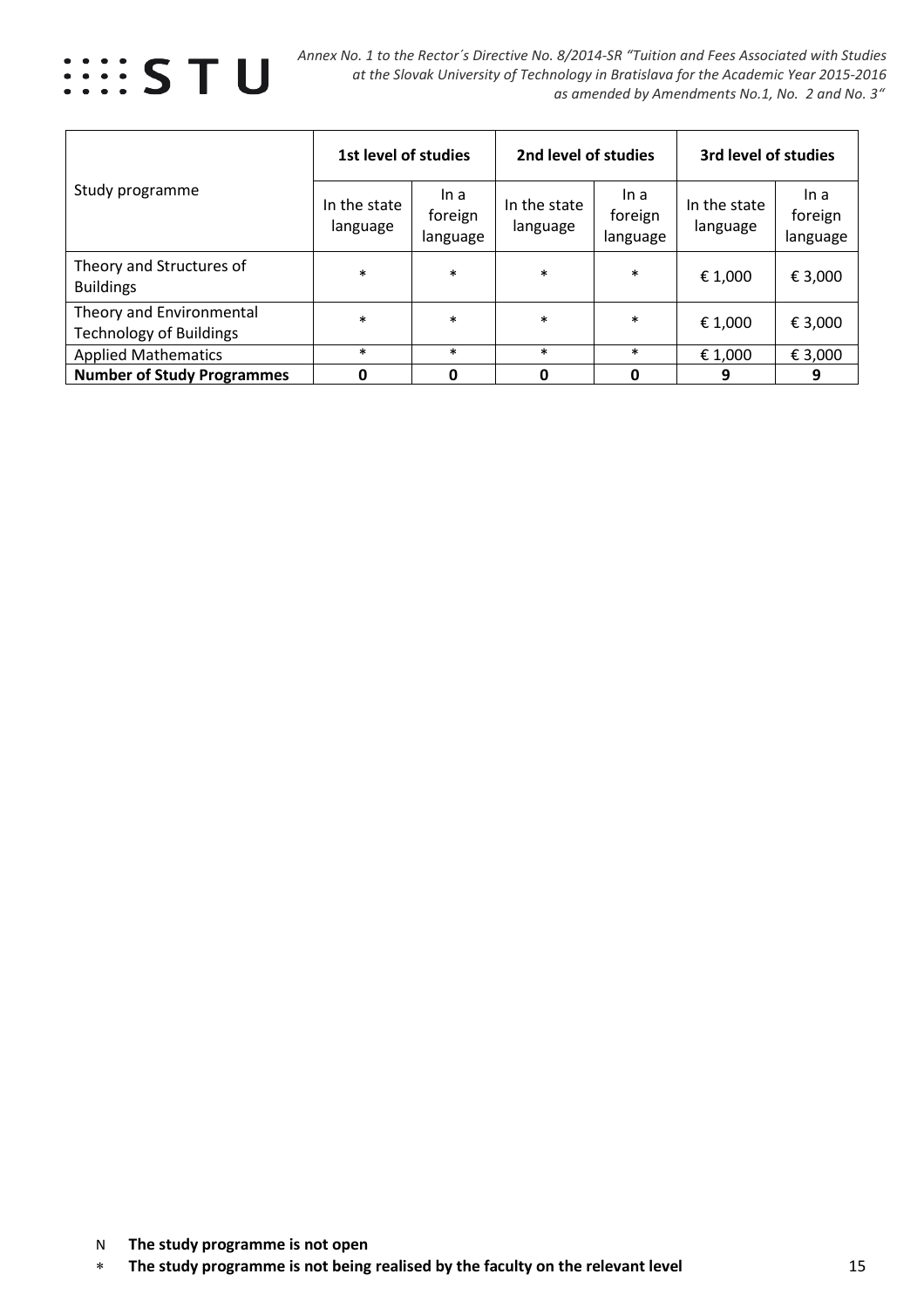

#### **2. Faculty of Mechanical Engineering of STU**

2.1. The annual tuition for study programmes **in the full-time form of studies, realised in the state language,** by the Faculty of Mechanical Engineering of STU **for exceeding of the standard length of studies and for parallel studies, pursuant** to Article 2 Clauses 3 and 5 hereof

| <b>Faculty of Mechanical Engineering</b>                                                     |                                                   |                     |                                                   |                     |                                                   |                     |  |  |
|----------------------------------------------------------------------------------------------|---------------------------------------------------|---------------------|---------------------------------------------------|---------------------|---------------------------------------------------|---------------------|--|--|
|                                                                                              | 1st level of studies                              |                     | 2nd level of studies                              |                     | 3rd level of studies                              |                     |  |  |
| Study programme                                                                              | Exceeding<br>the standard<br>length of<br>studies | Parallel<br>studies | Exceeding<br>the standard<br>length of<br>studies | Parallel<br>studies | Exceeding<br>the standard<br>length of<br>studies | Parallel<br>studies |  |  |
| Automobiles, Ships and<br><b>Combustion Engines</b>                                          | € 500                                             | € 500               | € 500                                             | € 500               | $\ast$                                            | $\ast$              |  |  |
| <b>Power Engineering</b>                                                                     | € 500                                             | € 500               | $\ast$                                            | $\ast$              | $\ast$                                            | $\ast$              |  |  |
| <b>Process and Environmental</b><br>Engineering                                              | € 500                                             | € 500               | $\ast$                                            | $\ast$              | $\ast$                                            | $\ast$              |  |  |
| Applied Mechanics and<br>Mechatronics                                                        | € 500                                             | € 500               | $\ast$                                            | $\ast$              | $\ast$                                            | $\ast$              |  |  |
| Production Systems and<br><b>Quality Management</b>                                          | € 500                                             | € 500               | $\ast$                                            | $\ast$              | $\ast$                                            | $\ast$              |  |  |
| <b>Production Processes and</b><br><b>Materials</b>                                          | € 500                                             | € 500               | € 500                                             | € 500               | € 1,000                                           | € 1,000             |  |  |
| <b>Automation and Informatics</b><br>of Machines and Processes                               | € 500                                             | € 500               | € 500                                             | € 500               | $\ast$                                            | $\ast$              |  |  |
| Machines and Equipment for<br>Civil Engineering, Processing<br>and Agriculture               | $\ast$                                            | $\ast$              | € 500                                             | € 500               | $\ast$                                            | $\ast$              |  |  |
| <b>Hydraulic and Pneumatic</b><br>Machines                                                   | $\ast$                                            | $\ast$              | € 500                                             | € 500               | $\ast$                                            | $\ast$              |  |  |
| <b>Thermal Power Engineering</b>                                                             | $\ast$                                            | $\ast$              | € 500                                             | € 500               | $\ast$                                            | $\ast$              |  |  |
| Machines and Equipment for<br>Chemical and<br>Food Industries                                | $\ast$                                            | $\ast$              | € 500                                             | € 500               | $\ast$                                            | $\ast$              |  |  |
| <b>Applied Mechanics</b>                                                                     |                                                   |                     | € 500                                             | € 500               | € 1,000                                           | € 1,000             |  |  |
| Mechatronics                                                                                 | $\ast$                                            | $\ast$              | € 500                                             | € 500               | € 1,000                                           | € 1,000             |  |  |
| <b>Measurement and Testing</b><br>Quality of Production in<br><b>Engineering Enterprises</b> | $\ast$<br>$\ast$                                  | $\ast$<br>$\ast$    | € 500<br>€ 500                                    | € 500<br>€ 500      | $\ast$<br>$\ast$                                  | $\ast$<br>$\ast$    |  |  |
| Production and<br><b>Environmental Technique</b>                                             | $\ast$                                            | $\ast$              | € 500                                             | € 500               | $\ast$                                            | $\ast$              |  |  |
| Thermal and Hydraulic<br>Machines<br>and Equipment                                           | $\ast$                                            | $\ast$              | $\ast$                                            | $\ast$              | € 1,000                                           | € 1,000             |  |  |
| <b>Transport Technology</b>                                                                  | $\ast$                                            | $\ast$              | $\ast$                                            | $\ast$              | € 1,000                                           | € 1,000             |  |  |

N **The study programme is not open** 

∗ **The study programme is not being realised by the faculty on the relevant level** 16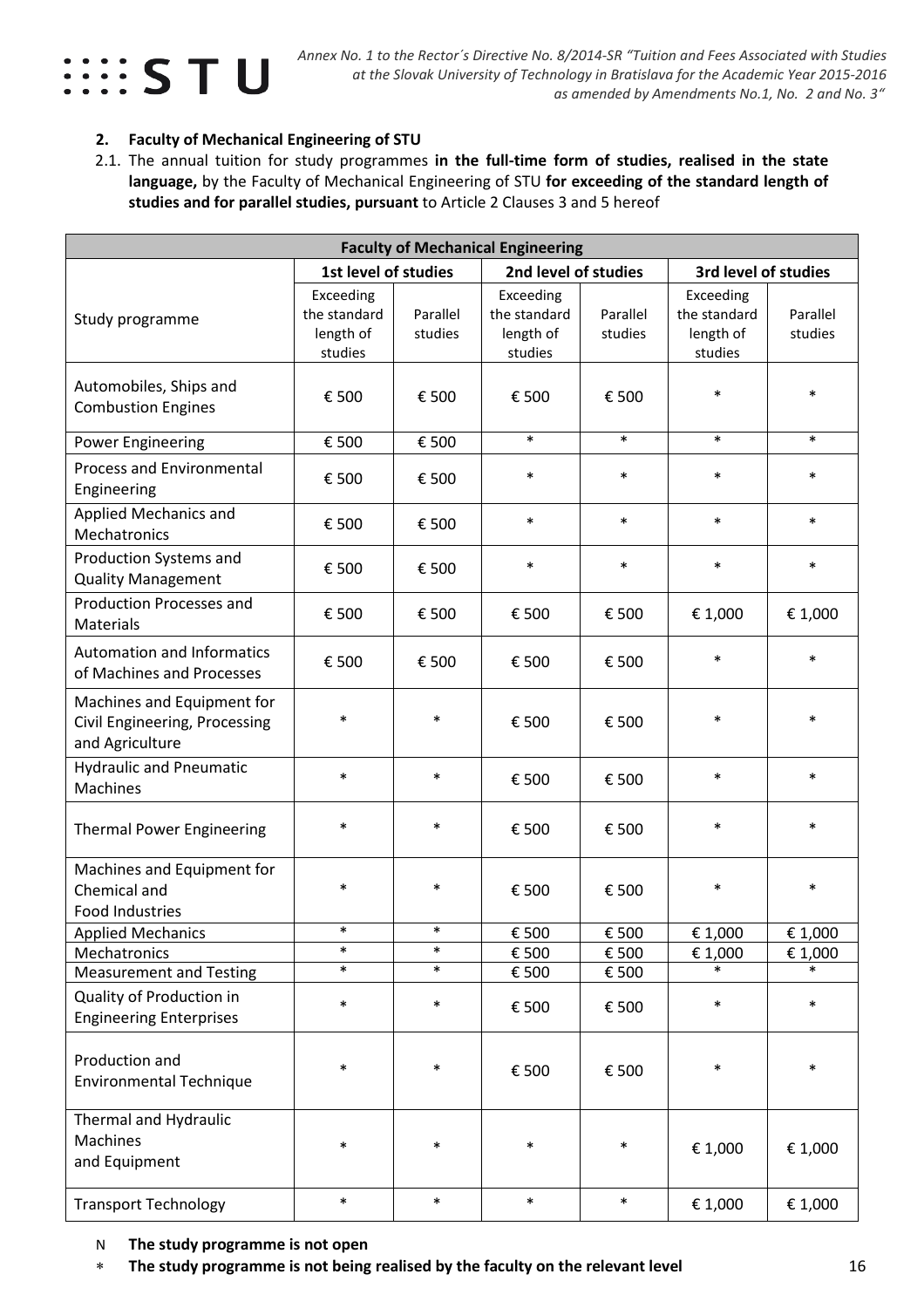

 *Annex No. 1 to the Rector´s Directive No. 8/2014-SR "Tuition and Fees Associated with Studies at the Slovak University of Technology in Bratislava for the Academic Year 2015-2016 as amended by Amendments No.1, No. 2 and No. 3"*

|                                                            | 1st level of studies                              |                     | 2nd level of studies                              |                     | 3rd level of studies                              |                     |  |
|------------------------------------------------------------|---------------------------------------------------|---------------------|---------------------------------------------------|---------------------|---------------------------------------------------|---------------------|--|
| Study programme                                            | Exceeding<br>the standard<br>length of<br>studies | Parallel<br>studies | Exceeding<br>the standard<br>length of<br>studies | Parallel<br>studies | Exceeding<br>the standard<br>length of<br>studies | Parallel<br>studies |  |
| Machine Parts and<br><b>Mechanisms</b>                     | $\ast$                                            | $\ast$              | $\ast$                                            | $\ast$              | € 1,000                                           | € 1,000             |  |
| Process Technique                                          | $\ast$                                            | $\ast$              | $\ast$                                            | $\ast$              | € 1,000                                           | € 1,000             |  |
| Automation and Control of<br><b>Machines and Processes</b> | $\ast$                                            | $\ast$              | $\ast$                                            | $\ast$              | € 1,000                                           | € 1,000             |  |
| Metrology                                                  | $\ast$                                            | $\ast$              | $\ast$                                            | $\ast$              | € 1,000                                           | € 1,000             |  |
| <b>Quality of Production</b>                               | $\ast$                                            | $\ast$              | $\ast$                                            | $\ast$              | € 1,000                                           | € 1,000             |  |
| <b>Production Machines and</b><br>Equipment                | $\ast$                                            | $\ast$              | $\ast$                                            | $\ast$              | € 1,000                                           | € 1,000             |  |
| <b>Number of Study</b>                                     | 7                                                 | 7                   | 12                                                | 12                  | 11                                                | 11                  |  |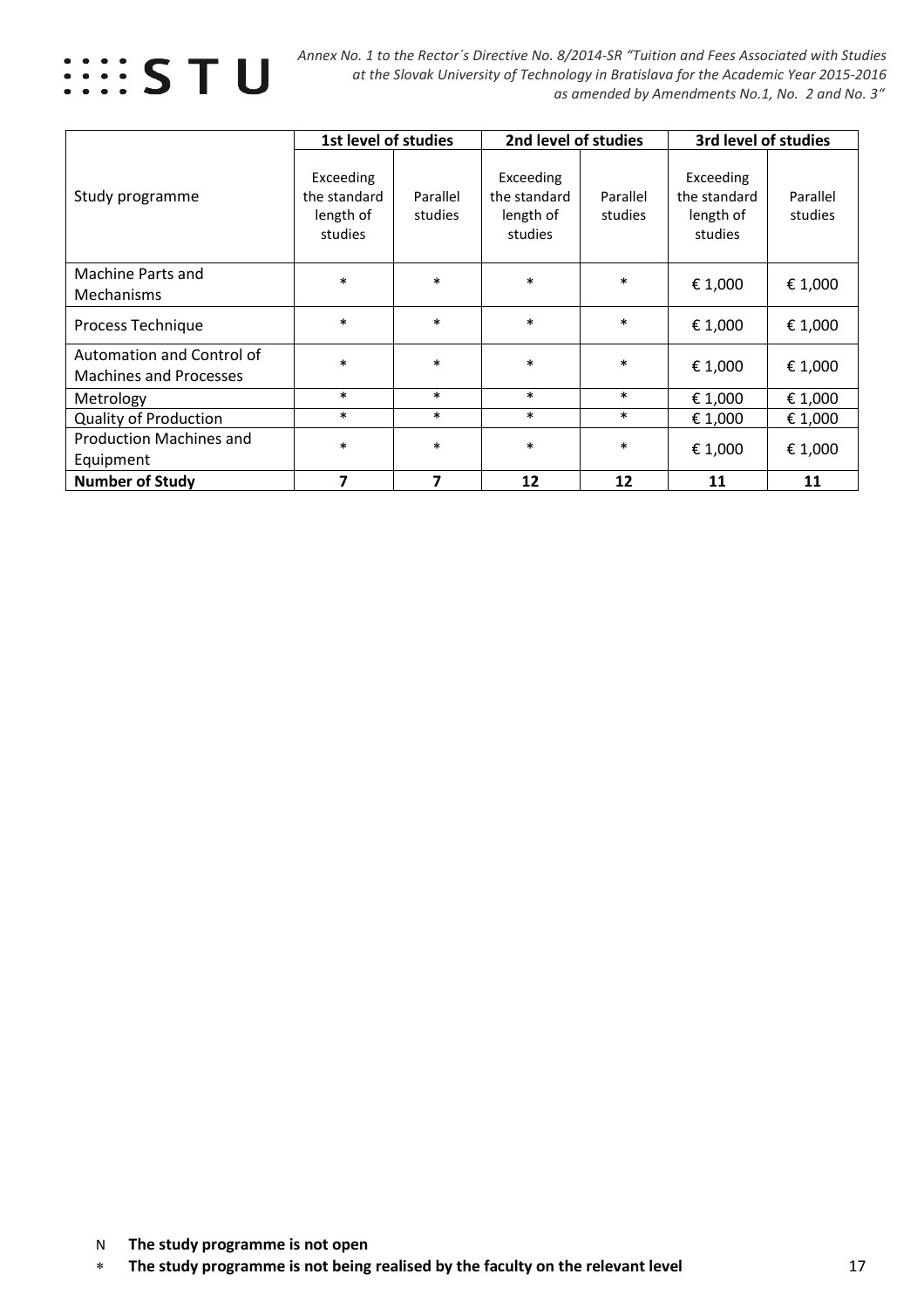

2.2. The annual tuition for study programmes **in the full-time form of studies, realised in a foreign language,** by the Faculty of Mechanical Engineering of STU, pursuant to Article 2 Clauses 8 and 9 hereof

| <b>Faculty of Mechanical Engineering</b>                       |                      |                      |                      |  |  |  |  |
|----------------------------------------------------------------|----------------------|----------------------|----------------------|--|--|--|--|
| Study programme                                                | 1st level of studies | 2nd level of studies | 3rd level of studies |  |  |  |  |
| <b>Applied Mechanics and Mechatronics</b>                      | € 3,000              | $\ast$               | $\ast$               |  |  |  |  |
| <b>Applied Mechanics</b>                                       | $\ast$               | €4,000               | € 5,000              |  |  |  |  |
| <b>Automation and Informatics of Machines</b><br>and Processes | € 3,000              | N                    | $\ast$               |  |  |  |  |
| Automation and Control of Machines and<br>Processes            | $\ast$               | $\ast$               | € 5,000              |  |  |  |  |
| Automobiles, Ships and Combustion<br>Engines                   | € 3,000              | N                    | $\ast$               |  |  |  |  |
| <b>Machine Parts and Mechanisms</b>                            | $\ast$               | $\ast$               | €5,000               |  |  |  |  |
| Transport technology                                           | $\ast$               | $\ast$               | € 5,000              |  |  |  |  |
| <b>Quality of Production</b>                                   | $\ast$               | $\ast$               | € 5,000              |  |  |  |  |
| Mechatronics                                                   | $\ast$               | N                    | € 5,000              |  |  |  |  |
| Metrology                                                      | $\ast$               | $\ast$               | € 5,000              |  |  |  |  |
| Process Technique                                              | $\ast$               | $\ast$               | € 5,000              |  |  |  |  |
| Mechanical Engineering Technologies and<br>Materials           | N                    | N                    | € 5,000              |  |  |  |  |
| Thermal and hydraulic Machines and<br>Equipment                | $\ast$               | $\ast$               | € 5,000              |  |  |  |  |
| <b>Production Machines and Equipment</b>                       | $\ast$               | $\ast$               | € 5,000              |  |  |  |  |
| <b>Number of Programmes</b>                                    | 3                    | 1                    | 11                   |  |  |  |  |

2.3. The annual tuition for study programmes **in the external form of studies,** realised by the Faculty of Mechanical Engineering of STU, valid **for all years of studies during the standard length of studies** for students admitted to studies in the academic year 2015-2016, pursuant to Article 3 (Clause 3) hereof.

| <b>Faculty of Mechanical Engineering</b>                       |                                                                      |          |          |          |          |          |  |  |
|----------------------------------------------------------------|----------------------------------------------------------------------|----------|----------|----------|----------|----------|--|--|
|                                                                | 1st level of studies<br>2nd level of studies<br>3rd level of studies |          |          |          |          |          |  |  |
|                                                                | In the                                                               | In a     | In the   | In a     | In the   | In a     |  |  |
| Study programme                                                | state                                                                | foreign  | state    | foreign  | state    | foreign  |  |  |
|                                                                | language                                                             | language | language | language | language | language |  |  |
| Automation and Informatics of<br><b>Machines and Processes</b> | N                                                                    | N        | N        | N        | $\ast$   | $\ast$   |  |  |
| Thermal and Hydraulic Machines<br>and Equipment                | $\ast$                                                               | $\ast$   | $\ast$   | $\ast$   | € 1,500  | € 2,450  |  |  |
| <b>Transport Technology</b>                                    | $\ast$                                                               | $\ast$   | $\ast$   | $\ast$   | € 1,500  | € 2,450  |  |  |
| <b>Machine Parts and Mechanisms</b>                            | $\ast$                                                               | $\ast$   | $\ast$   | $\ast$   | € 1,500  | € 2,450  |  |  |
| Process Technique                                              | $\ast$                                                               | $\ast$   | $\ast$   | $\ast$   | € 1,500  | € 2,450  |  |  |
| <b>Applied Mechanics</b>                                       | $\ast$                                                               | $\ast$   | N        | N        | € 1,500  | € 2,450  |  |  |

- N **The study programme is not open**
- ∗ **The study programme is not being realised by the faculty on the relevant level** 18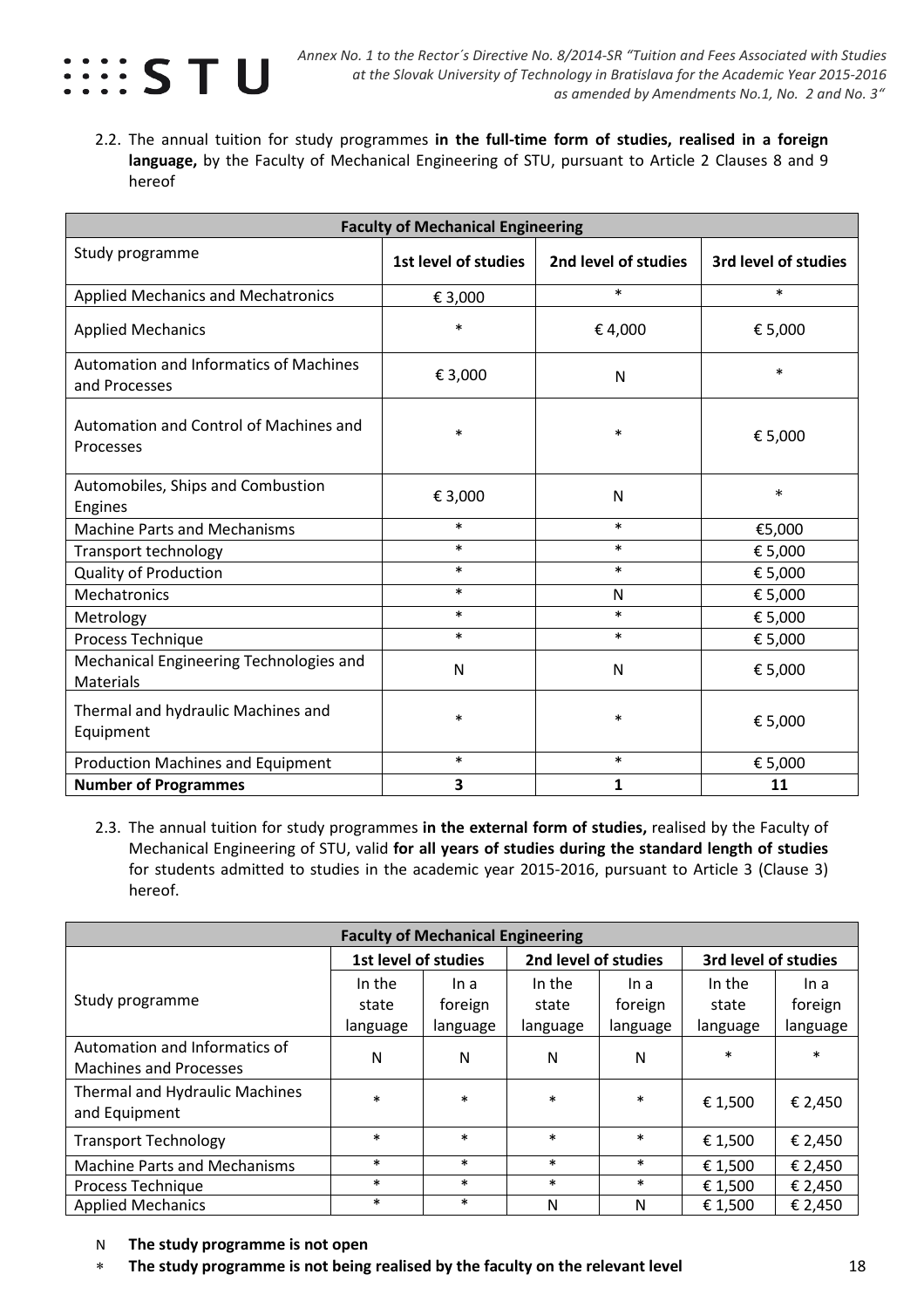

|                                   | 1st level of studies |          | 2nd level of studies |          | 3rd level of studies |          |
|-----------------------------------|----------------------|----------|----------------------|----------|----------------------|----------|
| Study programme                   | In the               | In a     | In the               | In a     | In the               | In a     |
|                                   | state                | foreign  | state                | foreign  | state                | foreign  |
|                                   | language             | language | language             | language | language             | language |
| Automation and Control of         | $\ast$               | $\ast$   | $\ast$               | $\ast$   |                      | € 2,450  |
| <b>Machines</b>                   |                      |          |                      |          | € 1,500              |          |
| Metrology                         | $\ast$               | $\ast$   | $\ast$               | $\ast$   | € 1,500              | € 2,450  |
| <b>Quality of Production</b>      | $\ast$               | $\ast$   | $\ast$               | $\ast$   | € 1,500              | € 2,450  |
| <b>Production Machines and</b>    | $\ast$               | $\ast$   | $\ast$               | $\ast$   |                      |          |
| Equipment                         |                      |          |                      |          | € 1,500              | € 2,450  |
| <b>Mechanical Engineering</b>     |                      |          |                      |          |                      |          |
| <b>Technologies and Materials</b> | N                    | N        | N                    | N        | € 1,500              | € 2,450  |
| Mechatronics                      | $\ast$               | $\ast$   | N                    | N        | € 1,500              | € 2,450  |
| <b>Number of Study Programmes</b> | 0                    | 0        | $\mathbf 0$          | 0        | 11                   | 11       |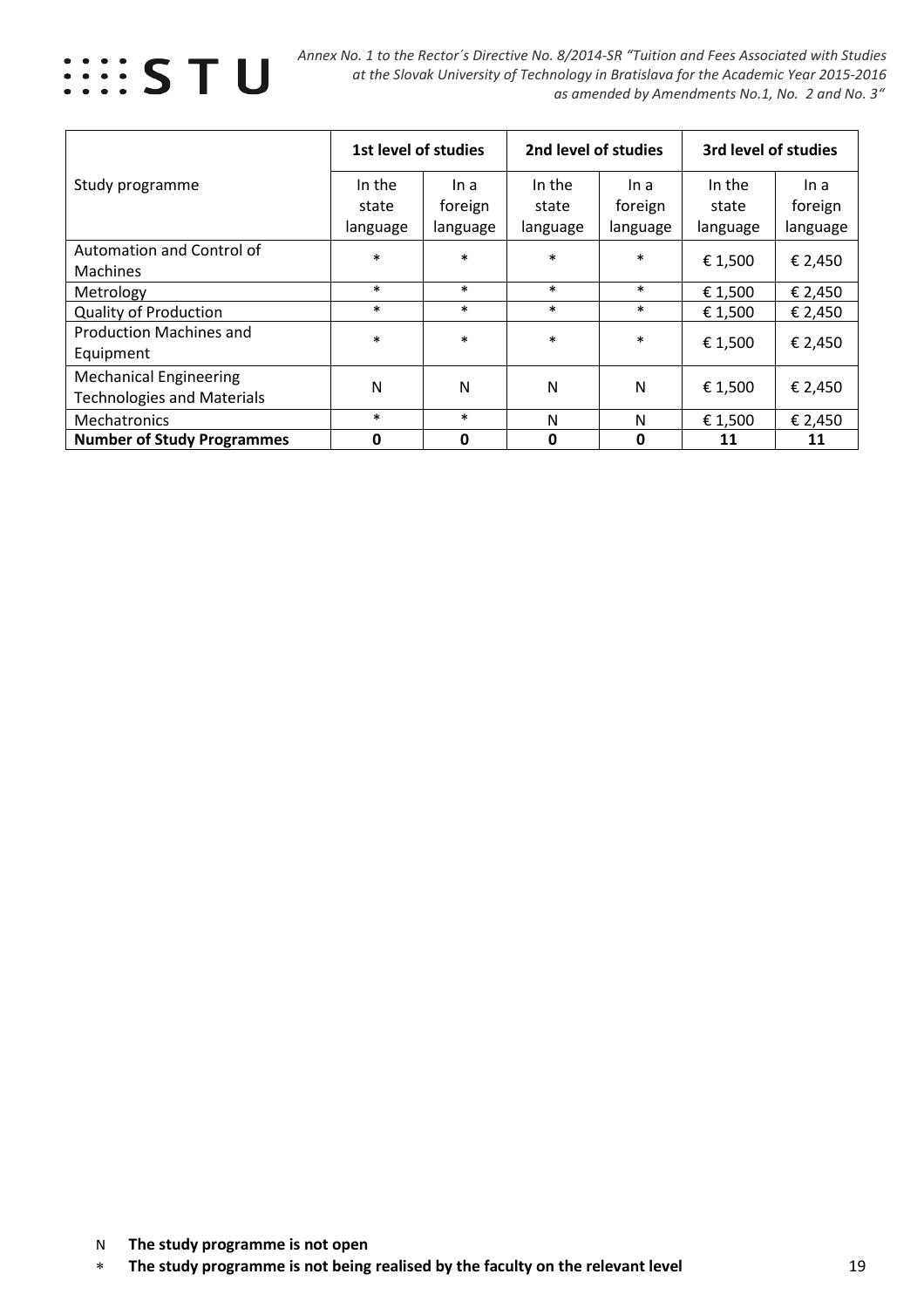

2.4. The annual tuition for study programmes **in the external form of studies,** realised by the Faculty of Mechanical Engineering of STU, **after exceeding the standard length of studies,** pursuant to Article 3 (Clause 4) hereof.

| <b>Faculty of Mechanical Engineering</b>                           |                             |                             |                             |                             |                             |                             |  |
|--------------------------------------------------------------------|-----------------------------|-----------------------------|-----------------------------|-----------------------------|-----------------------------|-----------------------------|--|
|                                                                    | 1st level of studies        |                             | 2nd level of studies        |                             | 3rd level of studies        |                             |  |
| Study programme                                                    | In the<br>state<br>language | ln a<br>foreign<br>language | In the<br>state<br>language | ln a<br>foreign<br>language | In the<br>state<br>language | In a<br>foreign<br>language |  |
| Automobiles, Ships and<br><b>Combustion Engines</b>                | € 800                       | $\mathsf{N}$                | N                           | N                           | $\ast$                      | $\ast$                      |  |
| <b>Power Engineering</b>                                           | € 800                       | N                           | $\ast$                      | $\ast$                      | $\ast$                      | $\ast$                      |  |
| <b>Process and Environmental</b><br>Engineering                    | € 800                       | $\mathsf{N}$                | $\ast$                      | $\ast$                      | $\ast$                      | $\ast$                      |  |
| Applied Mechanics and<br>Mechatronics                              | € 800                       | $\mathsf{N}$                | $\ast$                      | $\ast$                      | $\ast$                      | $\ast$                      |  |
| <b>Production Systems and Quality</b><br>Management                | € 800                       | $\mathsf{N}$                | $\ast$                      | $\ast$                      | $\ast$                      | $\ast$                      |  |
| <b>Mechanical Engineering</b><br><b>Technologies and Materials</b> | € 800                       | N                           | N                           | N                           | € 1,500                     | € 2,450                     |  |
| Automation and Informatics of<br><b>Machines and Processes</b>     | € 800                       | N                           | N                           | N                           | $\ast$                      | $\ast$                      |  |
| Thermal and Hydraulic Machines<br>and Equipment                    | $\ast$                      | $\ast$                      | $\ast$                      | $\ast$                      | € 1,500                     | € 2,450                     |  |
| <b>Transport Technology</b>                                        | $\ast$                      | $\ast$                      | $\ast$                      | $\ast$                      | € 1,500                     | € 2,450                     |  |
| <b>Machine Parts and Mechanisms</b>                                | $\ast$                      | $\ast$                      | $\ast$                      | $\ast$                      | € 1,500                     | € 2,450                     |  |
| Process Technique                                                  | $\ast$                      | $\ast$                      | $\ast$                      | $\ast$                      | € 1,500                     | € 2,450                     |  |
| <b>Applied Mechanics</b>                                           | $\ast$                      | $\ast$                      | N                           | N                           | € 1,500                     | € 2,450                     |  |
| Automation and Control of<br><b>Machines and Processes</b>         | $\ast$                      | $\ast$                      | $\ast$                      | $\ast$                      | € 1,500                     | € 2,450                     |  |
| Metrology                                                          | $\ast$                      | $\ast$                      | $\ast$                      | $\ast$                      | € 1,500                     | € 2,450                     |  |
| Quality of Production                                              | $\ast$                      | $\ast$                      | $\ast$                      | $\ast$                      | € 1,500                     | € 2,450                     |  |
| <b>Production Machines and</b><br>Equipment                        | $\ast$                      | $\ast$                      | $\ast$                      | $\ast$                      | € 1,500                     | € 2,450                     |  |
| Mechatronics                                                       | $\ast$                      | $\ast$                      | N                           | N                           | € 1,500                     | € 2,450                     |  |
| <b>Number of Study Programmes</b>                                  | $\overline{7}$              | $\mathbf 0$                 | $\mathbf 0$                 | $\mathbf 0$                 | 11                          | 11                          |  |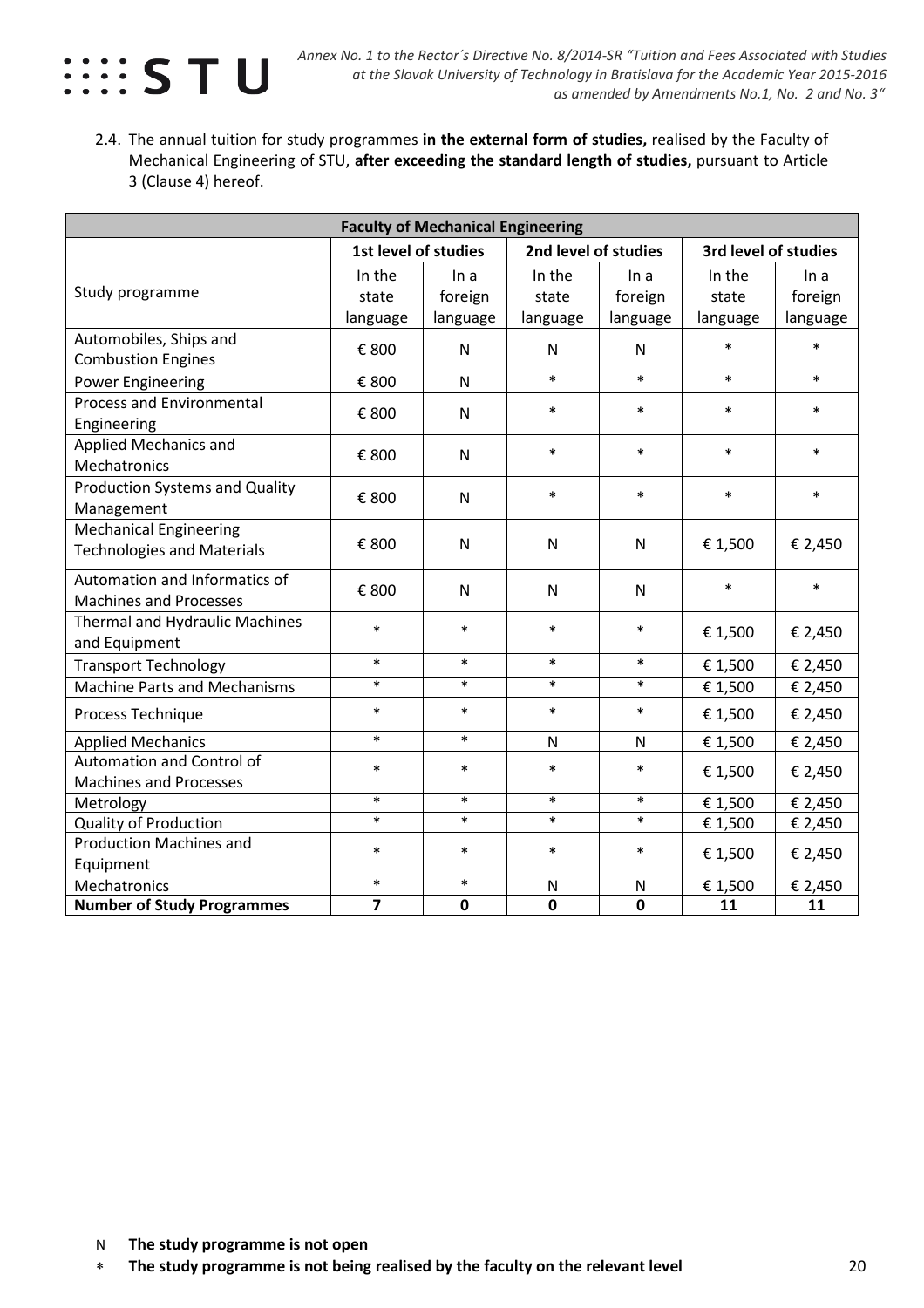# $\cdots$  STU

#### **3. Faculty of Electrical Engineering and Information Technology of STU**

3.1. The annual tuition for study programmes **in the full-time form of studies, realised in the state language,** by the Faculty of Electrical Engineering and Information Technology of STU **for exceeding of the standard length of studies and for parallel studies,** pursuant to Article 2 Clauses 3 and 5 hereof

| Faculty of Electrical Engineering and Information Technology of STU |                                                   |                      |                                                   |                     |                                                   |                     |  |
|---------------------------------------------------------------------|---------------------------------------------------|----------------------|---------------------------------------------------|---------------------|---------------------------------------------------|---------------------|--|
|                                                                     |                                                   | 1st level of studies | 2nd level of studies                              |                     | 3rd level of studies                              |                     |  |
| Study programme                                                     | Exceeding<br>the standard<br>length of<br>studies | Parallel<br>studies  | Exceeding<br>the standard<br>length of<br>studies | Parallel<br>studies | Exceeding<br>the standard<br>length of<br>studies | Parallel<br>studies |  |
| <b>Applied Informatics</b>                                          | € 800                                             | € 800                | € 1,000                                           | € 1,000             | € 20                                              | € 20                |  |
| <b>Automobile Electronics</b>                                       | € 800                                             | € 800                | $\ast$                                            | $\ast$              | $\ast$                                            | $\ast$              |  |
| <b>Automobile Mechatronics</b>                                      | € 800                                             | € 800                | $\ast$                                            | $\ast$              | $\ast$                                            | $\ast$              |  |
| Electronics                                                         | € 800                                             | € 800                | $\ast$                                            | $\ast$              | $\ast$                                            | $\ast$              |  |
| <b>Electrical Engineering</b>                                       | € 800                                             | € 800                | $\ast$                                            | $\ast$              | $\ast$                                            | $\ast$              |  |
| <b>Industrial Informatics</b>                                       | € 800                                             | € 800                | $\ast$                                            | $\ast$              | $\ast$                                            | $\ast$              |  |
| <b>Robotics and Cybernetics</b>                                     | € 800                                             | € 800                | $\ast$                                            | $\ast$              | $\ast$                                            | $\ast$              |  |
| Telecommunications                                                  | € 800                                             | € 800                | € 1,000                                           | € 1,000             | € 20                                              | € 20                |  |
| <b>Applied Mechatronics</b>                                         | $\ast$                                            | $\ast$               | € 1,000                                           | € 1,000             | $\ast$                                            | $\ast$              |  |
| <b>Electrical Power</b><br>Engineering                              | $\ast$                                            | $\ast$               | € 1,000                                           | € 1,000             | € 20                                              | € 20                |  |
| <b>Physical Engineering</b>                                         | $\ast$                                            | $\ast$               | € 1,000                                           | € 1,000             | € 20                                              | € 20                |  |
| Cybernetics                                                         | $\ast$                                            | $\ast$               | € 1,000                                           | € 1,000             | € 20                                              | € 20                |  |
| Measurement and<br><b>Information Technology</b>                    | $\ast$                                            | $\ast$               | € 1,000                                           | € 1,000             | $\ast$                                            | $\ast$              |  |
| Microelectronics                                                    | $\ast$                                            | $\ast$               | € 1,000                                           | € 1,000             | € 20                                              | € 20                |  |
| Radioelectronics                                                    | $\ast$                                            | $\ast$               | € 1,000                                           | € 1,000             | € 20<br>$\ast$                                    | € 20                |  |
| <b>Robotics</b>                                                     | $\ast$                                            | $\ast$               | € 1,000                                           | € 1,000             |                                                   | $\ast$              |  |
| <b>Applied Mathematics</b>                                          | $\ast$                                            | $\ast$               | $\ast$                                            | $\ast$              | € 20                                              | € 20                |  |
| <b>Automation and Control</b>                                       | $\ast$                                            | $\ast$               | $\ast$                                            | $\ast$              | € 20                                              | € 20                |  |
| Electrotechnologies and<br>Materials                                | $\ast$                                            | $\ast$               | $\ast$                                            | $\ast$              | € 20                                              | € 20                |  |
| Physics of Condensed<br><b>Matters and Acoustics</b>                | $\ast$                                            | $\ast$               | $\ast$                                            | $\ast$              | € 20                                              | € 20                |  |
| Nuclear Power                                                       | $\ast$                                            | $\ast$               | $\ast$                                            | $\ast$              | € 20                                              | € 20                |  |
| <b>Mechatronic Systems</b>                                          | $\ast$                                            | $\ast$               | $\ast$                                            | $\ast$              | € 20                                              | €20                 |  |
| <b>Measurement Technology</b>                                       | $\ast$                                            | $\ast$               | $\ast$                                            | $\ast$              | € 20                                              | € 20                |  |
| Metrology                                                           | $\ast$                                            | $\ast$               | $\ast$                                            | $\ast$              | € 20                                              | € 20                |  |
| Heavy-current Electrical<br>Engineering                             | $\ast$                                            | $\ast$               | $\ast$                                            | $\ast$              | € 20                                              | € 20                |  |
| <b>Classical Electrodynamics</b>                                    | $\ast$                                            | $\ast$               | $\ast$                                            | $\ast$              | € 20                                              | € 20                |  |
| <b>Number of Study</b>                                              | 8                                                 | 8                    | 10                                                | 10                  | 17                                                | 17                  |  |

N **The study programme is not open** 

∗ **The study programme is not being realised by the faculty on the relevant level** 21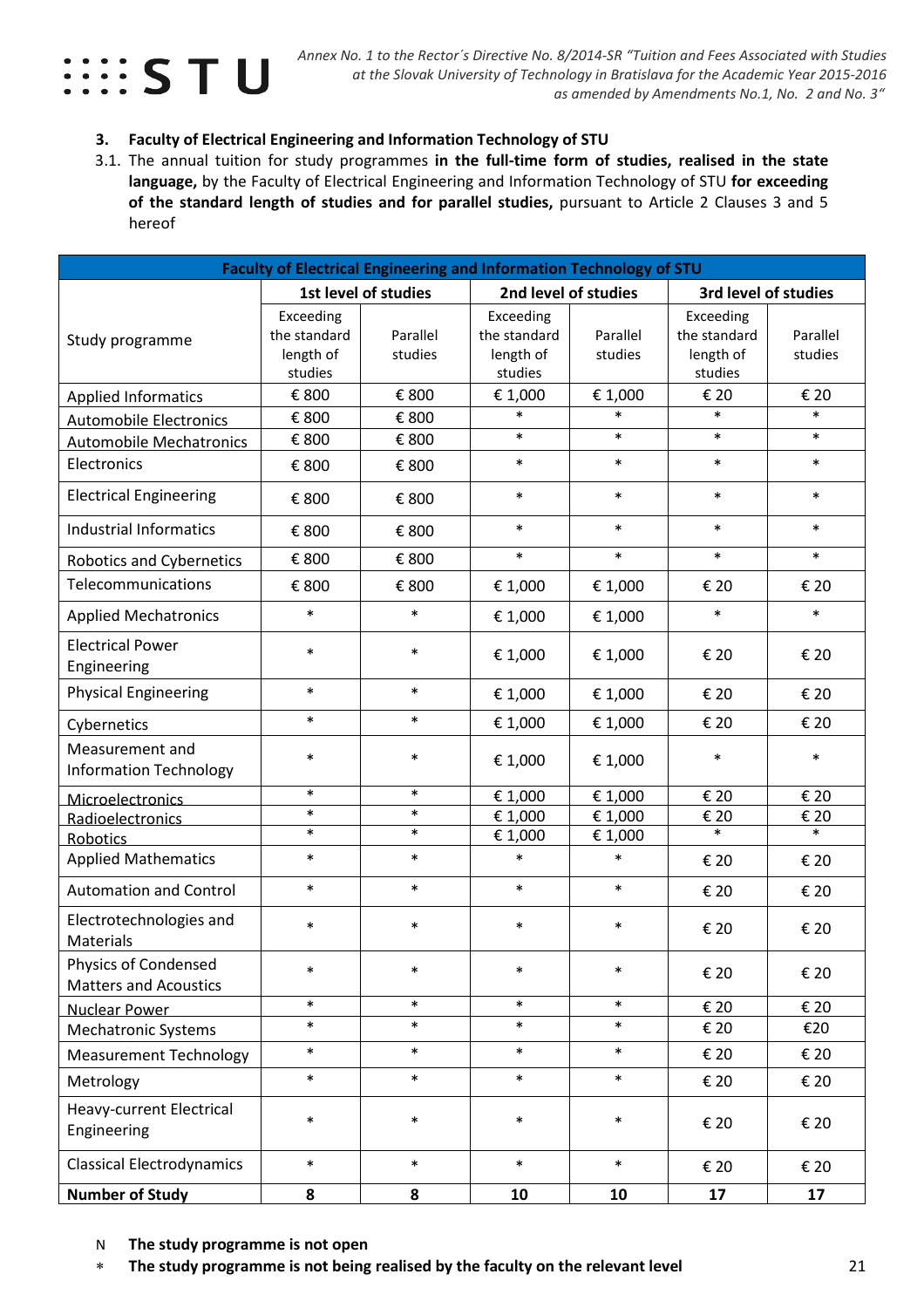

3.2. The annual tuition for study programmes **in the full-time form of studies, realised in a foreign language,** by the Faculty of Electrical Engineering and Information Technology of STU, pursuant to Article 2 Clauses 8 and 9 hereof

| Faculty of Electrical Engineering and Information Technology of STU |                      |              |              |  |  |  |  |  |
|---------------------------------------------------------------------|----------------------|--------------|--------------|--|--|--|--|--|
| Study programme                                                     | 1st level of studies | 2nd level of | 3rd level of |  |  |  |  |  |
| <b>Applied Informatics</b>                                          | € 5,000              | € 5,500      | € 6,000      |  |  |  |  |  |
| <b>Automobile Electronics</b>                                       | € 5,000              | $\ast$       | $\ast$       |  |  |  |  |  |
| <b>Automobile Mechatronics</b>                                      | € 5,000              | $\ast$       | $\ast$       |  |  |  |  |  |
| Electronics                                                         | € 5,000              | $\ast$       | $\ast$       |  |  |  |  |  |
| <b>Electrical Engineering</b>                                       | € 5,000              | $\ast$       | $\ast$       |  |  |  |  |  |
| <b>Industrial Informatics</b>                                       | € 5,000              | $\ast$       | $\ast$       |  |  |  |  |  |
| <b>Robotics and Cyberntics</b>                                      | € 5,000              | $\ast$       | $\ast$       |  |  |  |  |  |
| Telecommunications                                                  | € 5,000              | € 5,500      | € 6,000      |  |  |  |  |  |
| <b>Applied Mechatronics</b>                                         | $\ast$               | € 5,500      | $\ast$       |  |  |  |  |  |
| <b>Electrical Power Engineering</b>                                 | $\ast$               | € 5,500      | € 6,000      |  |  |  |  |  |
| <b>Physical Engineering</b>                                         | $\ast$               | € 5,500      | € 6,000      |  |  |  |  |  |
| Cybernetics                                                         | $\ast$               | € 5,500      | € 6,000      |  |  |  |  |  |
| Measurement and Information Technology                              | $\ast$               | € 5,500      | $\ast$       |  |  |  |  |  |
| Microelectronics                                                    | $\ast$               | € 5,500      | € 6,000      |  |  |  |  |  |
| Radioelectronics                                                    | $\ast$               | € 5,500      | € 6,000      |  |  |  |  |  |
| Robotics                                                            | $\ast$               | € 5,500      | $\ast$       |  |  |  |  |  |
| <b>Applied Mathematics</b>                                          | $\ast$               | $\ast$       | € 6,000      |  |  |  |  |  |
| <b>Automation and Control</b>                                       | $\ast$               | $\ast$       | € 6,000      |  |  |  |  |  |
| <b>Electrotechnologies and Materials</b>                            | $\ast$               | $\ast$       | € 6,000      |  |  |  |  |  |
| Physics of Condensed Matters and Acoustics                          | $\ast$               | $\ast$       | € 6,000      |  |  |  |  |  |
| Nuclear Power Engineering                                           | $\ast$               | $\ast$       | € 6,000      |  |  |  |  |  |
| <b>Mechatronic Systems</b>                                          | $\ast$               | $\ast$       | € 6,000      |  |  |  |  |  |
| <b>Measurement Technology</b>                                       | $\ast$               | $\ast$       | € 6,000      |  |  |  |  |  |
| Metrology                                                           | $\ast$               | $\ast$       | € 6,000      |  |  |  |  |  |
| <b>Heavy-current Electrical Engineering</b>                         | $\ast$               | $\ast$       | € 6,000      |  |  |  |  |  |
| <b>Classical Electrodynamics</b>                                    | $\ast$               | $\ast$       | € 6,000      |  |  |  |  |  |
| <b>Number of Study Programmes</b>                                   | 8                    | 10           | 17           |  |  |  |  |  |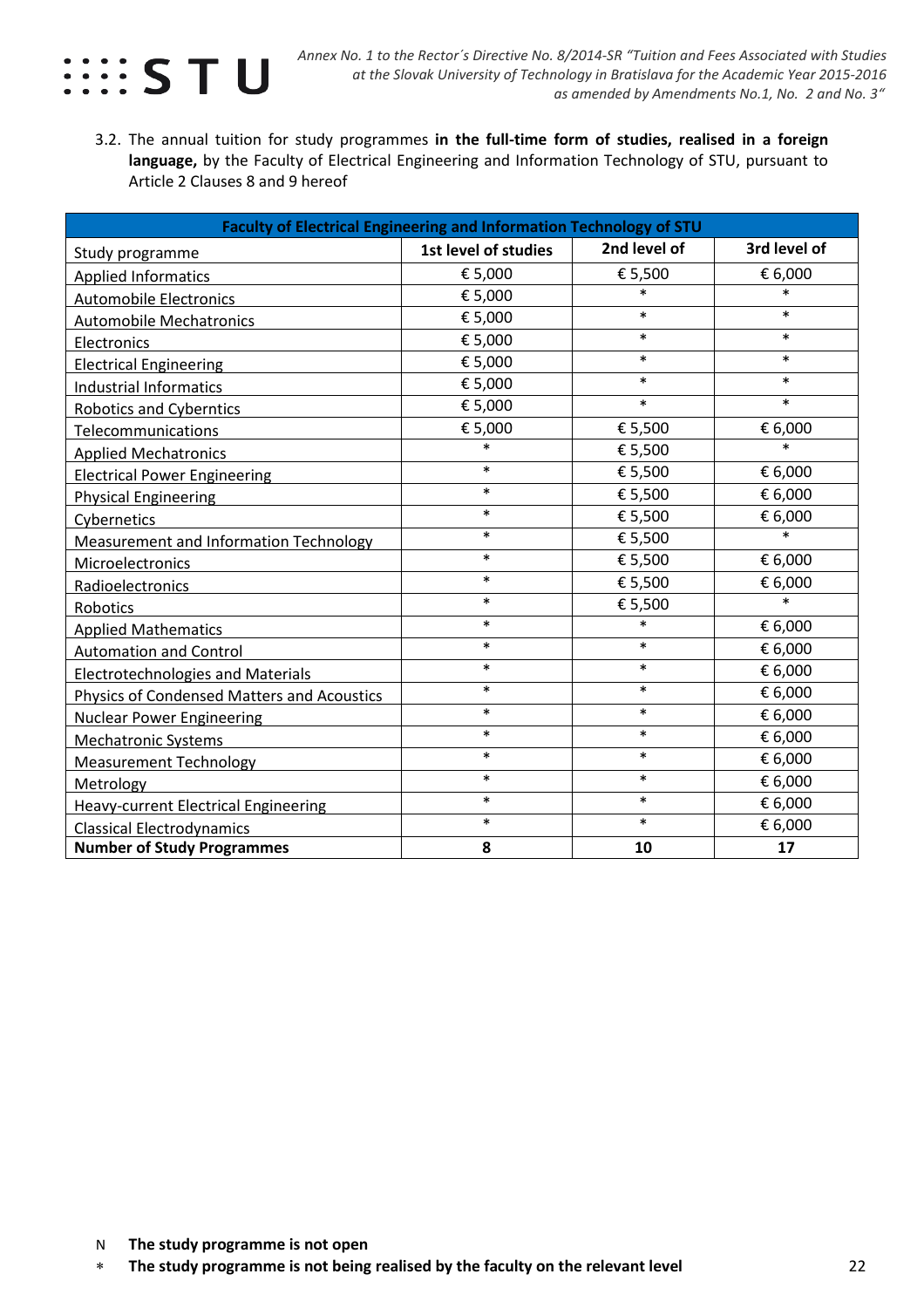

3.3. The annual tuition for study programmes **in the external form of studies,** realised by the Faculty of Electrical Engineering and Information Technology of STU, valid **for all years of studies during the standard length of studies** for students admitted to studies in the academic year 2015-2016, pursuant to Article 3 (Clause 3) hereof.

| Faculty of Electrical Engineering and Information Technology of STU |          |                      |                      |              |          |          |  |  |
|---------------------------------------------------------------------|----------|----------------------|----------------------|--------------|----------|----------|--|--|
|                                                                     |          | 1st level of studies | 3rd level of studies |              |          |          |  |  |
|                                                                     | In the   | In a                 | In the               | In a         | In the   | In a     |  |  |
| Study programme                                                     | state    | foreign              | state                | foreign      | state    | foreign  |  |  |
|                                                                     | language | language             | language             | language     | language | language |  |  |
| <b>Applied Informatics</b>                                          | N        | N                    | N                    | N            | € 20     | € 2,496  |  |  |
| Telecommunications                                                  | N        | N                    | N                    | N            | € 20     | € 2,496  |  |  |
| <b>Electrical Power Engineering</b>                                 | $\ast$   | $\ast$               | N                    | N            | € 20     | € 2,496  |  |  |
| <b>Physical Engineering</b>                                         | $\ast$   | $\ast$               | N                    | $\mathsf{N}$ | € 20     | € 2,496  |  |  |
| Cybernetics                                                         | $\ast$   | $\ast$               | N                    | $\mathsf{N}$ | € 20     | € 2,496  |  |  |
| Microelectronics                                                    | $\ast$   | $\ast$               | N                    | $\mathsf{N}$ | € 20     | € 2,496  |  |  |
| Radioelectronics                                                    | $\ast$   | $\ast$               | N                    | N            | € 20     | € 2,496  |  |  |
| <b>Applied Mathematics</b>                                          | $\ast$   | $\ast$               | $\ast$               | $\ast$       | € 20     | € 2,496  |  |  |
| <b>Automation and Control</b>                                       | $\ast$   | $\ast$               | $\ast$               | $\ast$       | € 20     | € 2,496  |  |  |
| <b>Electrotechnologies and Materials</b>                            | $\ast$   | $\ast$               | $\ast$               | $\ast$       | € 20     | € 2,496  |  |  |
| <b>Physics of Condensed Matters</b>                                 | $\ast$   | $\ast$               | $\ast$               | $\ast$       | € 20     | € 2,496  |  |  |
| and Acoustics                                                       |          |                      |                      |              |          |          |  |  |
| <b>Nuclear Power Engineering</b>                                    | $\ast$   | $\ast$               | $\ast$               | $\ast$       | € 20     | € 2,496  |  |  |
| Mechatronic Systems                                                 | $\ast$   | $\ast$               | $\ast$               | $\ast$       | € 20     | € 2,496  |  |  |
| <b>Measurement Technology</b>                                       | $\ast$   | $\ast$               | $\ast$               | $\ast$       | € 20     | € 2,496  |  |  |
| Metrology                                                           | $\ast$   | $\ast$               | $\ast$               | $\ast$       | € 20     | € 2,496  |  |  |
| Heavy-current Electrical Engineering                                | $\ast$   | $\ast$               | $\ast$               | $\ast$       | € 20     | € 2,496  |  |  |
| <b>Classical Electrodynamics</b>                                    | $\ast$   | $\ast$               | $\ast$               | $\ast$       | € 20     | € 2,496  |  |  |
| <b>Number of Study Programmes</b>                                   | 0        | $\mathbf 0$          | $\mathbf 0$          | $\mathbf 0$  | 17       | 17       |  |  |

3.4. The annual tuition for study programmes **in the external form of studies,** realised by the Faculty of Electrical Engineering and Information Technology of STU, **after exceeding the standard length of studies,** pursuant to Article 3 (Clause 4) hereof.

| Faculty of Electrical Engineering and Information Technology of STU |                      |          |                      |          |                      |          |  |  |
|---------------------------------------------------------------------|----------------------|----------|----------------------|----------|----------------------|----------|--|--|
|                                                                     | 1st level of studies |          | 2nd level of studies |          | 3rd level of studies |          |  |  |
|                                                                     | In the               | In a     | In the               | In a     | In the               | In a     |  |  |
| Study programme                                                     | state                | foreign  | state                | foreign  | state                | foreign  |  |  |
|                                                                     | language             | language | language             | language | language             | language |  |  |
| <b>Applied Informatics</b>                                          | N                    | N        | N                    | N        | € 20                 | € 2,496  |  |  |
| Telecommunications                                                  | N                    | N        | N                    | N        | € 20                 | € 2,496  |  |  |
| <b>Electrical Power Engineering</b>                                 | $\ast$               | $\ast$   | N                    | N        | € 20                 | € 2,496  |  |  |
| <b>Physical Engineering</b>                                         | $\ast$               | $\ast$   | N                    | N        | € 20                 | € 2,496  |  |  |
| Cybernetics                                                         | $\ast$               | $\ast$   | N                    | N        | € 20                 | € 2,496  |  |  |
| Microelectronics                                                    | $\ast$               | $\ast$   | N                    | N        | € 20                 | € 2,496  |  |  |
| Radioelectronics                                                    | $\ast$               | $\ast$   | N                    | N        | € 20                 | € 2,496  |  |  |
| <b>Applied Mathematics</b>                                          | $\ast$               | $\ast$   | $\ast$               | $\ast$   | € 20                 | € 2,496  |  |  |
| <b>Automation and Control</b>                                       | $\ast$               | $\ast$   | $\ast$               | $\ast$   | € 20                 | € 2,496  |  |  |
| <b>Electrotechnologies and Materials</b>                            | $\ast$               | $\ast$   | $\ast$               | $\ast$   | € 20                 | € 2,496  |  |  |
| Physics of Condensed Matters and                                    | $\ast$               | $\ast$   | $\ast$               | $\ast$   | € 20                 |          |  |  |
| <b>Acoustics</b>                                                    |                      |          |                      |          |                      | € 2,496  |  |  |
| <b>Nuclear Power Engineering</b>                                    | $\ast$               | $\ast$   | $\ast$               | $\ast$   | € 20                 | € 2,496  |  |  |

- N **The study programme is not open**
- ∗ **The study programme is not being realised by the faculty on the relevant level** 23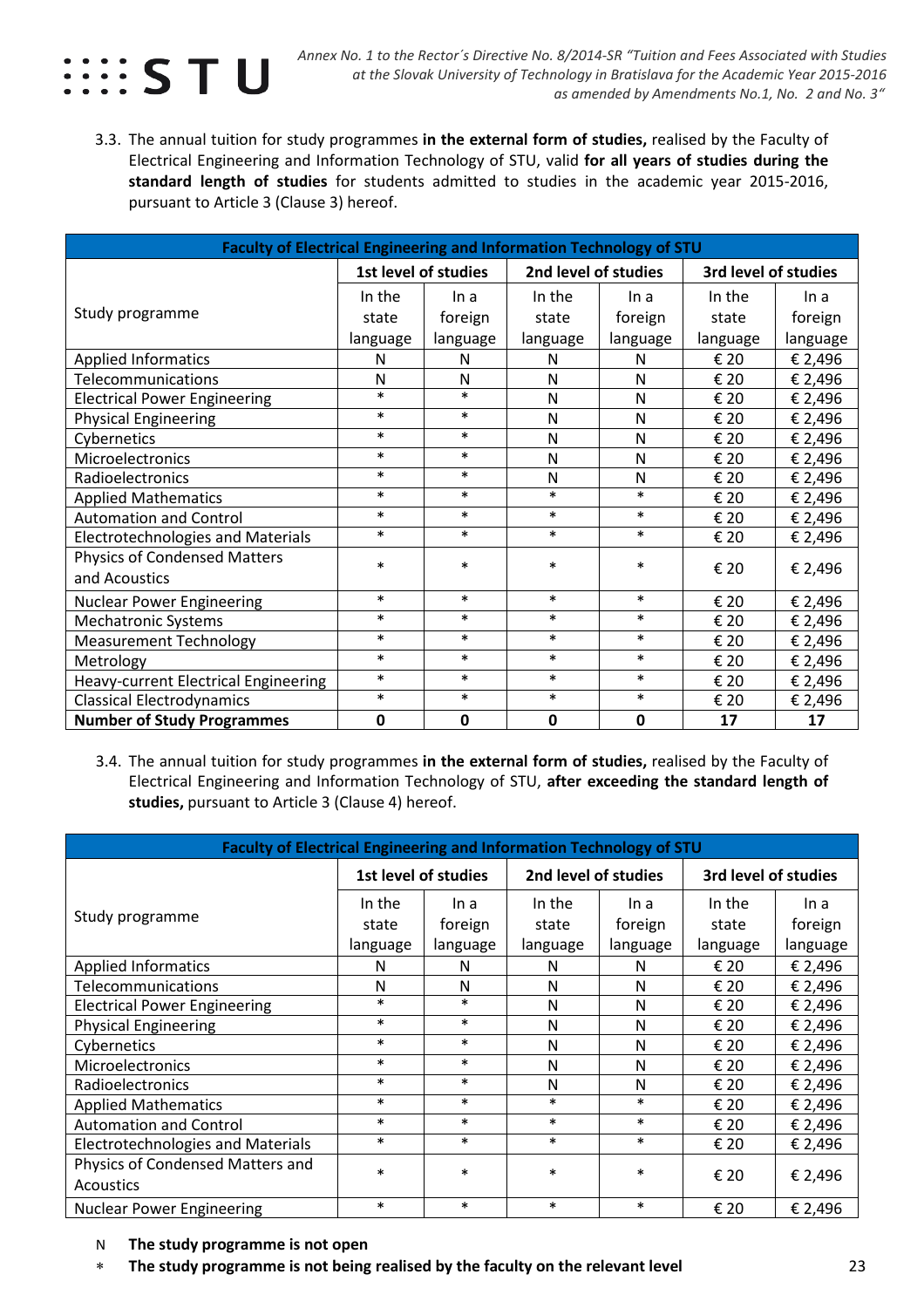

 *Annex No. 1 to the Rector´s Directive No. 8/2014-SR "Tuition and Fees Associated with Studies at the Slovak University of Technology in Bratislava for the Academic Year 2015-2016 as amended by Amendments No.1, No. 2 and No. 3"*

|                                             |          | 1st level of studies | 2nd level of studies |          | 3rd level of studies |          |
|---------------------------------------------|----------|----------------------|----------------------|----------|----------------------|----------|
|                                             | In the   | In a                 | In the               | In a     | In the               | In a     |
| Study programme                             | state    | foreign              | state                | foreign  | state                | foreign  |
|                                             | language | language             | language             | language | language             | language |
| <b>Mechatronic Systems</b>                  | $\ast$   | $\ast$               | $\ast$               | $\ast$   | € 20                 | € 2,496  |
| <b>Measurement Technology</b>               | $\ast$   | $\ast$               | $\ast$               | $\ast$   | € 20                 | € 2,496  |
| Metrology                                   | $\ast$   | $\ast$               | $\ast$               | $\ast$   | € 20                 | € 2,496  |
| <b>Heavy-current Electrical Engineering</b> | $\ast$   | $\ast$               | $\ast$               | $\ast$   | € 20                 | € 2,496  |
| <b>Classical Electrodynamics</b>            | $\ast$   | $\ast$               | $\ast$               | $\ast$   | € 20                 | € 2,496  |
| <b>Number of Study Programmes</b>           |          | O                    | O                    |          | 17                   | 17       |

<sup>∗</sup> **The study programme is not being realised by the faculty on the relevant level** 24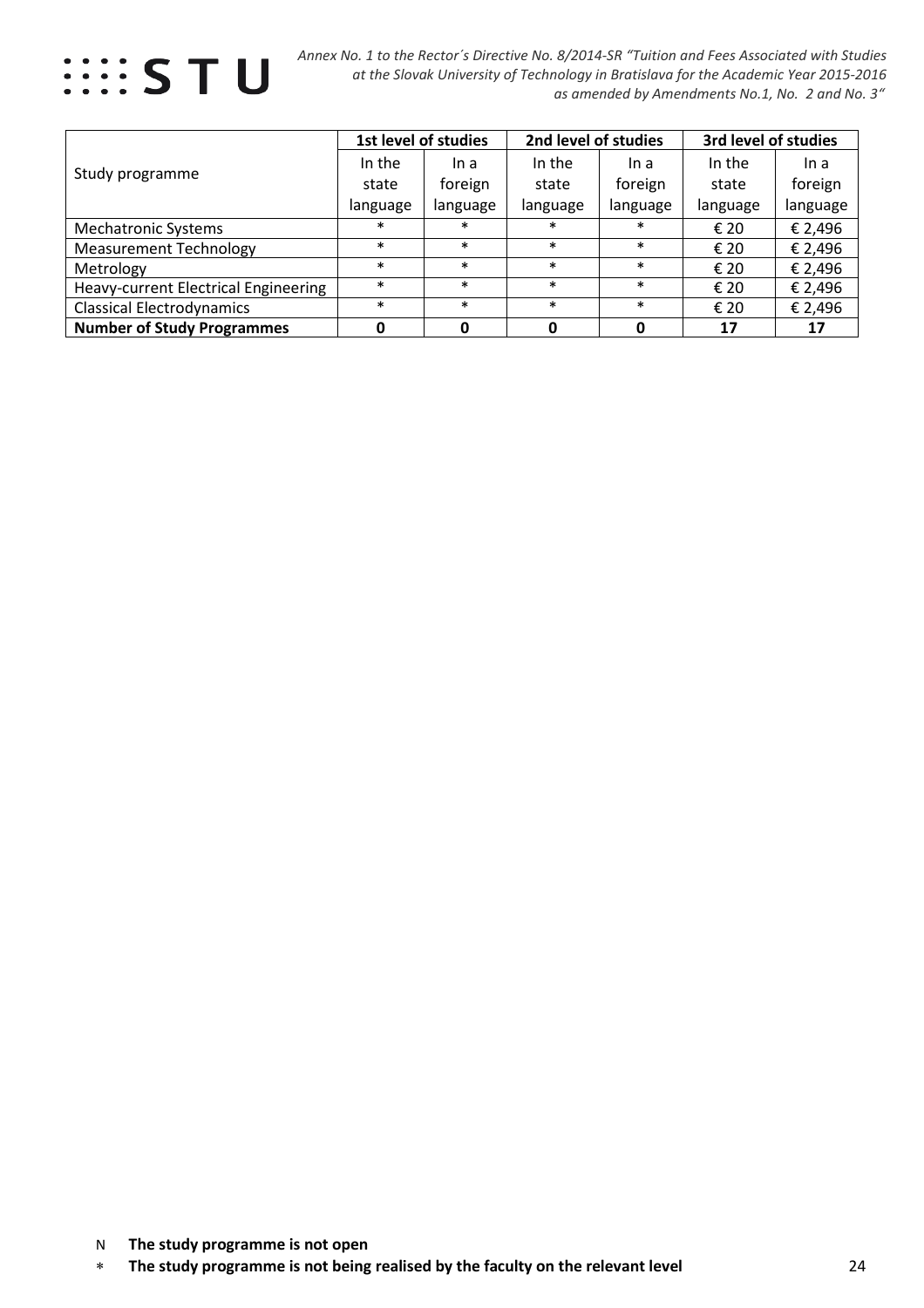

#### **4. Faculty of Chemical and Food Technology of STU**

4.1. The annual tuition for study programmes **in the full-time form of studies, realised in the state language,** by the Faculty of Chemical and Food Technology of STU **for exceeding of the standard length of studies and for parallel studies,** pursuant to Article 2 Clauses 3 and 5 hereof

| <b>Faculty of Chemical and Food Technology</b>                                             |                                                   |                     |                                                      |                            |                                                          |                     |
|--------------------------------------------------------------------------------------------|---------------------------------------------------|---------------------|------------------------------------------------------|----------------------------|----------------------------------------------------------|---------------------|
|                                                                                            | 1st level of studies                              |                     |                                                      | 2nd level of studies       | 3rd level of studies                                     |                     |
| Study programme                                                                            | Exceeding<br>the standard<br>length of<br>studies | Parallel<br>studies | Exceeding<br>the<br>standard<br>length of<br>studies | Parallel<br>studies        | <b>Exceeding the</b><br>standard<br>length of<br>studies | Parallel<br>studies |
| Automation, Information<br>Engineering<br>and Management in Chemistry and<br>Food Industry | € 500                                             | € 500               | $\ast$                                               | $\ast$                     | $\ast$                                                   | $\ast$              |
| <b>Biotechnology and Food Technology</b>                                                   | € 500                                             | € 500               | $\ast$                                               | $\ast$                     | $\ast$                                                   | $\ast$              |
| <b>Chemical Engineering</b>                                                                | € 500                                             | € 500               | € 800                                                | € 800                      | € 1,000                                                  | € 1,000             |
| Chemistry, Medical Chemistry<br>and Chemical Materials                                     | € 500                                             | € 500               | $\ast$                                               | $\ast$                     | $\ast$                                                   | $\ast$              |
| Nutrition-Cosmetics-Health<br>Protection                                                   | € 500                                             | € 500               | $\ast$                                               | $\ast$                     | $\ast$                                                   | $\ast$              |
| Biotechnology                                                                              | ${\sf N}$                                         | N                   | € 800                                                | € 800                      | € 1,000                                                  | € 1,000             |
| <b>Chemical Technologies</b>                                                               | N                                                 | N                   | € 800                                                | € 800                      | $\ast$                                                   | $\ast$              |
| Automation and Information<br>Engineering<br>in Chemistry and Food Industry                | $\ast$                                            | $\ast$              | € 800                                                | € 800                      | $\ast$                                                   | *                   |
| <b>Environmental Chemistry</b><br>and Technology                                           | $\ast$                                            | $\ast$              | € 800                                                | € 800                      | $\ast$                                                   | $\ast$              |
| Heritage and Materials Conservation                                                        | $\ast$                                            | $\ast$              | € 800                                                | € 800                      | $\ast$                                                   | $\ast$              |
| Food, Hygiene, Cosmetics                                                                   | $\ast$                                            | $\ast$              | € 800                                                | € 800                      | $\ast$                                                   | $\ast$              |
| Natural and Synthetic Polymers                                                             | $\ast$                                            | $\ast$              | € 800                                                | € 800                      | $\ast$                                                   | $\ast$              |
| <b>Control of Technological Processes</b><br>in Chemistry and Food Industry                | $\ast$                                            | $\ast$              | € 800                                                | € 800                      | $\ast$                                                   | $\ast$              |
| <b>Technical Chemistry</b>                                                                 | $\ast$                                            | $\ast$              | € 800                                                | $\mathop{\varepsilon}$ 800 | $\ast$                                                   | $\ast$              |
| <b>Environmental Protection</b><br>Technologies                                            | $\ast$                                            | $\ast$              | € 800                                                | € 800                      | $\ast$                                                   | $\ast$              |
| Nutrition and Health Protection                                                            | $\ast$                                            | $\ast$              | € 800                                                | € 800                      | $\ast$                                                   | $\ast$              |
| <b>Analytical Chemistry</b>                                                                | $\ast$                                            | $\ast$              | $\ast$                                               | $\ast$                     | € 1,000                                                  | € 1,000             |
| <b>Inorganic Chemistry</b>                                                                 | $\ast$                                            | $\ast$              | $\ast$                                               | $\ast$                     | € 1,000                                                  | € 1,000             |
| Inorganic Technologies and<br>Materials                                                    | $\ast$                                            | $\ast$              | $\ast$                                               | $\ast$                     | € 1,000                                                  | € 1,000             |
| Biochemistry                                                                               | $\ast$                                            | $\ast$              | $\ast$                                               | $\ast$                     | € 1,000                                                  | € 1,000             |
| <b>Physical Chemistry</b>                                                                  | $\ast$<br>$\ast$                                  | $\ast$              | $\ast$<br>$\ast$                                     | $\ast$                     | € 1,000                                                  | € 1,000             |
| <b>Chemical Physics</b>                                                                    |                                                   | $\ast$              |                                                      | $\ast$                     | € 1,000                                                  | € 1,000             |

N **The study programme is not open** 

∗ **The study programme is not being realised by the faculty on the relevant level** 25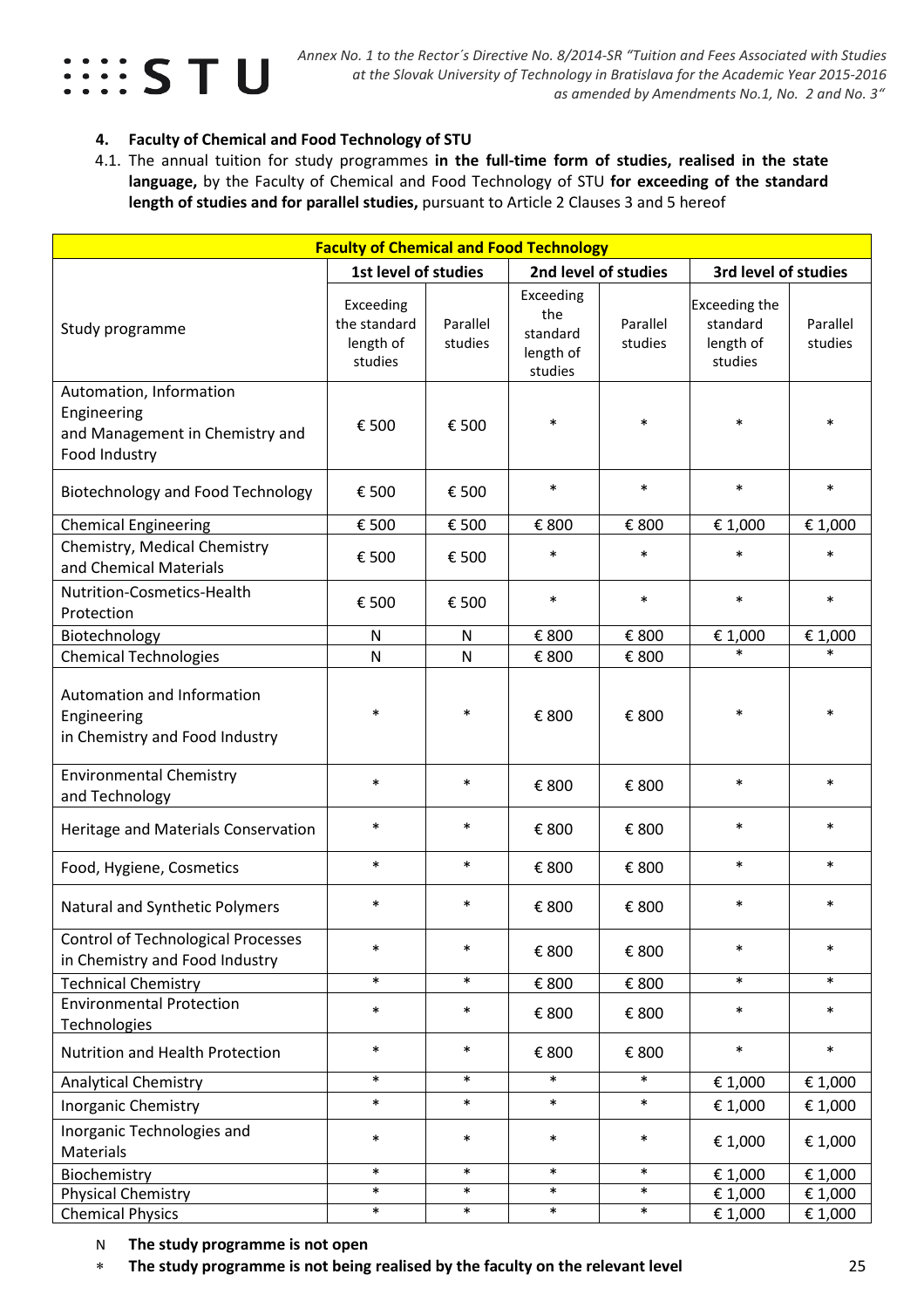

|                                                  | 1st level of studies                              |                     | 2nd level of studies                              |                     | 3rd level of studies                              |                     |
|--------------------------------------------------|---------------------------------------------------|---------------------|---------------------------------------------------|---------------------|---------------------------------------------------|---------------------|
| Study programme                                  | Exceeding the<br>standard<br>length of<br>studies | Parallel<br>studies | Exceeding<br>the standard<br>length of<br>studies | Parallel<br>studies | Exceeding the<br>standard<br>length of<br>studies | Parallel<br>studies |
| Food Chemistry and Technology                    | $\ast$                                            | $\ast$              | $\ast$                                            | $\ast$              | € 1,000                                           | € 1,000             |
| <b>Environmental Chemistry and</b><br>Technology | $\ast$                                            | $\ast$              | $\ast$                                            | $\ast$              | € 1,000                                           | € 1,000             |
| <b>Macromolecular Chemistry</b>                  | $\ast$                                            | $\ast$              | $\ast$                                            | $\ast$              | € 1,000                                           | € 1,000             |
| <b>Organic Chemistry</b>                         | $\ast$                                            | $\ast$              | $\ast$                                            | $\ast$              | € 1,000                                           | € 1,000             |
| Organic Technology and Technology<br>of Fuels    | $\ast$                                            | $\ast$              | $\ast$                                            | $\ast$              | € 1,000                                           | € 1,000             |
| <b>Process Control</b>                           | $\ast$                                            | $\ast$              | $\ast$                                            | $\ast$              | € 1,000                                           | € 1,000             |
| <b>Technology of Polymer Materials</b>           | $\ast$                                            | $\ast$              | $\ast$                                            | $\ast$              | € 1,000                                           | € 1,000             |
| Theoretical and Computational<br>Chemistry       | $\ast$                                            | $\ast$              | $\ast$                                            | $\ast$              | € 1,000                                           | € 1,000             |
| <b>Number of Study Programmes</b>                | 5                                                 | 5                   | 12                                                | 12                  | 16                                                | 16                  |

4.2. The annual tuition for study programmes **in the full-time form of studies, realised in a foreign language,** by the Faculty of Chemical and Food Technology of STU, pursuant to Article 2 Clauses 8 and 9 hereof

| <b>Faculty of Chemical and Food Technology</b> |                      |                      |                      |  |  |  |  |
|------------------------------------------------|----------------------|----------------------|----------------------|--|--|--|--|
| Study programme                                | 1st level of studies | 2nd level of studies | 3rd level of studies |  |  |  |  |
| Automation, Information Engineering            |                      |                      |                      |  |  |  |  |
| and Management in Chemistry and Food           | € 3,000              | $\ast$               | $\ast$               |  |  |  |  |
| Industry                                       |                      |                      |                      |  |  |  |  |
| <b>Biotechnology and Food Technology</b>       | € 3,000              | $\ast$               | $\ast$               |  |  |  |  |
| <b>Chemical Engineering</b>                    | € 3,000              | €3,000               | € 3,000              |  |  |  |  |
| Automation and Information Engineering in      | $\ast$               | € 3,000              | $\ast$               |  |  |  |  |
| Chemistry and Food Industry                    |                      |                      |                      |  |  |  |  |
| Biotechnology                                  | N                    | €3,000               | € 3,000              |  |  |  |  |
| <b>Chemical Technologies</b>                   | $\mathsf{N}$         | € 3,000              | $\ast$               |  |  |  |  |
| Natural and Synthetic Polymers                 | $\ast$               | € 3,000              | $\ast$               |  |  |  |  |
| <b>Technical Chemistry</b>                     | $\ast$               | € 3,000              | $\ast$               |  |  |  |  |
| <b>Environmental Protection Technologies</b>   | $\ast$               | €3,000               | $\ast$               |  |  |  |  |
| <b>Nutrition and Health Protection</b>         | $\ast$               | € 3,000              | $\ast$               |  |  |  |  |
| <b>Analytical Chemistry</b>                    | $\ast$               | $\ast$               | € 3,000              |  |  |  |  |
| Inorganic Chemistry                            | $\ast$               | $\ast$               | € 3,000              |  |  |  |  |
| Inorganic Technologies and Materials           | $\ast$               | $\ast$               | € 3,000              |  |  |  |  |
| Biochemistry                                   | $\ast$               | $\ast$               | € 3,000              |  |  |  |  |
| <b>Physical Chemistry</b>                      | $\ast$               | $\ast$               | € 3,000              |  |  |  |  |
| <b>Chemical Physics</b>                        | $\ast$               | $\ast$               | € 3,000              |  |  |  |  |
| Food Chemistry and Technology                  | $\ast$               | $\ast$               | € 3,000              |  |  |  |  |
| <b>Environmental Chemistry and Technology</b>  | $\ast$               | $\ast$               | € 3,000              |  |  |  |  |
| Macromolecular Chemistry                       | $\ast$               | $\ast$               | € 3,000              |  |  |  |  |
| Organic Chemistry                              | $\ast$               | $\ast$               | € 3,000              |  |  |  |  |
| Organic Technology and Technology of Fuels     | $\ast$               | $\ast$               | € 3,000              |  |  |  |  |

- N **The study programme is not open**
- ∗ **The study programme is not being realised by the faculty on the relevant level** 26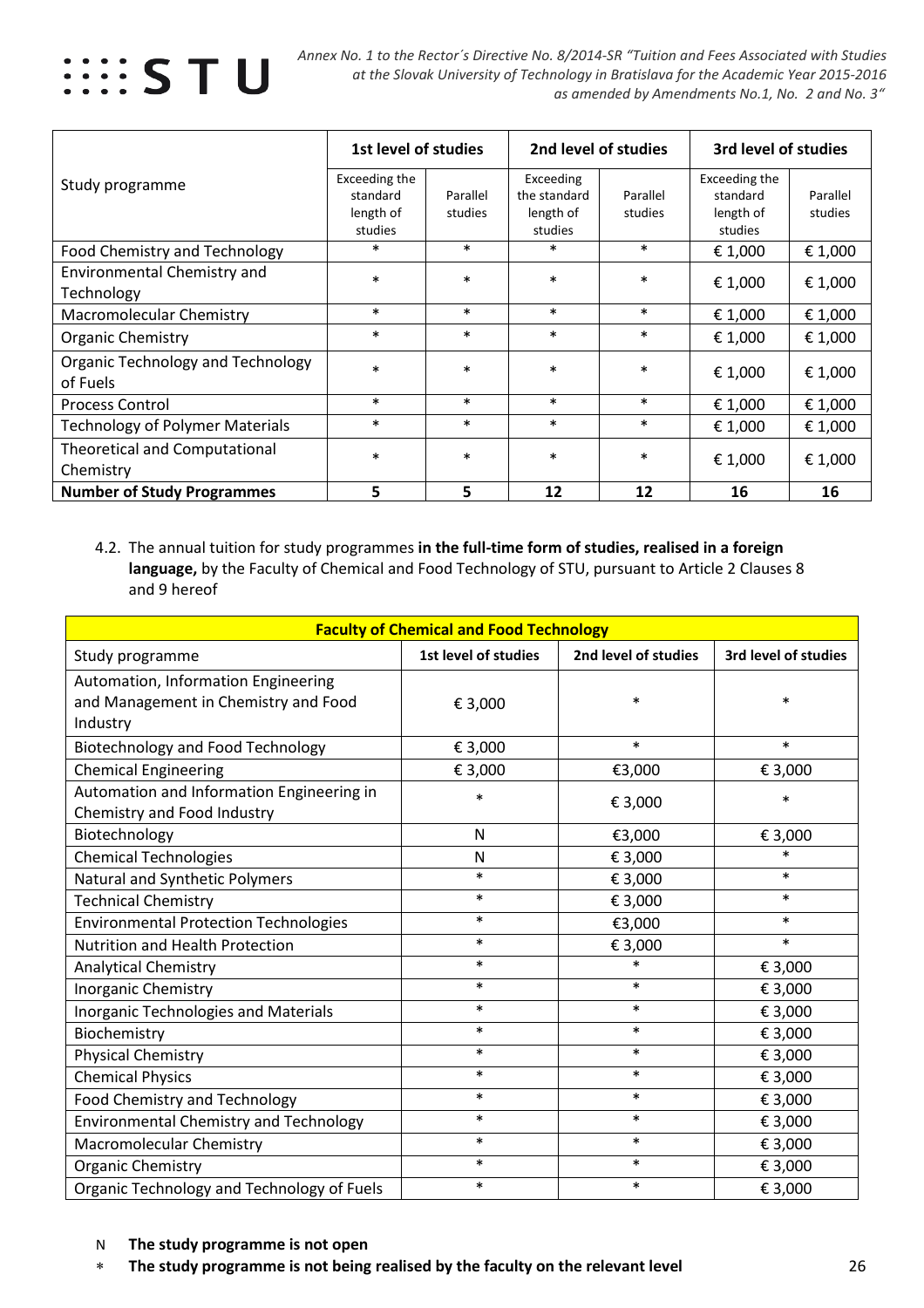

| Study programme                         | 1st level of studies | 2nd level of studies | 3rd level of studies |
|-----------------------------------------|----------------------|----------------------|----------------------|
| <b>Process Control</b>                  |                      |                      | € 3,000              |
| <b>Technology of Polymer Materials</b>  |                      |                      | € 3.000              |
| Theoretical and Computational Chemistry |                      |                      | € 3,000              |
| <b>Number of Study Programmes</b>       |                      |                      | 16                   |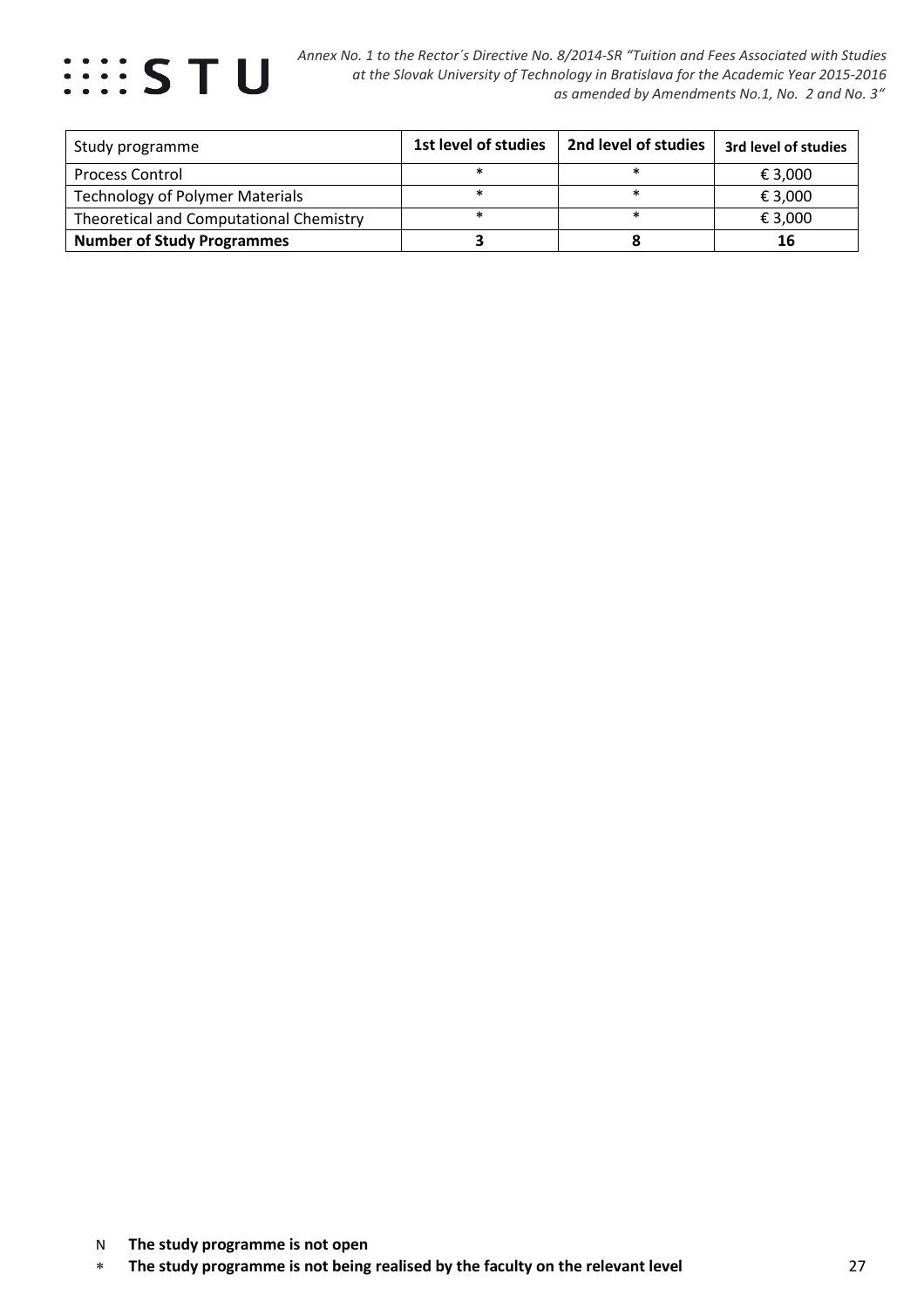

4.3. The annual tuition for study programmes **in the external form of studies,** realised by the Faculty of Chemical and Food Technology of STU, valid **for all years of studies during the standard length of studies** for students admitted to studies in the academic year 2015-2016, pursuant to Article 3 (Clause 3) hereof.

| <b>Faculty of Chemical and Food Technology</b>   |                                                                      |              |              |              |          |          |  |
|--------------------------------------------------|----------------------------------------------------------------------|--------------|--------------|--------------|----------|----------|--|
|                                                  | 2nd level of studies<br>1st level of studies<br>3rd level of studies |              |              |              |          |          |  |
|                                                  | In the                                                               | In a         | In the       | In a         | In the   | In a     |  |
| Study programme                                  | state                                                                | foreign      | state        | foreign      | state    | foreign  |  |
|                                                  | language                                                             | language     | language     | language     | language | language |  |
| Automation, Information                          |                                                                      |              |              |              |          |          |  |
| Engineering                                      | $\mathsf{N}$                                                         | N            | $\ast$       | $\ast$       | $\ast$   | $\ast$   |  |
| and Management in Chemistry                      |                                                                      |              |              |              |          |          |  |
| and Food Industry                                |                                                                      |              |              |              |          |          |  |
| <b>Biotechnology and Food</b>                    |                                                                      |              | $\ast$       | $\ast$       | $\ast$   | $\ast$   |  |
| Technology                                       | $\mathsf{N}$                                                         | N            |              |              |          |          |  |
| <b>Chemical Engineering</b>                      | $\mathsf{N}$                                                         | $\mathsf{N}$ | N            | $\mathsf{N}$ | € 500    | € 3,000  |  |
| Chemistry, Medical Chemistry                     |                                                                      |              | $\ast$       | $\ast$       | $\ast$   | $\ast$   |  |
| and Chemical Materials                           | N                                                                    | N            |              |              |          |          |  |
| Nutrition-Cosmetics-Health                       | N                                                                    | N            | $\ast$       | $\ast$       | $\ast$   | $\ast$   |  |
| Protection                                       |                                                                      |              |              |              |          |          |  |
| Biotechnology                                    | $\mathsf{N}$                                                         | $\mathsf{N}$ | $\mathsf{N}$ | $\mathsf{N}$ | € 500    | € 3,000  |  |
| <b>Chemical Technologies</b>                     | $\mathsf{N}$                                                         | N            | N            | N            | $\ast$   | $\ast$   |  |
| <b>Automation and Information</b>                | $\ast$                                                               | $\ast$       | N            | N            | $\ast$   | $\ast$   |  |
| Engineering                                      |                                                                      |              |              |              |          |          |  |
| <b>Environmental Chemistry</b>                   | $\ast$                                                               | $\ast$       | $\mathsf{N}$ | N            | $\ast$   | $\ast$   |  |
| and Technology                                   |                                                                      |              |              |              |          |          |  |
| <b>Heritage Materials Conservation</b>           | $\ast$                                                               | $\ast$       | N            | N            | $\ast$   | $\ast$   |  |
|                                                  |                                                                      |              |              |              |          |          |  |
| Food, Hygiene, Cosmetics                         | $\ast$                                                               | $\ast$       | $\mathsf{N}$ | N            | $\ast$   | $\ast$   |  |
| Natural and Synthetic Polymers                   | $\ast$                                                               | $\ast$       | N            | N            | $\ast$   | $\ast$   |  |
| <b>Control of Technological Processes</b>        | $\ast$                                                               | $\ast$       |              |              | $\ast$   | $\ast$   |  |
| in Chemical and Food Industries                  |                                                                      |              | $\mathsf{N}$ | N            |          |          |  |
|                                                  | $\ast$                                                               | $\ast$       | $\mathsf{N}$ | $\mathsf{N}$ | $\ast$   | $\ast$   |  |
| <b>Technical Chemistry</b>                       |                                                                      |              |              |              |          |          |  |
| <b>Technology of Environmental</b><br>Protection | $\ast$                                                               | $\ast$       | $\mathsf{N}$ | N            | $\ast$   | $\ast$   |  |
| Nutrition and Health Protection                  | $\ast$                                                               | $\ast$       | N            | N            | $\ast$   | $\ast$   |  |
| <b>Analytical Chemistry</b>                      | $\ast$                                                               | $\ast$       | $\ast$       | $\ast$       | € 500    | € 3,000  |  |
| <b>Inorganic Chemistry</b>                       | $\ast$                                                               | $\ast$       | $\ast$       | $\ast$       | € 500    | € 3,000  |  |
| Inorganic Technologies                           | $\ast$                                                               | $\ast$       | $\ast$       | $\ast$       |          |          |  |
| and Materials                                    |                                                                      |              |              |              | € 500    | € 3,000  |  |
| Biochemistry                                     | $\ast$                                                               | $\ast$       | $\ast$       | $\ast$       | € 500    | € 3,000  |  |
| <b>Physical Chemistry</b>                        | $\ast$                                                               | $\ast$       | $\ast$       | $\ast$       | € 500    | € 3,000  |  |
| <b>Chemical Physics</b>                          | $\ast$                                                               | $\ast$       | $\ast$       | $\ast$       | € 500    | € 3,000  |  |
| Food Chemistry and Technology                    | $\ast$                                                               | $\ast$       | $\ast$       | $\ast$       | € 500    | € 3,000  |  |
| Environmental Chemistry and                      | $\ast$                                                               | $\ast$       | $\ast$       | $\ast$       | € 500    | € 3,000  |  |
| Technology                                       |                                                                      |              |              |              |          |          |  |
| <b>Macromolecular Chemistry</b>                  | $\ast$                                                               | $\ast$       | $\ast$       | $\ast$       | € 500    | € 3,000  |  |
| <b>Organic Chemistry</b>                         | $\ast$                                                               | $\ast$       | $\ast$       | $\ast$       | € 500    | € 3,000  |  |

N **The study programme is not open** 

∗ **The study programme is not being realised by the faculty on the relevant level** 28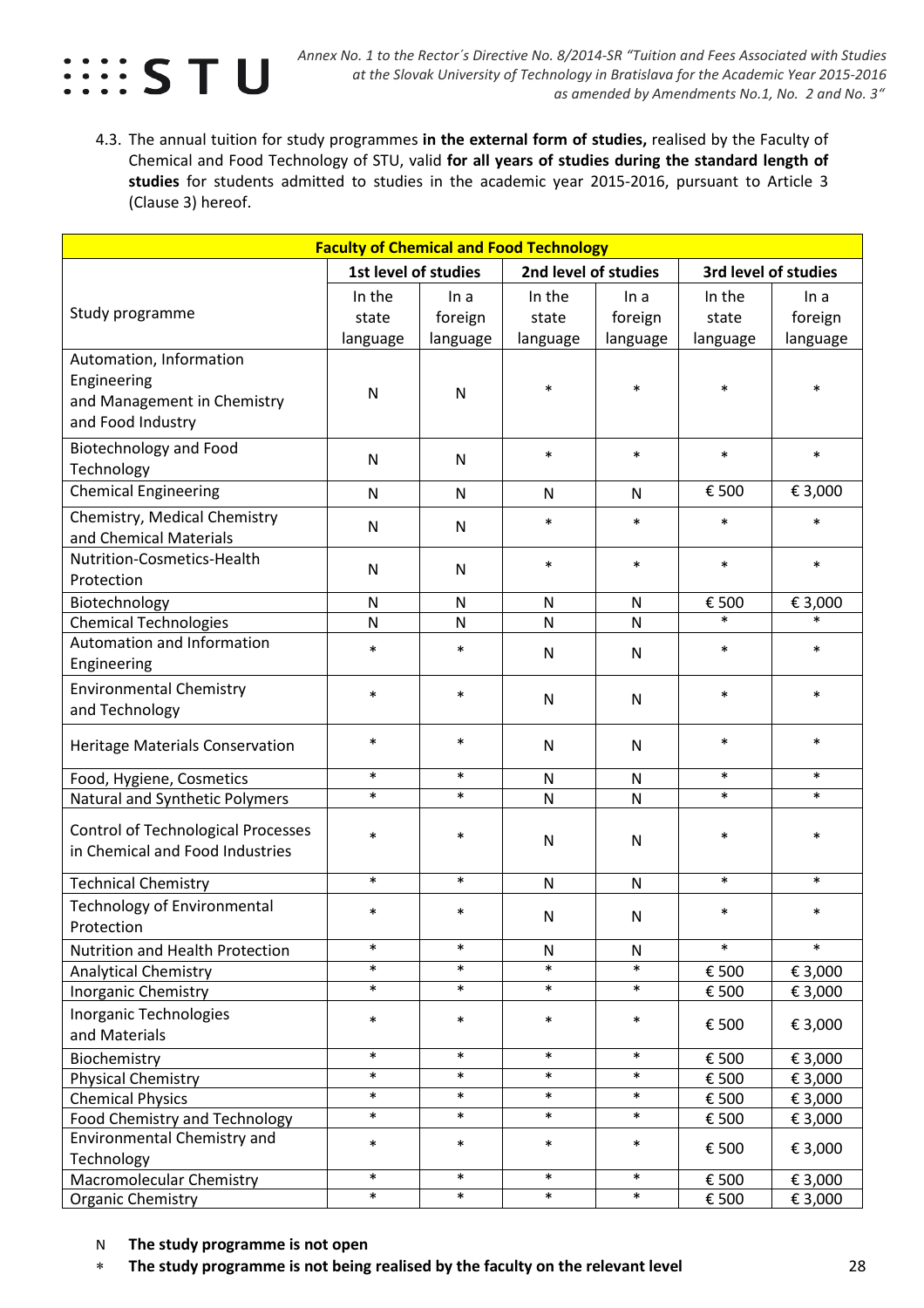

 *Annex No. 1 to the Rector´s Directive No. 8/2014-SR "Tuition and Fees Associated with Studies at the Slovak University of Technology in Bratislava for the Academic Year 2015-2016 as amended by Amendments No.1, No. 2 and No. 3"*

|                                                      |          | 1st level of studies |          | 2nd level of studies |          | 3rd level of studies |  |
|------------------------------------------------------|----------|----------------------|----------|----------------------|----------|----------------------|--|
| Study programme                                      | In the   | In a                 | In the   | In a                 | In the   | In a                 |  |
|                                                      | state    | foreign              | state    | foreign              | state    | foreign              |  |
|                                                      | language | language             | language | language             | language | language             |  |
| <b>Organic Technology</b><br>and Technology of Fuels | $\ast$   | $\ast$               | $\ast$   | $\ast$               | € 500    | € 3,000              |  |
| <b>Process Control</b>                               | $\ast$   | $\ast$               | $\ast$   | $\ast$               | € 500    | € 3,000              |  |
| <b>Technology of Polymer Materials</b>               | $\ast$   | $\ast$               | $\ast$   | $\ast$               | € 500    | € 3,000              |  |
| <b>Theoretical and Computational</b><br>Chemistry    | $\ast$   | $\ast$               | $\ast$   | $\ast$               | € 500    | € 3,000              |  |
| <b>Number of Study Programmes</b>                    | 0        | 0                    | 0        | 0                    | 16       | 16                   |  |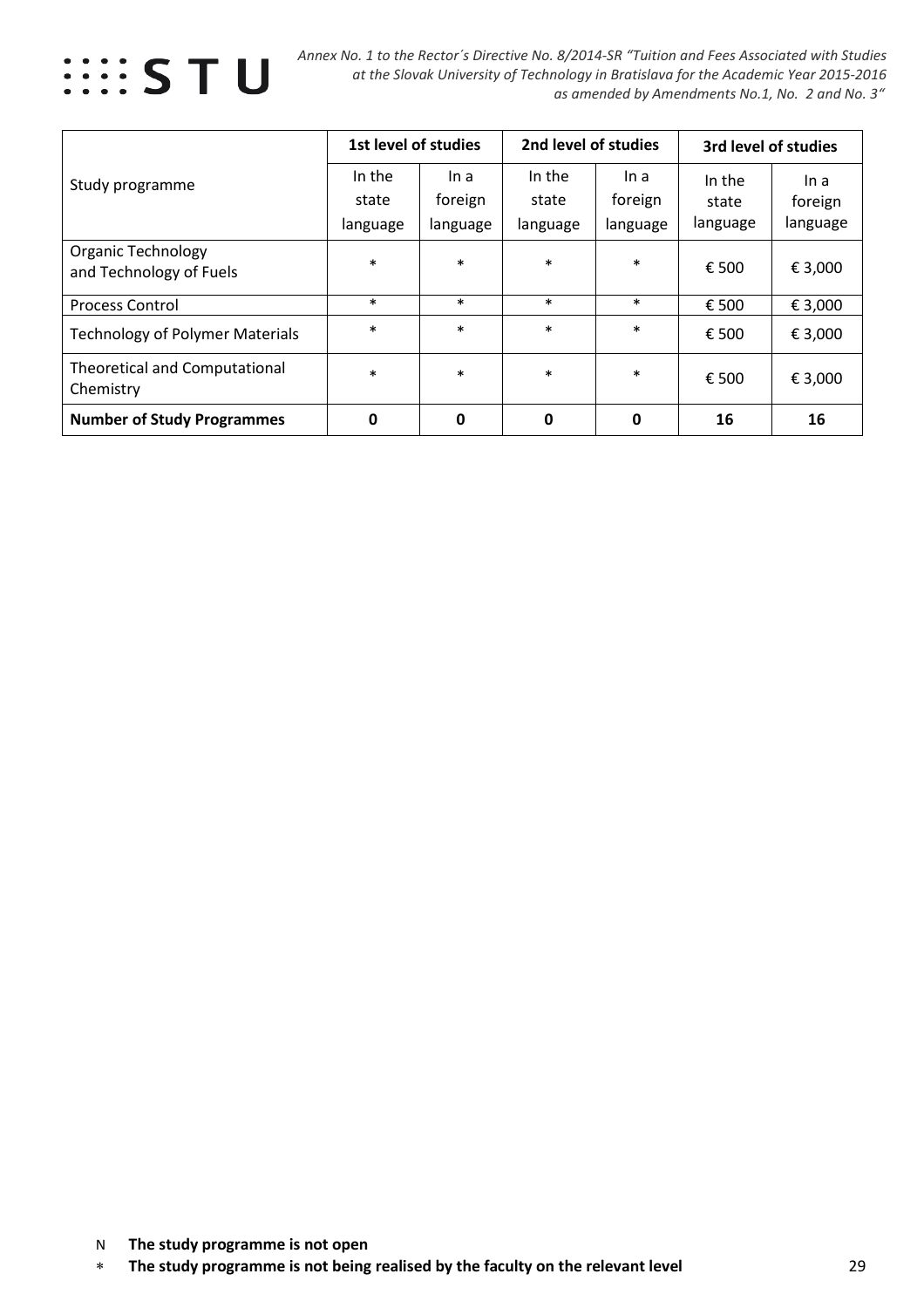

4.4. The annual tuition for study programmes **in the external form of studies,** realised by the Faculty of Chemical and Food Technology of STU, **after exceeding the standard length of studies,** pursuant to Article 3 (Clause 4) hereof.

| <b>Faculty of Chemical and Food Technology</b> |                      |          |                      |              |                    |                      |  |  |
|------------------------------------------------|----------------------|----------|----------------------|--------------|--------------------|----------------------|--|--|
|                                                | 1st level of studies |          | 2nd level of studies |              |                    | 3rd level of studies |  |  |
|                                                | In the               | In a     | In the               | In a         | In the             | In a                 |  |  |
| Study programme                                | state                | foreign  | state                | foreign      | state              | foreign              |  |  |
|                                                | language             | language | language             | language     | language           | language             |  |  |
| Automation, Information                        |                      |          |                      |              |                    |                      |  |  |
| Engineering                                    |                      |          | $\ast$               | $\ast$       | $\ast$             | $\ast$               |  |  |
| and Management in Chemistry                    | N                    | N        |                      |              |                    |                      |  |  |
| and Food Industry                              |                      |          |                      |              |                    |                      |  |  |
| <b>Biotechnology and Food</b>                  |                      |          | $\ast$               | $\ast$       | $\ast$             | $\ast$               |  |  |
| Technology                                     | $\mathsf{N}$         | N        |                      |              |                    |                      |  |  |
| <b>Chemical Engineering</b>                    | N                    | N        | N                    | $\mathsf{N}$ | € 1,000            | € 3,000              |  |  |
| Chemistry, Medical Chemistry                   |                      |          | $\ast$               | $\ast$       | $\ast$             | $\ast$               |  |  |
| and Chemical Materials                         | N                    | N        |                      |              |                    |                      |  |  |
| Nutrition-Cosmetics-Health                     |                      |          | $\ast$               | $\ast$       | $\ast$             | $\ast$               |  |  |
| Protection                                     | ${\sf N}$            | N        |                      |              |                    |                      |  |  |
| Biotechnology                                  | N                    | N        | $\mathsf{N}$         | $\mathsf{N}$ | € 1,000            | € 3,000              |  |  |
| <b>Chemical Technologies</b>                   | N                    | N        | $\mathsf{N}$         | $\mathsf{N}$ | $\ast$             | $\ast$               |  |  |
| Automation and Information                     | $\ast$               | $\ast$   |                      |              | $\ast$             | $\ast$               |  |  |
| Engineering                                    |                      |          | N                    | N            |                    |                      |  |  |
| <b>Environmental Chemistry</b>                 | $\ast$               | $\ast$   |                      |              | $\ast$             | $\ast$               |  |  |
| and Technology                                 |                      |          | $\mathsf{N}$         | N            |                    |                      |  |  |
| <b>Heritage Materials Conservation</b>         | $\ast$               | $\ast$   | $\mathsf{N}$         | $\mathsf{N}$ | $\ast$             | $\ast$               |  |  |
| Food, Hygiene, Cosmetics                       | $\ast$               | $\ast$   | N                    | $\mathsf{N}$ | $\ast$             | $\ast$               |  |  |
| Natural and Synthetic Polymers                 | $\ast$               | $\ast$   | $\mathsf{N}$         | N            | $\ast$             | $\ast$               |  |  |
| <b>Control of Technological Processes</b>      | $\ast$               | $\ast$   |                      |              | $\ast$             | $\ast$               |  |  |
| in Chemical and Food Industries                |                      |          | $\mathsf{N}$         | N            |                    |                      |  |  |
| <b>Technical Chemistry</b>                     | $\ast$               | $\ast$   | N                    | N            | $\ast$             | $\ast$               |  |  |
| <b>Environmental Protection</b>                | $\ast$               | $\ast$   | N                    | N            | $\ast$             | $\ast$               |  |  |
| Technologies                                   |                      |          |                      |              |                    |                      |  |  |
| Nutrition and Health Protection                | $\ast$               | $\ast$   | N                    | $\mathsf{N}$ | $\ast$             | $\ast$               |  |  |
| <b>Analytical Chemistry</b>                    | $\ast$               | $\ast$   | $\ast$               | $\ast$       | € 1,000            | € 3,000              |  |  |
| <b>Inorganic Chemistry</b>                     | $\ast$               | $\ast$   | $\ast$               | $\ast$       | € 1,000            | € 3,000              |  |  |
| Inorganic Technologies                         | $\ast$               | $\ast$   | $\ast$               | $\ast$       | € 1,000            | € 3,000              |  |  |
| and Materials                                  | $\ast$               | $\ast$   | $\ast$               | $\ast$       |                    | € 3,000              |  |  |
| Biochemistry<br><b>Physical Chemistry</b>      | $\ast$               | $\ast$   | $\ast$               | $\ast$       | € 1,000<br>€ 1,000 | € 3,000              |  |  |
| <b>Chemical Physics</b>                        | $\ast$               | $\ast$   | $\ast$               | $\ast$       | € 1,000            | € 3,000              |  |  |
| <b>Food Chemistry and Technology</b>           | $\ast$               | $\ast$   | $\ast$               | $\ast$       | € 1,000            | € 3,000              |  |  |
| Environmental Chemistry and                    | $\ast$               | $\ast$   | $\ast$               | $\ast$       |                    |                      |  |  |
| Technology                                     |                      |          |                      |              | € 1,000            | € 3,000              |  |  |
| Macromolecular Chemistry                       | $\ast$               | $\ast$   | $\ast$               | $\ast$       | € 1,000            | € 3,000              |  |  |
| Organic Chemistry                              | $\ast$               | $\ast$   | $\ast$               | $\ast$       | € 1,000            | € 3,000              |  |  |
| Organic Technology                             | $\ast$               | $\ast$   | $\ast$               | $\ast$       | € 1,000            | € 3,000              |  |  |
| and Technology of Fuels                        |                      |          |                      |              |                    |                      |  |  |
| <b>Process Control</b>                         | $\ast$               | $\ast$   | $\ast$               | $\ast$       | € 1,000            | € 3,000              |  |  |
| <b>Technology of Polymer Materials</b>         | $\ast$               | $\ast$   | $\ast$               | $\ast$       | € 1,000            | € 3,000              |  |  |
|                                                |                      |          |                      |              |                    |                      |  |  |

N **The study programme is not open** 

∗ **The study programme is not being realised by the faculty on the relevant level** 30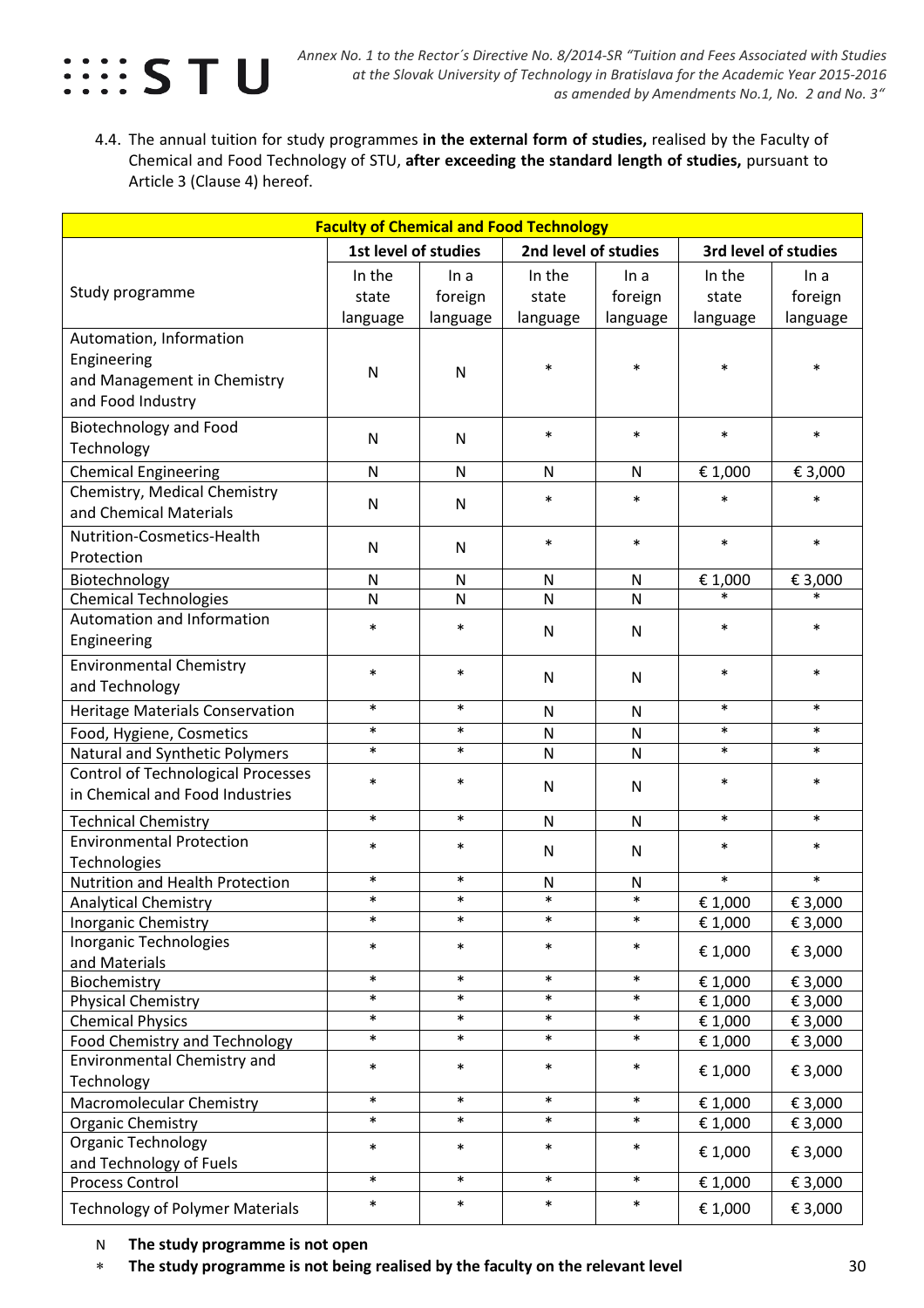

 *Annex No. 1 to the Rector´s Directive No. 8/2014-SR "Tuition and Fees Associated with Studies at the Slovak University of Technology in Bratislava for the Academic Year 2015-2016 as amended by Amendments No.1, No. 2 and No. 3"*

|                                            | 1st level of studies        |                             | 2nd level of studies        |                             | 3rd level of studies        |                             |
|--------------------------------------------|-----------------------------|-----------------------------|-----------------------------|-----------------------------|-----------------------------|-----------------------------|
| Study programme                            | In the<br>state<br>language | In a<br>foreign<br>language | In the<br>state<br>language | ln a<br>foreign<br>language | In the<br>state<br>language | ln a<br>foreign<br>language |
| Theoretical and Computational<br>Chemistry | $\ast$                      | $\ast$                      | $\ast$                      | $\ast$                      | € 1,000                     | € 3,000                     |
| <b>Number of Study Programmes</b>          | 0                           | 0                           | 0                           | 0                           | 16                          | 16                          |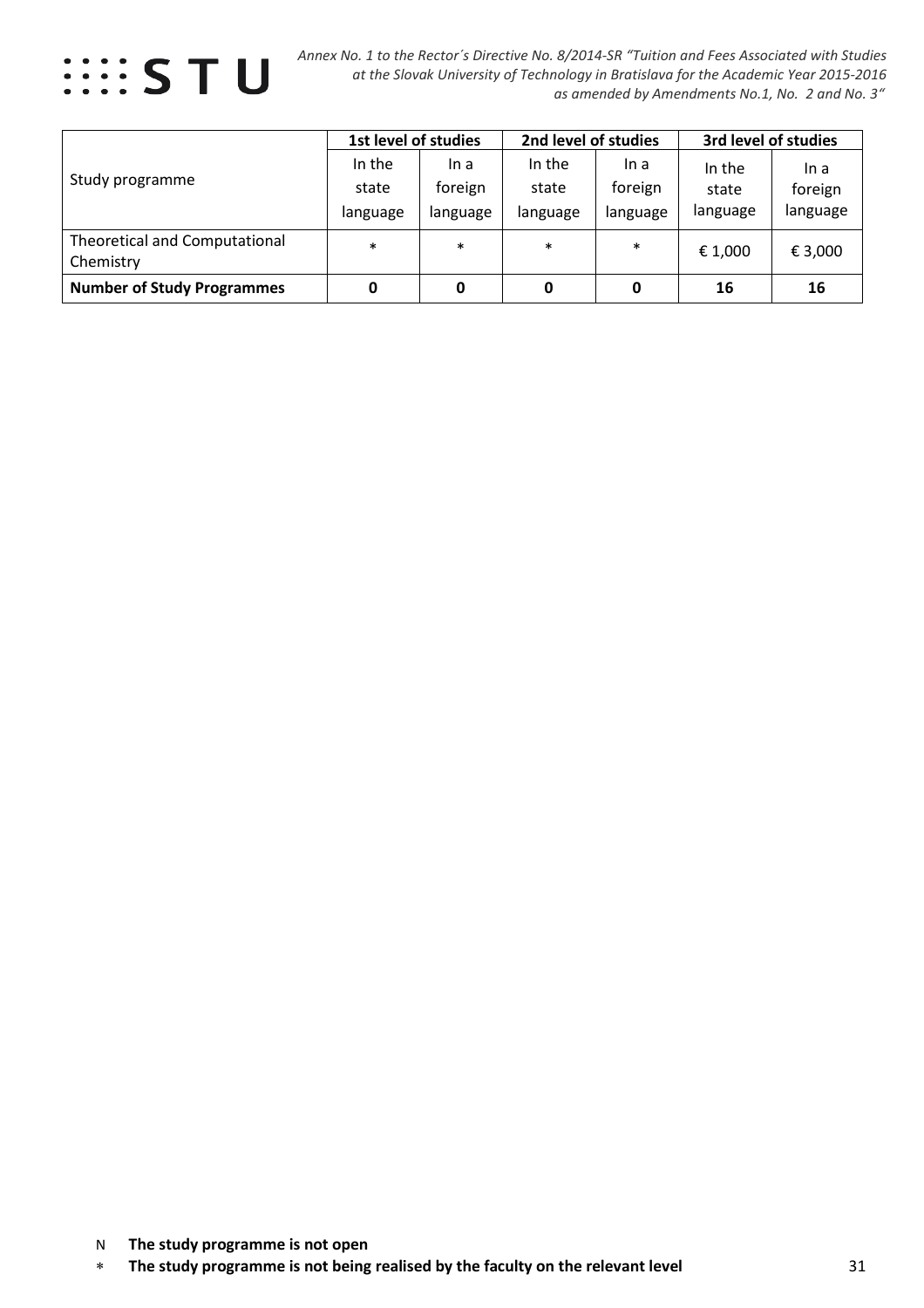

#### **5. Faculty of Architecture of STU**

5.1. The annual tuition for study programmes **in the full-time form of studies, realised in the state language,** by the Faculty of Architecture of STU **for exceeding of the standard length of studies and for parallel studies,** pursuant to Article 2 Clauses 3 and 5 hereof

| <b>Faculty of Architecture of STU</b>      |                      |                         |                                              |          |              |          |  |  |  |
|--------------------------------------------|----------------------|-------------------------|----------------------------------------------|----------|--------------|----------|--|--|--|
|                                            | 1st level of studies |                         | 2nd level of studies<br>3rd level of studies |          |              |          |  |  |  |
|                                            | Exceeding            |                         | Exceeding                                    |          | Exceeding    |          |  |  |  |
| Study programme                            | the standard         | Parallel                | the standard                                 | Parallel | the standard | Parallel |  |  |  |
|                                            | length of            | studies                 | length of                                    | studies  | length of    | studies  |  |  |  |
|                                            | studies              |                         | studies                                      |          | studies      |          |  |  |  |
| Architecture and Urban Design              | € 700                | € 700                   | $\ast$                                       | $\ast$   | $\ast$       | $\ast$   |  |  |  |
| Landscape Architecture and Landscape Plan  | € 700                | € 700                   | $\ast$                                       | $\ast$   | $\ast$       | $\ast$   |  |  |  |
| Product Design                             | € 700                | € 700                   | $\ast$                                       | $\ast$   | $\ast$       | $\ast$   |  |  |  |
| Architecture                               | $\ast$               | $\ast$                  | € 800                                        | € 800    | $\ast$       | $\ast$   |  |  |  |
| Urban Design                               | $\ast$               | $\ast$                  | € 800                                        | € 800    | $\ast$       | $\ast$   |  |  |  |
| Design                                     | $\ast$               | $\ast$                  | € 800                                        | € 800    | $\ast$       | $\ast$   |  |  |  |
| Architecture                               | $\ast$               | $\ast$                  | $\ast$                                       | $\ast$   | € 500        | € 500    |  |  |  |
| <b>Architectural Heritage Conservation</b> | $\ast$               | $\ast$                  | $\ast$                                       | $\ast$   | € 500        | € 500    |  |  |  |
| <b>Structures in Architecture</b>          | $\ast$               | $\ast$                  | $\ast$                                       | $\ast$   | € 500        | € 500    |  |  |  |
| Urban Design                               | $\ast$               | $\ast$                  | $\ast$                                       | $\ast$   | € 500        | € 500    |  |  |  |
| Theory of Architecture                     | $\ast$               | $\ast$                  | $\ast$                                       | $\ast$   | € 500        | € 500    |  |  |  |
| Design                                     | $\ast$               | $\ast$                  | $\ast$                                       | $\ast$   | € 500        | € 500    |  |  |  |
| <b>Number of Study Programmes</b>          | 3                    | $\overline{\mathbf{3}}$ | 3                                            | 3        | 6            | 6        |  |  |  |

#### 5.2. The annual tuition for study programmes **in the full-time form of studies, realised in a foreign language,** by the Faculty of Architecture of STU, pursuant to Article 2 Clauses 8 and 9 hereof

| <b>Faculty of Architecture of STU</b>         |                         |                         |                         |  |  |  |  |  |  |
|-----------------------------------------------|-------------------------|-------------------------|-------------------------|--|--|--|--|--|--|
| Study programme                               | 1st level of<br>studies | 2nd level of<br>studies | 3rd level of<br>studies |  |  |  |  |  |  |
| Architecture and Urban Design                 | € 3,500                 | *                       |                         |  |  |  |  |  |  |
| Landscape Architecture and Landscape Planning | € 3,500                 | $\ast$                  | $\ast$                  |  |  |  |  |  |  |
| <b>Product Design</b>                         | € 3,500                 | $\ast$                  | $\ast$                  |  |  |  |  |  |  |
| Architecture                                  | $\ast$                  | € 3,500                 | $\ast$                  |  |  |  |  |  |  |
| Urban Design                                  | $\ast$                  | € 3,500                 | $\ast$                  |  |  |  |  |  |  |
| Design                                        | $\ast$                  | € 3500                  | $\ast$                  |  |  |  |  |  |  |
| Architecture                                  | $\ast$                  | $\ast$                  | € 3,500                 |  |  |  |  |  |  |
| Architectural Heritage Conservation           | $\ast$                  | $\ast$                  | € 3,500                 |  |  |  |  |  |  |
| <b>Structures in Architecture</b>             | $\ast$                  | $\ast$                  | € 3,500                 |  |  |  |  |  |  |
| Urban Design                                  | $\ast$                  | $\ast$                  | € 3,500                 |  |  |  |  |  |  |
| Theory of Architecture                        | $\ast$                  | $\ast$                  | € 3,500                 |  |  |  |  |  |  |
| Design                                        | $\ast$                  | $\ast$                  | € 3,500                 |  |  |  |  |  |  |
| <b>Number of Study Programmes</b>             | 3                       | 3                       | 6                       |  |  |  |  |  |  |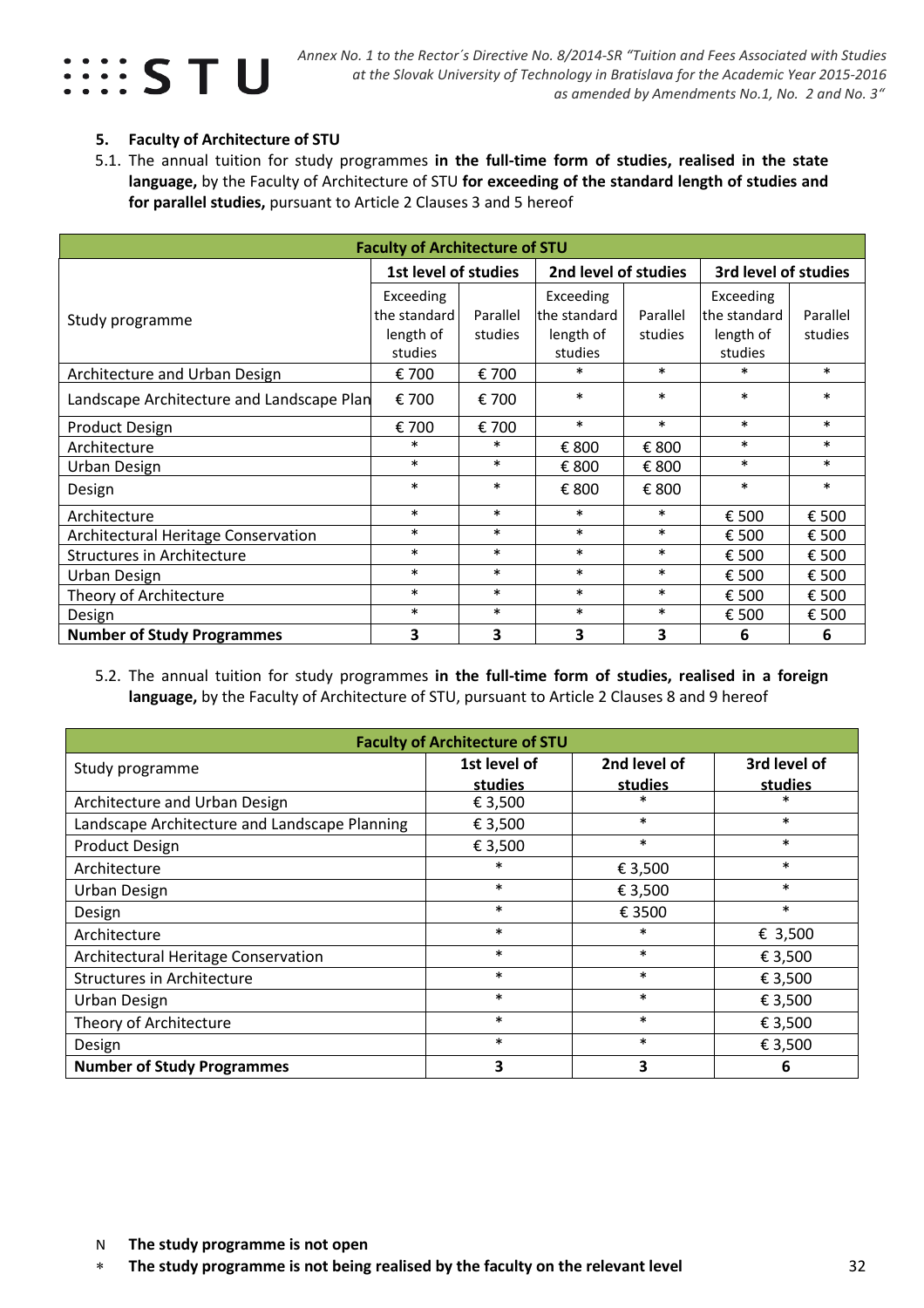

5.3. The annual tuition for study programmes **in the external form of studies**, realised by the Faculty of Architecture of STU, valid **for all years of studies during the standard length of studies** for students admitted to studies in the academic year 2015-2016, pursuant to Article 3 (Clause 3) hereof.

| <b>Faculty of Architecture of STU</b> |                      |              |                      |          |          |          |  |  |  |
|---------------------------------------|----------------------|--------------|----------------------|----------|----------|----------|--|--|--|
|                                       | 1st level of studies |              | 3rd level of studies |          |          |          |  |  |  |
|                                       | In the               | In a         | In the               | In a     | In the   | In a     |  |  |  |
| Study programme                       | state                | foreign      | state                | foreign  | state    | foreign  |  |  |  |
|                                       | language             | language     | language             | language | language | language |  |  |  |
| Architecture and Urban Design         | $\ast$               | $\ast$       | *                    | $\ast$   | $\ast$   | $\ast$   |  |  |  |
| Landscape Architecture and            | $\ast$               | $\ast$       | $\ast$               | $\ast$   | $\ast$   | $\ast$   |  |  |  |
| Landscape Planning                    |                      |              |                      |          |          |          |  |  |  |
| <b>Product Design</b>                 | $\ast$               | $\ast$       | $\ast$               | $\ast$   | $\ast$   | $\ast$   |  |  |  |
| Architecture                          | $\ast$               | $\ast$       | $\ast$               | $\ast$   | $\ast$   | $\ast$   |  |  |  |
| Urban Design                          | $\ast$               | $\ast$       | $\ast$               | $\ast$   | $\ast$   | $\ast$   |  |  |  |
| Design                                | $\ast$               | $\ast$       | $\ast$               | $\ast$   | $\ast$   | $\ast$   |  |  |  |
| Architecture                          | $\ast$               | $\ast$       | $\ast$               | $\ast$   | € 500    | € 2,400  |  |  |  |
| Architectural Heritage Conservation   | $\ast$               | $\ast$       | $\ast$               | $\ast$   | € 500    | € 2,400  |  |  |  |
| <b>Structures in Architecture</b>     | $\ast$               | $\ast$       | $\ast$               | $\ast$   | € 500    | € 2,400  |  |  |  |
| Urban Design                          | $\ast$               | $\ast$       | $\ast$               | $\ast$   | € 500    | € 2,400  |  |  |  |
| Theory of Architecture                | $\ast$               | $\ast$       | $\ast$               | $\ast$   | € 500    | € 1,600  |  |  |  |
| Design                                | $\ast$               | $\ast$       | $\ast$               | $\ast$   | € 500    | € 1,600  |  |  |  |
| <b>Number of Study Programmes</b>     | 0                    | $\mathbf{0}$ | $\mathbf{0}$         | 0        | 6        | 6        |  |  |  |

5.4. The annual tuition for study programmes **in the external form of studies,** realised by the Faculty of Architecture of STU, **after exceeding the standard length of studies,** pursuant to Article 3 (Clause 4) hereof.

| <b>Faculty of Architecture of STU</b>      |                                                                      |          |          |          |          |          |  |  |  |
|--------------------------------------------|----------------------------------------------------------------------|----------|----------|----------|----------|----------|--|--|--|
|                                            | 1st level of studies<br>2nd level of studies<br>3rd level of studies |          |          |          |          |          |  |  |  |
|                                            | In the                                                               | In a     | In the   | In a     | In the   | In a     |  |  |  |
| Study programme                            | state                                                                | foreign  | state    | foreign  | state    | foreign  |  |  |  |
|                                            | language                                                             | language | language | language | language | language |  |  |  |
| Architecture and Urban Design              | $\ast$                                                               | $\ast$   | $\ast$   | $\ast$   | $\ast$   | $\ast$   |  |  |  |
| Landscape Architecture and                 | $\ast$                                                               | $\ast$   | $\ast$   | $\ast$   | $\ast$   | $\ast$   |  |  |  |
| Landscape Planning                         |                                                                      |          |          |          |          |          |  |  |  |
| <b>Product Design</b>                      | $\ast$                                                               | $\ast$   | $\ast$   | $\ast$   | $\ast$   | $\ast$   |  |  |  |
| Architecture                               | $\ast$                                                               | $\ast$   | $\ast$   | $\ast$   | $\ast$   | $\ast$   |  |  |  |
| Urban Design                               | $\ast$                                                               | $\ast$   | $\ast$   | $\ast$   | $\ast$   | $\ast$   |  |  |  |
| Design                                     | $\ast$                                                               | $\ast$   | $\ast$   | $\ast$   | $\ast$   | $\ast$   |  |  |  |
| Architecture                               | $\ast$                                                               | $\ast$   | $\ast$   | $\ast$   | € 500    | € 2,400  |  |  |  |
| <b>Architectural Heritage Conservation</b> | $\ast$                                                               | $\ast$   | $\ast$   | $\ast$   | € 500    | € 2,400  |  |  |  |
| <b>Structures in Architecture</b>          | $\ast$                                                               | $\ast$   | $\ast$   | $\ast$   | € 500    | € 2,400  |  |  |  |
| <b>Urban Design</b>                        | $\ast$                                                               | $\ast$   | $\ast$   | $\ast$   | € 500    | € 2,400  |  |  |  |
| Theory of Architecture                     | $\ast$                                                               | $\ast$   | $\ast$   | $\ast$   | € 500    | € 1,600  |  |  |  |
| Design                                     | $\ast$                                                               | $\ast$   | $\ast$   | $\ast$   | € 500    | € 1,600  |  |  |  |
| <b>Number of Study Programmes</b>          | 0                                                                    | 0        | 0        | 0        | 6        | 6        |  |  |  |

∗ **The study programme is not being realised by the faculty on the relevant level** 33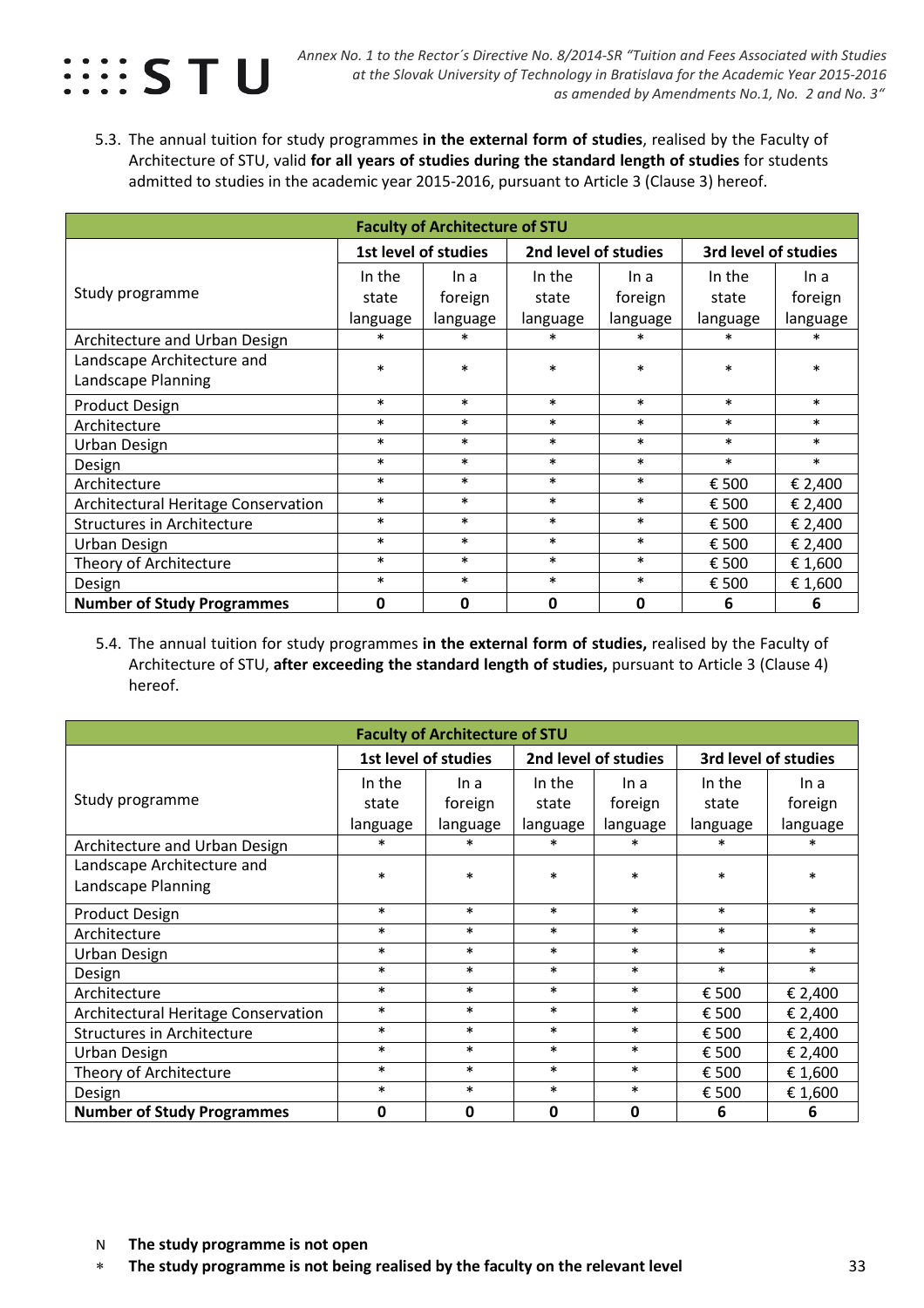

#### 6. **Faculty of Materials Science and Technology of STU**

6.1. The annual tuition for study programmes **in the full-time form of studies, realised in the state language,** by the Faculty of Materials Science and Technology of STU **for exceeding of the standard length of studies and for parallel studies,** pursuant to Article 2 Clauses 3 and 5 hereof

| <b>Faculty of Materials Science and Technology</b>           |                                                      |                     |                                                      |                     |                                                      |                     |  |  |
|--------------------------------------------------------------|------------------------------------------------------|---------------------|------------------------------------------------------|---------------------|------------------------------------------------------|---------------------|--|--|
|                                                              | 1st level of studies                                 |                     | 2nd level of studies                                 |                     | 3rd level of studies                                 |                     |  |  |
| Study programme                                              | Exceeding<br>the<br>standard<br>length of<br>studies | Parallel<br>studies | Exceeding<br>the<br>standard<br>length of<br>studies | Parallel<br>studies | Exceeding<br>the<br>standard<br>length of<br>studies | Parallel<br>studies |  |  |
| <b>Applied Informatics</b>                                   | € 500                                                | € 500               | $\ast$                                               | $\ast$              | $\ast$                                               | $\ast$              |  |  |
| and Automation in Industry                                   |                                                      |                     |                                                      |                     |                                                      |                     |  |  |
| Occupational Health and Safety                               | € 500                                                | € 500               | $\ast$                                               | $\ast$              | $\ast$                                               | $\ast$              |  |  |
| <b>Quality of Production</b>                                 | € 500                                                | € 500               | $\ast$                                               | $\ast$              | $\ast$                                               | $\ast$              |  |  |
| <b>Materials Engineering</b>                                 | € 500                                                | € 500               | € 600                                                | € 600               | € 700                                                | € 700               |  |  |
| Personnel Policy in Industrial Plant                         | € 500                                                | € 500               | $\ast$                                               | $\ast$              | $\ast$                                               | $\ast$              |  |  |
| Computer-Aided Design and Production<br>Technologies         | € 500                                                | € 500               | $\ast$                                               | $\ast$              | $\ast$                                               | $\ast$              |  |  |
| <b>Industrial Management</b>                                 | € 500                                                | € 500               | € 600                                                | € 600               | € 700                                                | € 700               |  |  |
| <b>Manufacturing Technologies</b>                            | € 500                                                | € 500               | $\ast$                                               | $\ast$              | $\ast$                                               | $\ast$              |  |  |
| <b>Production Devices and Systems</b>                        | € 500                                                | € 500               | € 600                                                | € 600               | € 700                                                | € 700               |  |  |
| <b>Process Automation and</b><br>Informatization in Industry | $\ast$                                               | $\ast$              | € 600                                                | € 600               | $\ast$                                               | $\ast$              |  |  |
| <b>Integrated Safety</b>                                     | $\ast$                                               | $\ast$              | € 600                                                | € 600               | € 700                                                | € 700               |  |  |
| <b>Engineering of Production Quality</b>                     | $\ast$                                               | $\ast$              | € 600                                                | € 600               | € 700                                                | € 700               |  |  |
| <b>Machining and Assembly</b>                                | $\ast$                                               | $\ast$              | € 600                                                | € 600               | $\ast$                                               | $\ast$              |  |  |
| Computer-Aided Design and Production                         | $\ast$                                               | $\ast$              | € 600                                                | € 600               | $\ast$                                               | $\ast$              |  |  |
| Industrial and Art Foundry                                   | $\ast$                                               | $\ast$              | € 600                                                | € 600               | $\ast$                                               | $\ast$              |  |  |
| Processing and Application of Non-<br><b>Metals</b>          | $\ast$                                               | $\ast$              | € 600                                                | € 600               | € 700                                                | € 700               |  |  |
| Welding                                                      | $\ast$                                               | $\ast$              | € 600                                                | € 600               | $\ast$                                               | $\ast$              |  |  |
| <b>Process Automation and</b><br>Informatization             | $\ast$                                               | $\ast$              | $\ast$                                               | $\ast$              | € 700                                                | € 700               |  |  |
| <b>Machine Technologies and Materials</b>                    | $\ast$                                               | $\ast$              | $\ast$                                               | $\ast$              | € 700                                                | € 700               |  |  |
| <b>Number of Study Programmes</b>                            | 9                                                    | 9                   | 11                                                   | 11                  | 8                                                    | 8                   |  |  |

6.2. The annual tuition for study programmes **in the full-time form of studies, realised in a foreign language,** by the Faculty of Materials Science and Technology of STU, pursuant to Article 2 Clauses 8 and 9 hereof

| <b>Faculty of Materials Science and Technology</b>       |                         |                         |                         |  |  |  |  |  |  |
|----------------------------------------------------------|-------------------------|-------------------------|-------------------------|--|--|--|--|--|--|
| Study programme                                          | 1st level of<br>studies | 2nd level of<br>studies | 3rd level of<br>studies |  |  |  |  |  |  |
| <b>Applied Informatics</b><br>and Automation in Industry | € 5,000                 | $\ast$                  | $\ast$                  |  |  |  |  |  |  |
| Occupational Health and Safety                           | € 5,000                 | $\ast$                  | $\ast$                  |  |  |  |  |  |  |

- N **The study programme is not open**
- ∗ **The study programme is not being realised by the faculty on the relevant level** 34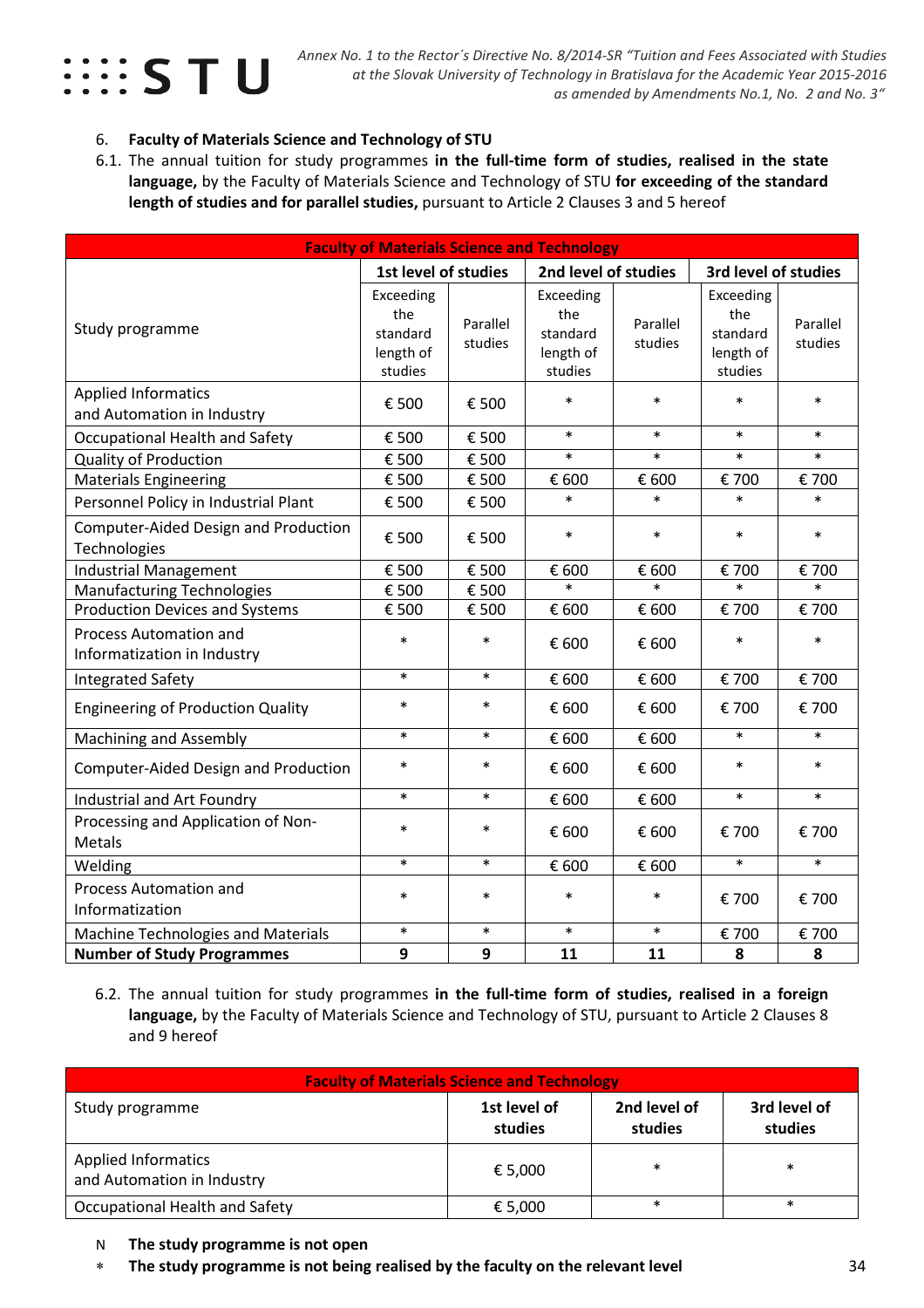

|                                               | 1st level of | 2nd level of | 3rd level of |
|-----------------------------------------------|--------------|--------------|--------------|
| Study programme                               | studies      | studies      | studies      |
| <b>Quality of Production</b>                  | € 5,000      | $\ast$       | $\ast$       |
| <b>Materials Engineering</b>                  | € 5,000      | € 6,000      | € 8,000      |
| Personnel Policy in Industrial Plant          | € 5,000      | $\ast$       | $\ast$       |
| <b>Computer-Aided Production Technologies</b> | € 5,000      | $\ast$       | $\ast$       |
| <b>Industrial Management</b>                  | € 5,000      | € 6,000      | € 8,000      |
| <b>Manufacturing Technologies</b>             | € 5,000      | $\ast$       | $\ast$       |
| Production Devices and Systems                | € 5,000      | € 6,000      | € 8,000      |
| Process Automation and Informatization        | $\ast$       | € 6,000      | $\ast$       |
| Engineering in Industry                       |              |              |              |
| <b>Integrated Safety</b>                      | $\ast$       | € 6,000      | € 8,000      |
| <b>Engineering of Production Quality</b>      | $\ast$       | € 6,000      | € 8,000      |
| <b>Machining and Assembly</b>                 | $\ast$       | € 6,000      | $\ast$       |
| Computer-Aided Design and Production          | $\ast$       | € 6,000      | $\ast$       |
| Industrial and Art Foundry                    | $\ast$       | € 6,000      | $\ast$       |
| Processing and Application of Non-Metals      | $\ast$       | € 6,000      | € 8,000      |
| Welding                                       | $\ast$       | € 6,000      | $\ast$       |
| Process Automation and Informatization        | $\ast$       | $\ast$       | € 8,000      |
| Machine Technologies and Materials            | $\ast$       | $\ast$       | € 8,000      |
| <b>Number of Study Programmes</b>             | 9            | 11           | 8            |

6.3 The annual tuition for study programmes **in the external form of studies,** realised by the Faculty of Materials Science and Technology of STU, valid **for all years of studies during the standard length of studies** for students admitted to studies in the academic year 2015-2016, pursuant to Article 3 (Clause 3) hereof.

| <b>Faculty of Materials Science and Technology</b> |                      |          |                      |              |                      |          |  |  |  |  |
|----------------------------------------------------|----------------------|----------|----------------------|--------------|----------------------|----------|--|--|--|--|
|                                                    | 1st level of studies |          | 2nd level of studies |              | 3rd level of studies |          |  |  |  |  |
|                                                    | In the               | In a     | In the               | In a         | In the               | In a     |  |  |  |  |
| Study programme                                    | state                | foreign  | state                | foreign      | state                | foreign  |  |  |  |  |
|                                                    | language             | language | language             | language     | language             | language |  |  |  |  |
| Process Automation and                             | $\ast$               | $\ast$   | $\ast$               | $\ast$       | € 1,500              | € 2,496  |  |  |  |  |
| Informatization                                    |                      |          |                      |              |                      |          |  |  |  |  |
| <b>Integrated Safety</b>                           | $\ast$               | $\ast$   | N                    | N            | € 1,500              | € 1,662  |  |  |  |  |
| <b>Engineering of Production Quality</b>           | $\ast$               | $\ast$   | N                    | N            | € 1,500              | € 2,496  |  |  |  |  |
| <b>Materials Engineering</b>                       | N                    | N        | N                    | N            | € 1,500              | € 2,496  |  |  |  |  |
| Industrial Management                              | N                    | N        | N                    | N            | € 1,500              | € 2,496  |  |  |  |  |
| Processing and Application of Non-                 | $\ast$               | $\ast$   | N                    |              |                      |          |  |  |  |  |
| Metals                                             |                      |          |                      | N            | € 1,500              | € 2,496  |  |  |  |  |
| Machine Technologies and                           | $\ast$               | $\ast$   | $\ast$               | $\ast$       |                      |          |  |  |  |  |
| <b>Materials</b>                                   |                      |          |                      |              | € 1,500              | € 2,496  |  |  |  |  |
| <b>Production Devices and Systems</b>              | N                    | N        | N                    | N            | € 1,500              | € 2,496  |  |  |  |  |
| <b>Number of Study Programmes</b>                  | 0                    | 0        | $\mathbf{0}$         | $\mathbf{0}$ | 8                    | 8        |  |  |  |  |

∗ **The study programme is not being realised by the faculty on the relevant level** 35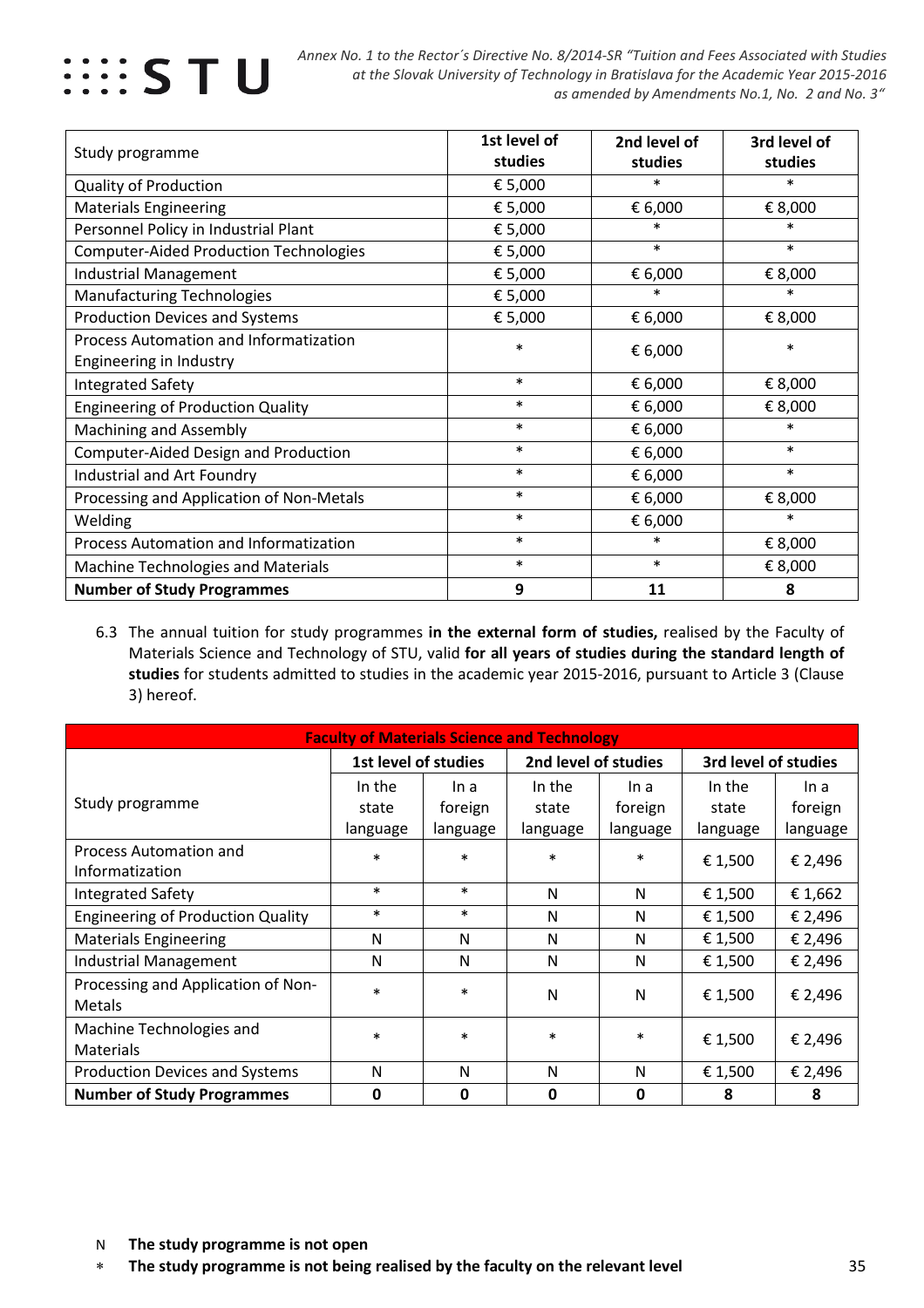

6.4. The annual tuition for study programmes **in the external form of studies,** realised by the Faculty of Materials Science and Technology of STU, **after exceeding the standard length of studies,** pursuant to Article 3 (Clause 4) hereof.

| <b>Faculty of Materials Science and Technology</b>  |                                              |             |          |          |                      |          |  |  |  |
|-----------------------------------------------------|----------------------------------------------|-------------|----------|----------|----------------------|----------|--|--|--|
|                                                     | 1st level of studies<br>2nd level of studies |             |          |          | 3rd level of studies |          |  |  |  |
|                                                     | In the                                       | In a        | In the   | In a     | In the               | In a     |  |  |  |
| Study programme                                     | state                                        | foreign     | state    | foreign  | state                | foreign  |  |  |  |
|                                                     | language                                     | language    | language | language | language             | language |  |  |  |
| Process Automation and                              | $\ast$                                       | $\ast$      | $\ast$   | $\ast$   | € 1,500              | € 2,496  |  |  |  |
| Informatization                                     |                                              |             |          |          |                      |          |  |  |  |
| <b>Integrated Safety</b>                            | $\ast$                                       | $\ast$      | N        | N        | € 1,500              | € 1,662  |  |  |  |
| <b>Engineering of Production Quality</b>            | $\ast$                                       | $\ast$      | N        | N        | € 1,500              | € 2,496  |  |  |  |
| <b>Materials Engineering</b>                        | N                                            | N           | N        | N        | € 1,500              | € 2,496  |  |  |  |
| Industrial Management                               | N                                            | N           | N        | N        | € 1,500              | € 2,496  |  |  |  |
| Processing and Application of Non-<br><b>Metals</b> | $\ast$                                       | $\ast$      | N        | N        | € 1,500              | € 2,496  |  |  |  |
| Machine Technologies and                            | $\ast$                                       | $\ast$      | $\ast$   | $\ast$   | € 1,500              | € 2,496  |  |  |  |
| <b>Materials</b>                                    |                                              |             |          |          |                      |          |  |  |  |
| <b>Production Devices and Systems</b>               | N                                            | N           | N        | N        | € 1,500              | € 2,496  |  |  |  |
| <b>Number of Study Programmes</b>                   | 0                                            | $\mathbf 0$ | 0        | 0        | 8                    | 8        |  |  |  |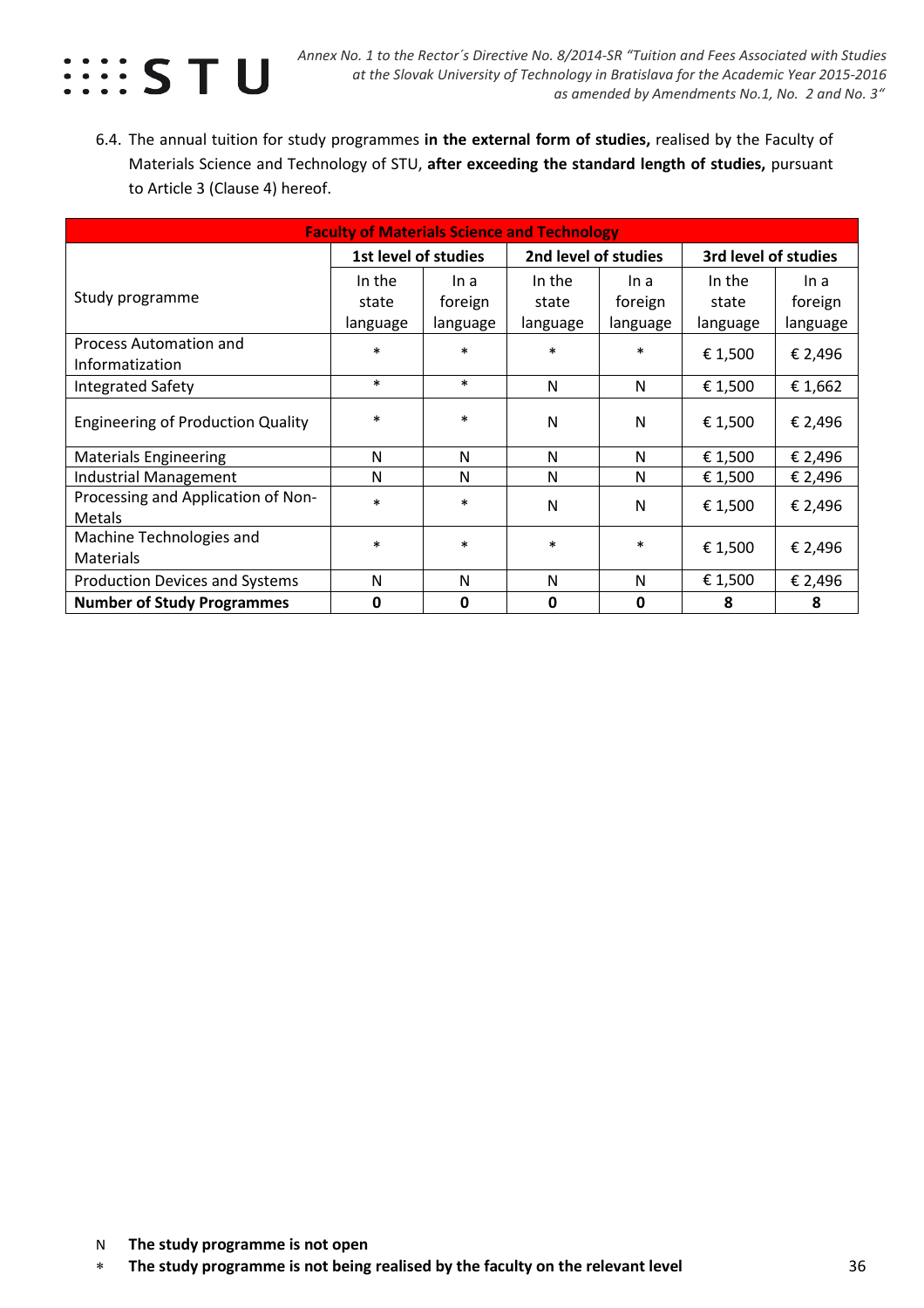

#### **7. Faculty of Informatics and Information Technologies of STU**

7.1. The annual tuition for study programmes **in the full-time form of studies, realised in the state language,** by the Faculty of Informatics and Information Technologies of STU **for exceeding of the standard length of studies and for parallel studies,** pursuant to Article 2 Clauses 3 and 5 hereof

| <b>Faculty of Informatics and Information Technologies of STU</b> |                      |          |                      |          |                      |          |  |
|-------------------------------------------------------------------|----------------------|----------|----------------------|----------|----------------------|----------|--|
|                                                                   | 1st level of studies |          | 2nd level of studies |          | 3rd level of studies |          |  |
|                                                                   | Exceeding            |          | Exceeding            |          | Exceeding            |          |  |
| Study programme                                                   | the standard         | Parallel | the standard         | Parallel | the standard         | Parallel |  |
|                                                                   | length of            | studies  | length of            | studies  | length of            | studies  |  |
|                                                                   | studies              |          | studies              |          | studies              |          |  |
| Informatics                                                       | € 800                | € 800    | $\ast$               | $\ast$   | $\ast$               | $\ast$   |  |
| Informatics 4-years                                               | € 800                | € 800    | $\ast$               | $\ast$   | $\ast$               | $\ast$   |  |
| <b>Computer and Communication Systems</b><br>and Networks         | € 800                | € 800    | € 1,000              | € 1,000  | $\ast$               | $\ast$   |  |
| <b>Computer and Communication Systems</b><br>and Networks 4-years | € 800                | € 800    | € 1,000              | € 1,000  | $\ast$               | $\ast$   |  |
| <b>Information Systems</b>                                        | $\ast$               | $\ast$   | € 1,000              | € 1,000  | $\ast$               | $\ast$   |  |
| <b>Information Systems 3-years</b>                                | $\ast$               | $\ast$   | € 1,000              | € 1,000  | $\ast$               | $\ast$   |  |
| Software Engineering                                              | $\ast$               | $\ast$   | € 1,000              | € 1,000  | $\ast$               | $\ast$   |  |
| Software Engineering 3-years                                      | $\ast$               | $\ast$   | € 1,000              | € 1,000  | $\ast$               | $\ast$   |  |
| <b>Applied Informatics</b>                                        | $\ast$               | $\ast$   | $\ast$               | $\ast$   | €400                 | € 400    |  |
| Program Systems                                                   | $\ast$               | $\ast$   | $\ast$               | $\ast$   | € 400                | € 400    |  |
| <b>Number of Study Programmes</b>                                 | 4                    | 4        | 6                    | 6        | 2                    | 2        |  |

7.2. The annual tuition for study programmes **in the full-time form of studies, realised in a foreign language,** by the Faculty of Informatics and Information Technologies of STU, pursuant to Article 2 Clauses 8 and 9 hereof

| <b>Faculty of Informatics and Information Technologies of STU</b>                       |  |  |         |  |  |  |  |  |
|-----------------------------------------------------------------------------------------|--|--|---------|--|--|--|--|--|
| 1st level of studies<br>2nd level of studies<br>3rd level of studies<br>Study programme |  |  |         |  |  |  |  |  |
| <b>Applied Informatics</b>                                                              |  |  | € 3.500 |  |  |  |  |  |
| Program Systems                                                                         |  |  | € 3,500 |  |  |  |  |  |
| <b>Number of Study Programmes</b>                                                       |  |  |         |  |  |  |  |  |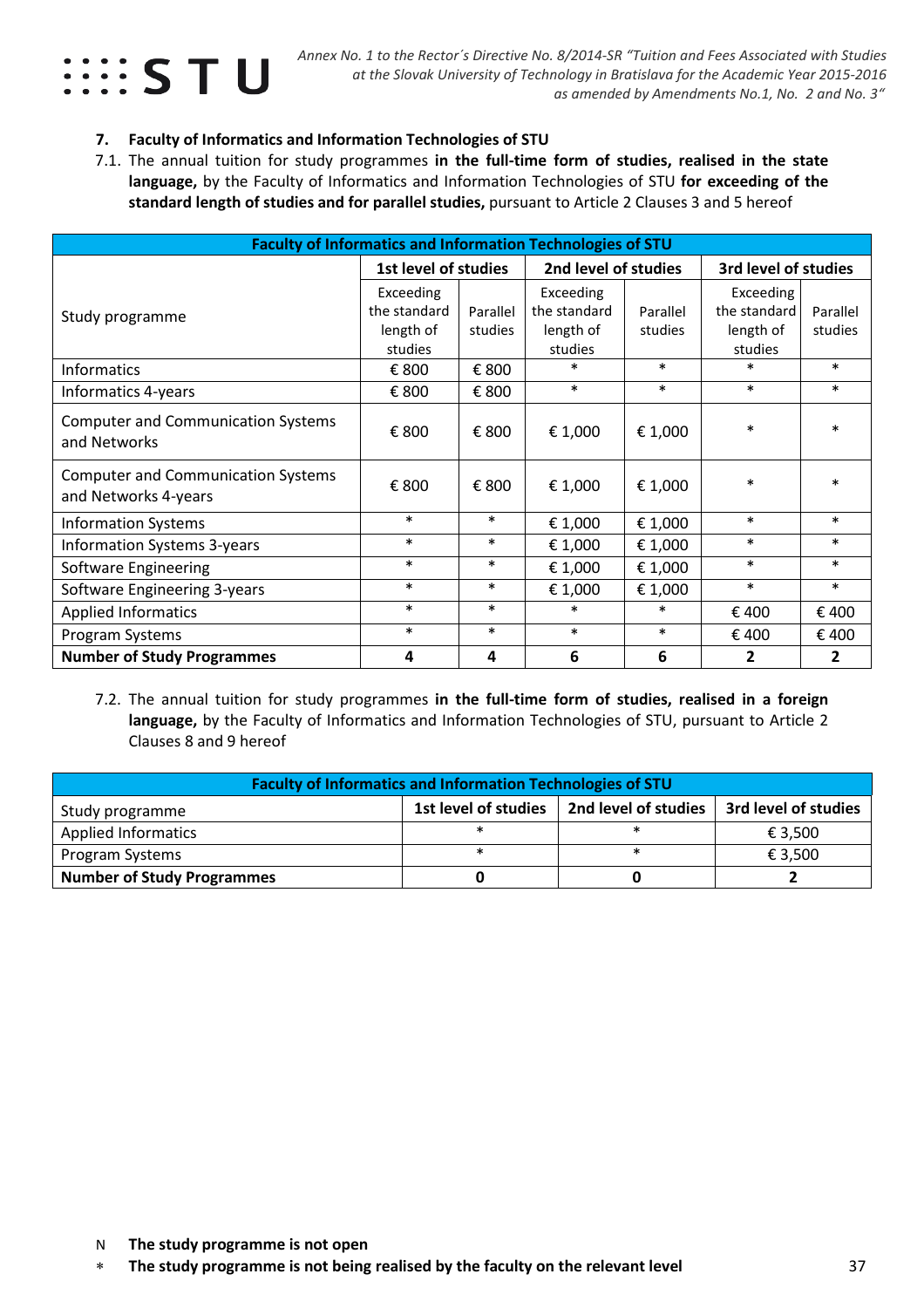

7.3. The annual tuition for study programmes **in the external form of studies,** realised by the Faculty of Informatics and Information Technology of STU, valid **for all years of studies during the standard length of studies** for students admitted to studies in the academic year 2015-2016, pursuant to Article 3 (Clause 3) hereof.

| <b>Faculty of Informatics and Information Technologies of STU</b> |                      |          |                      |          |                                                           |          |  |  |
|-------------------------------------------------------------------|----------------------|----------|----------------------|----------|-----------------------------------------------------------|----------|--|--|
|                                                                   | 1st level of studies |          | 2nd level of studies |          | 3rd level of studies                                      |          |  |  |
|                                                                   | In the               | In a     | In the               | In a     | In the                                                    | In a     |  |  |
| Study programme                                                   | state                | foreign  | state                | foreign  | state                                                     | foreign  |  |  |
|                                                                   | language             | language | language             | language | language                                                  | language |  |  |
| <b>Applied Informatics</b>                                        | $\ast$               | $\ast$   | $\ast$               | $\ast$   | 1st year<br>EUR 1,500,<br>remaining<br>years EUR<br>1,000 | € 2,400  |  |  |
| Program Systems                                                   | $\ast$               | $\ast$   | $\ast$               | $\ast$   | 1st year<br>EUR 1,500,<br>remaining<br>years EUR<br>1,000 | € 2,400  |  |  |
| <b>Number of Study Programmes</b>                                 | 0                    | 0        | $\mathbf 0$          | 0        | 2                                                         | 2        |  |  |

7.4. The annual tuition for study programmes **in the external form of studies,** realised by the Faculty of Informatics and Information Technologies of STU, **after exceeding the standard length of studies,**  pursuant to Article 3 (Clause 4) hereof.

| <b>Faculty of Informatics and Information Technologies of STU</b> |                      |          |                      |          |                      |          |  |  |
|-------------------------------------------------------------------|----------------------|----------|----------------------|----------|----------------------|----------|--|--|
|                                                                   | 1st level of studies |          | 2nd level of studies |          | 3rd level of studies |          |  |  |
|                                                                   | In the               | In a     | In the               | In a     | In the               | In a     |  |  |
| Study programme                                                   | state                | foreign  | state                | foreign  | state                | foreign  |  |  |
|                                                                   | language             | language | language             | language | language             | language |  |  |
| <b>Applied Informatics</b>                                        | $\ast$               | $\ast$   | $\ast$               | ∗        | € 1,000              | € 2,400  |  |  |
| Program Systems                                                   | $\ast$               | $\ast$   | $\ast$               | $\ast$   | € 1,000              | € 2,400  |  |  |
| <b>Number of Study Programmes</b>                                 |                      | 0        | $\Omega$             | 0        |                      |          |  |  |

- N **The study programme is not open**
- ∗ **The study programme is not being realised by the faculty on the relevant level** 38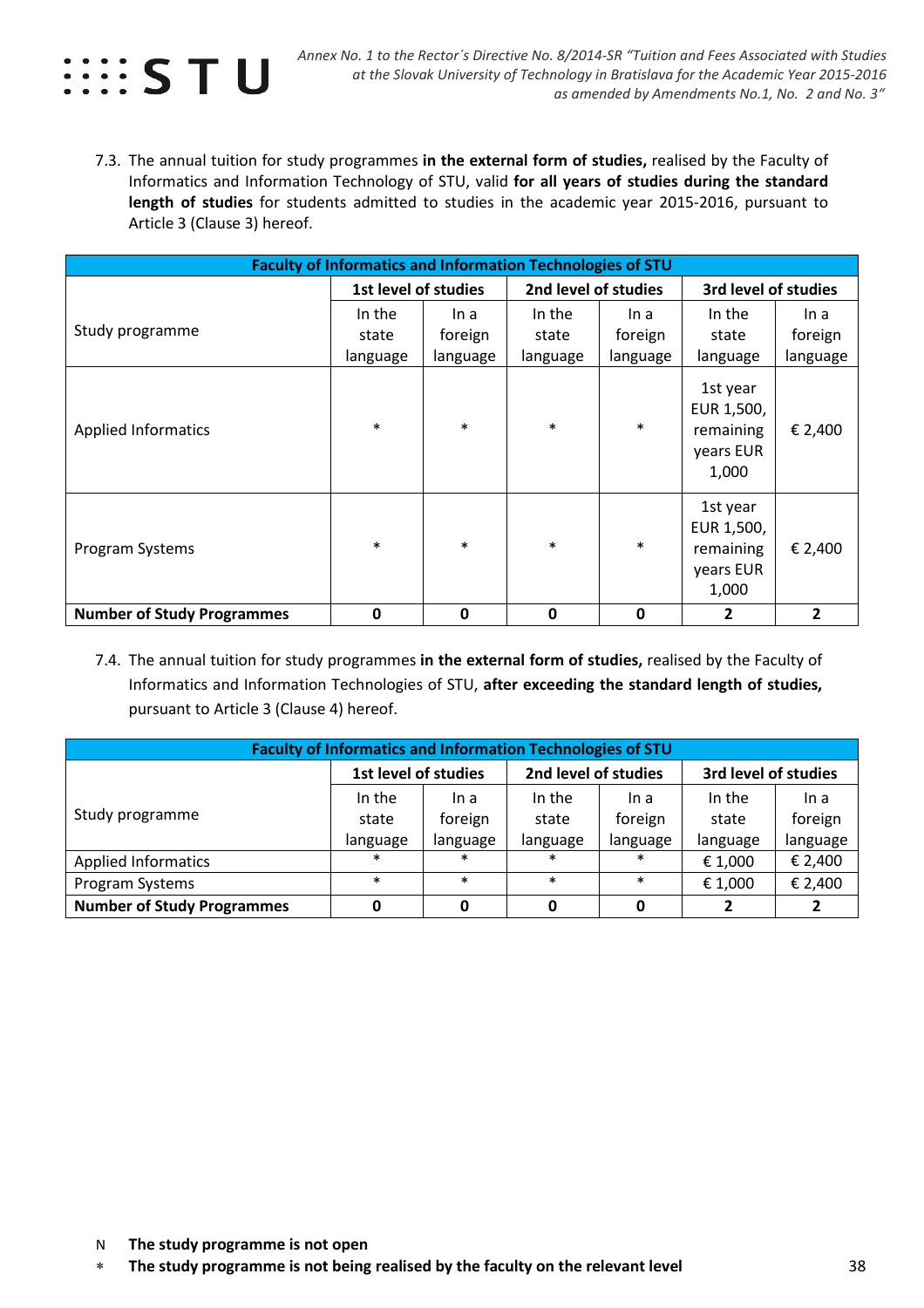

#### **8. Institute of Management of STU**

8.1. The annual tuition for study programmes **in the full-time form of studies, realised in the state language,** by the Institute of Management of STU **for exceeding of the standard length of studies and for parallel studies,** pursuant to Article 2 Clauses 3 and 5 hereof

| <b>Institute of Management</b>       |                      |          |                      |                |                      |          |  |  |  |
|--------------------------------------|----------------------|----------|----------------------|----------------|----------------------|----------|--|--|--|
|                                      | 1st level of studies |          | 2nd level of studies |                | 3rd level of studies |          |  |  |  |
| Study programme                      | Exceeding            |          | Exceeding            |                | Exceeding            |          |  |  |  |
|                                      | the standard         | Parallel | the standard         | Parallel       | the standard         | Parallel |  |  |  |
|                                      | length of            | studies  | length of            | studies        | length of            | studies  |  |  |  |
|                                      | studies              |          | studies              |                | studies              |          |  |  |  |
| <b>Spatial Planning</b>              | € 400                | € 400    | € 400                | $\epsilon$ 400 | €400                 | € 600    |  |  |  |
| <b>Sectoral and Branch Economies</b> | $\ast$               | $\ast$   | $\ast$               | $\ast$         | €400                 | € 600    |  |  |  |
| <b>Number of Study Programmes</b>    |                      |          |                      |                | 2                    |          |  |  |  |

8.2. The annual tuition for study programmes **in the full-time form of studies, realised in a foreign language,** by the Institute of Management of STU, pursuant to Article 2 Clauses 8 and 9 hereof

| <b>Institute of Management</b>                                                          |         |         |         |  |  |  |  |  |
|-----------------------------------------------------------------------------------------|---------|---------|---------|--|--|--|--|--|
| Study programme<br>1st level of studies<br>2nd level of studies<br>3rd level of studies |         |         |         |  |  |  |  |  |
| <b>Spatial Planning</b>                                                                 | € 2.000 | € 2,000 | € 3,500 |  |  |  |  |  |
| Sectoral and Branch Economies                                                           | $\ast$  | $\ast$  | € 2,770 |  |  |  |  |  |
| <b>Number of Study Programmes</b>                                                       |         |         |         |  |  |  |  |  |

8.3. The annual tuition for study programmes **in the external form of studies,** realised by the Institute of Management of STU, valid **for all years of studies during the standard length of studies** for students admitted to studies in the academic year 2015-2016, pursuant to Article 3 (Clause 3) hereof.

| <b>Institute of Management</b>    |                      |          |                      |          |                      |          |  |  |
|-----------------------------------|----------------------|----------|----------------------|----------|----------------------|----------|--|--|
|                                   | 1st level of studies |          | 2nd level of studies |          | 3rd level of studies |          |  |  |
| Study programme                   | In the               | In a     | In the               | In a     | In the               | In a     |  |  |
|                                   | state                | foreign  | state                | foreign  | state                | foreign  |  |  |
|                                   | language             | language | language             | language | language             | language |  |  |
| <b>Spatial Planning</b>           | $\ast$               | $\ast$   | $\ast$               | $\ast$   | € 400                | € 2,496  |  |  |
| Sectoral and Branch Economies     | $\ast$               | $\ast$   | $\ast$               | $\ast$   | € 400                | € 1,662  |  |  |
| <b>Number of Study Programmes</b> | Λ                    | 0        | 0                    | 0        | 2                    |          |  |  |

8.4. The annual tuition for study programmes **in the external form of studies,** realised by the Institute of Management of STU, **after exceeding the standard length of studies,** pursuant to Article 3 (Clause 4) hereof.

| <b>Institute of Management</b>    |                      |          |                      |          |                      |          |  |  |  |
|-----------------------------------|----------------------|----------|----------------------|----------|----------------------|----------|--|--|--|
|                                   | 1st level of studies |          | 2nd level of studies |          | 3rd level of studies |          |  |  |  |
|                                   | In the               | In a     | In the               | In a     | In the               | In a     |  |  |  |
| Study programme                   | state                | foreign  | state                | foreign  | state                | foreign  |  |  |  |
|                                   | language             | language | language             | language | language             | language |  |  |  |
| <b>Spatial Planning</b>           | $\ast$               | $\ast$   | $\ast$               | $\ast$   | € 300                | € 1,700  |  |  |  |
| Sectoral and Branch Economies     | $\ast$               | $\ast$   | $\ast$               | $\ast$   | € 300                | € 1,400  |  |  |  |
| <b>Number of Study Programmes</b> | 0                    | 0        |                      | O        | 2                    |          |  |  |  |

- N **The study programme is not open**
- ∗ **The study programme is not being realised by the faculty on the relevant level** 39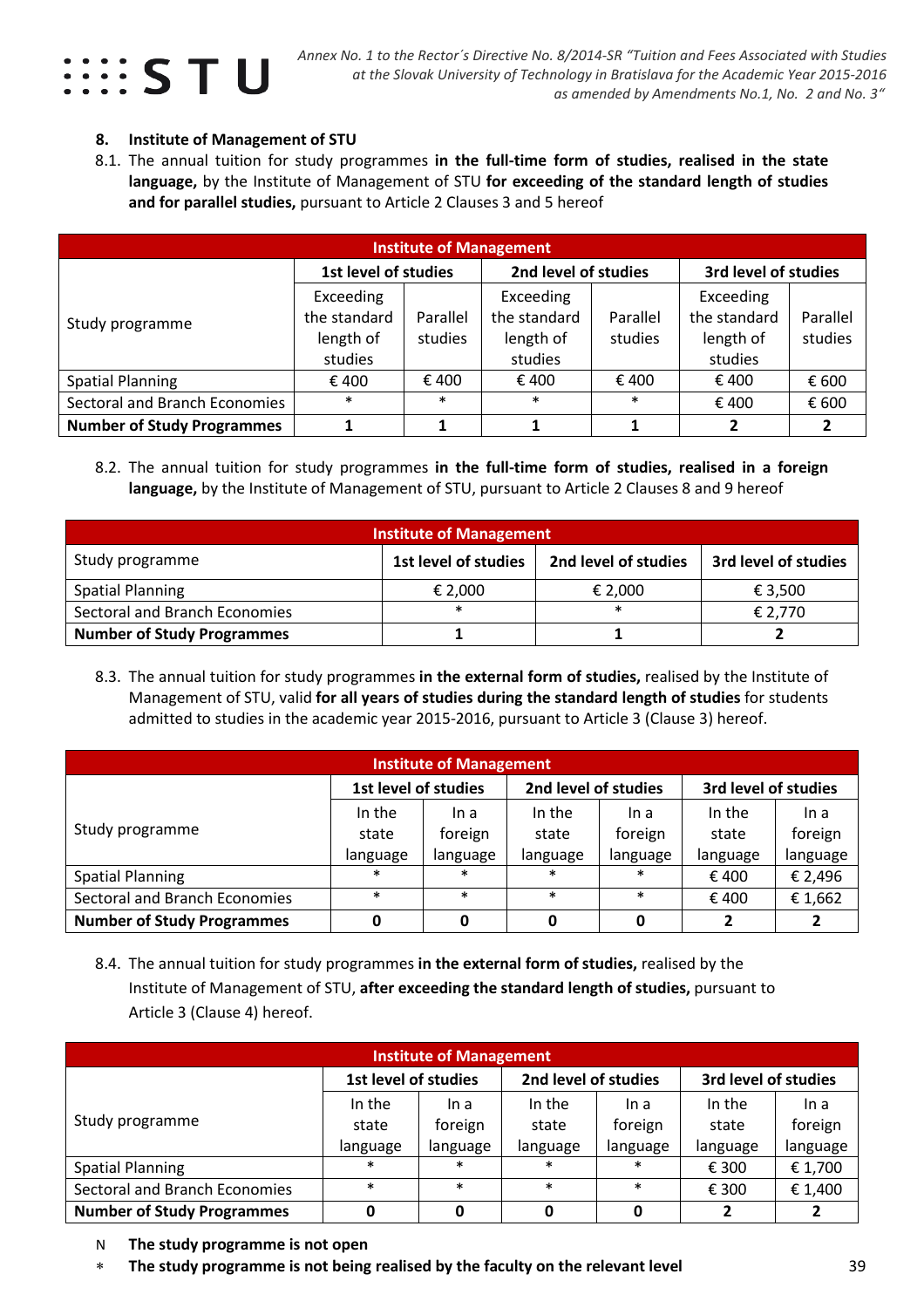Fees for Material Arrangement of the **Admission Procedure** (Article 6 hereof) for students admitted for studies in the academic year 2015-2016

|                                                                                      | 1st level of studies             |                                  | 2nd level of studies                                                                                                          |                                  | 3rd level of studies             |                                  |
|--------------------------------------------------------------------------------------|----------------------------------|----------------------------------|-------------------------------------------------------------------------------------------------------------------------------|----------------------------------|----------------------------------|----------------------------------|
| Part of University and Form of Studies                                               | Studies in the<br>state language | Studies in a<br>foreign language | Studies in the<br>state language                                                                                              | Studies in a<br>foreign language | Studies in the<br>state language | Studies in a<br>foreign language |
| <b>Faculty of Civil Engineering</b>                                                  |                                  |                                  |                                                                                                                               |                                  |                                  |                                  |
| Full-time form $-$ fills in an application in electronic form via $AIS1$             | € 35                             | € 82.50                          | € 35                                                                                                                          | € 82.50                          | € 35                             | € 82.50                          |
| Full-time form - does not fill in an application in electronic form<br>via $AIS2$    | € 50                             | € 82.50                          | € 50                                                                                                                          | € 82.50                          | € 50                             | € 82.50                          |
| External form $-$ fills in an application in electronic form via $AIS1$              | Not opened                       | Not opened                       | Not opened                                                                                                                    | Not opened                       | € 35                             | € 82.50                          |
| External form - does not fill in an application in electronic form<br>via $AIS2$     | Not opened                       | Not opened                       | Not opened                                                                                                                    | Not opened                       | € 50                             | € 82.50                          |
| <b>Faculty of Mechanical Engineering</b>                                             |                                  |                                  |                                                                                                                               |                                  |                                  |                                  |
| Full-time form $-$ fills in an application in electronic form via $AIS1$             | € 35                             | € 35                             | € 10 (graduates of<br>Faculty of<br>Mechanical<br>Engineering of STU<br>in the acad. y.<br>$2014/15$ ) / € 35<br>(the others) | € 35                             | € 35                             | € 50                             |
| Full-time form - does not fill in an application in electronic form<br>via $AIS2$    | € 50                             | € 50                             | € 50                                                                                                                          | € 50                             | € 50                             | € 50                             |
| External form $-$ fills in an application in electronic form via AIS <sup>1</sup>    | € 35                             | Not opened                       | Not opened                                                                                                                    | Not opened                       | € 35                             | € 50                             |
| External form - does not fill in an application in electronic form<br>via $AIS2$     | € 50                             | Not opened                       | Not opened                                                                                                                    | Not opened                       | € 50                             | € 50                             |
| <b>Faculty of Electrical Engineering and Information Technology of</b><br><b>STU</b> |                                  |                                  |                                                                                                                               |                                  |                                  |                                  |
| Full-time form -fills in an application in electronic form via AIS <sup>1</sup>      | € 35                             | € 80                             | € 35                                                                                                                          | € 80                             | € 35                             | € 80                             |
| Full-time form -does not fill in an application in electronic form<br>via $AIS2$     | € 50                             | € 80                             | € 50                                                                                                                          | € 80                             | € 50                             | € 80                             |
| External form $-fills$ in an application in electronic form via $AIS1$               | Not opened                       | Not opened                       | Not opened                                                                                                                    | Not opened                       | € 35                             | € 80                             |
| External form - does not fill in an application in electronic form<br>via $AIS2$     | Not opened                       | Not opened                       | Not opened                                                                                                                    | Not opened                       | € 50                             | € 80                             |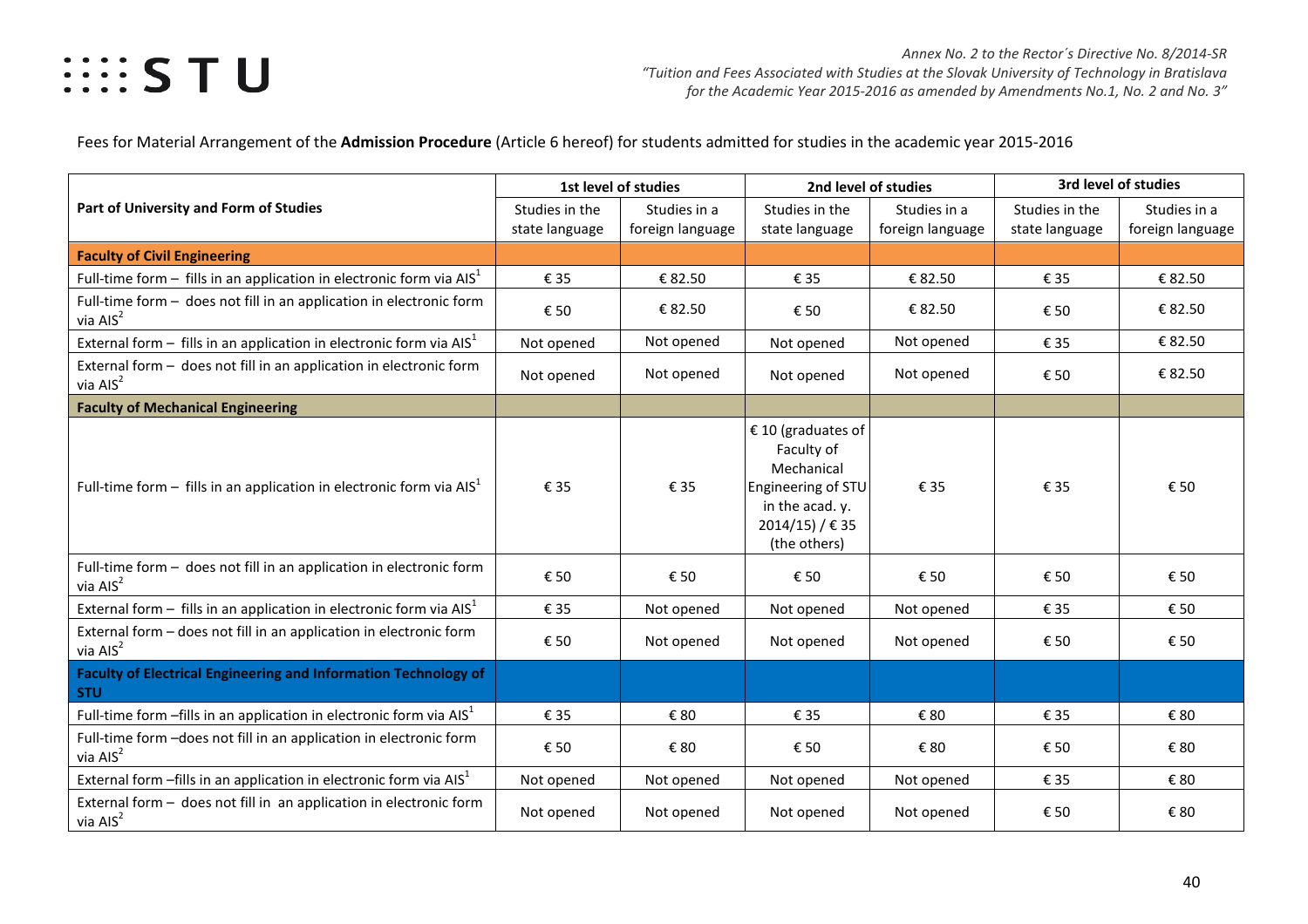## **EXAMPLE STU**

| <b>Faculty of Chemical and Food Technology</b>                                    |                |                      |                      |                  |                |                      |
|-----------------------------------------------------------------------------------|----------------|----------------------|----------------------|------------------|----------------|----------------------|
| Full-time form $-$ fills in an application in electronic form via $AIS1$          | € 35           | € 80                 | € 35                 | € 80             | € 35           | € 80                 |
| Full-time form - does not fill in an application in electronic form<br>via $AIS2$ | € 50           | € 80                 | € 50                 | € 80             | € 50           | € 80                 |
| External form $-$ fills in an application in electronic form via $AIS1$           | Not opened     | Not opened           | Not opened           | Not opened       | € 35           | € 80                 |
| External form - does not fill in an application in electronic form<br>via $AIS2$  | Not opened     | Not opened           | Not opened           | Not opened       | € 50           | € 80                 |
| <b>Faculty of Architecture</b>                                                    |                |                      |                      |                  |                |                      |
| Full-time form                                                                    | € 40           | €75                  | € 40                 | €75              | €40            | €75                  |
| <b>External form</b>                                                              | Not opened     | Not opened           | Not opened           | Not opened       | €40            | €75                  |
|                                                                                   |                | 1st level of studies | 2nd level of studies |                  |                | 3rd level of studies |
| Part of University and Form of Studies                                            | Studies in the | Studies in a         | Studies in the       | Studies in a     | Studies in the | Studies in a         |
|                                                                                   | state language | foreign language     | state language       | foreign language | state language | foreign language     |
| <b>Faculty of Materials Science and Technology</b>                                |                |                      |                      |                  |                |                      |
| Full-time form                                                                    | € 35           | € 80                 | € 35                 | € 80             | € 35           | € 80                 |
| <b>External form</b>                                                              | Not opened     | Not opened           | Not opened           | Not opened       | € 35           | € 80                 |
| <b>Faculty of Informatics and Information Technologies</b>                        |                |                      |                      |                  |                |                      |
| Full-time form $-fills$ in an application in electronic form via $AIS1$           | € 35           | Not opened           | € 35                 | Not opened       | € 35           | € 50                 |
| Full-time form - does not fill in an application in electronic form<br>via $AIS2$ | € 50           | Not opened           | € 50                 | Not opened       | € 50           | € 50                 |
| External form $-fills$ in an application in electronic form via $AIS1$            | Not opened     | Not opened           | Not opened           | Not opened       | € 35           | € 50                 |
| External form -does not fill in an application in electronic form<br>via $AIS2$   | Not opened     | Not opened           | Not opened           | Not opened       | € 50           | € 50                 |
| <b>Institute of Management</b>                                                    |                |                      |                      |                  |                |                      |
| Full-time form $-fills$ in an application in electronic form via $AIS1$           | € 35           | € 70                 | € 35                 | € 70             | € 35           | € 70                 |
| Full-time form -does not fill in an application in electronic form<br>via $AIS2$  | € 50           | € 80                 | € 50                 | € 80             | €50            | € 80                 |
| External form $-fills$ in an application in electronic form via $AIS1$            | Not opened     | Not opened           | Not opened           | Not opened       | € 35           | € 70                 |
| External form -does not fill in an application in electronic form<br>via $AIS2$   | Not opened     | Not opened           | Not opened           | Not opened       | € 50           | € 80                 |